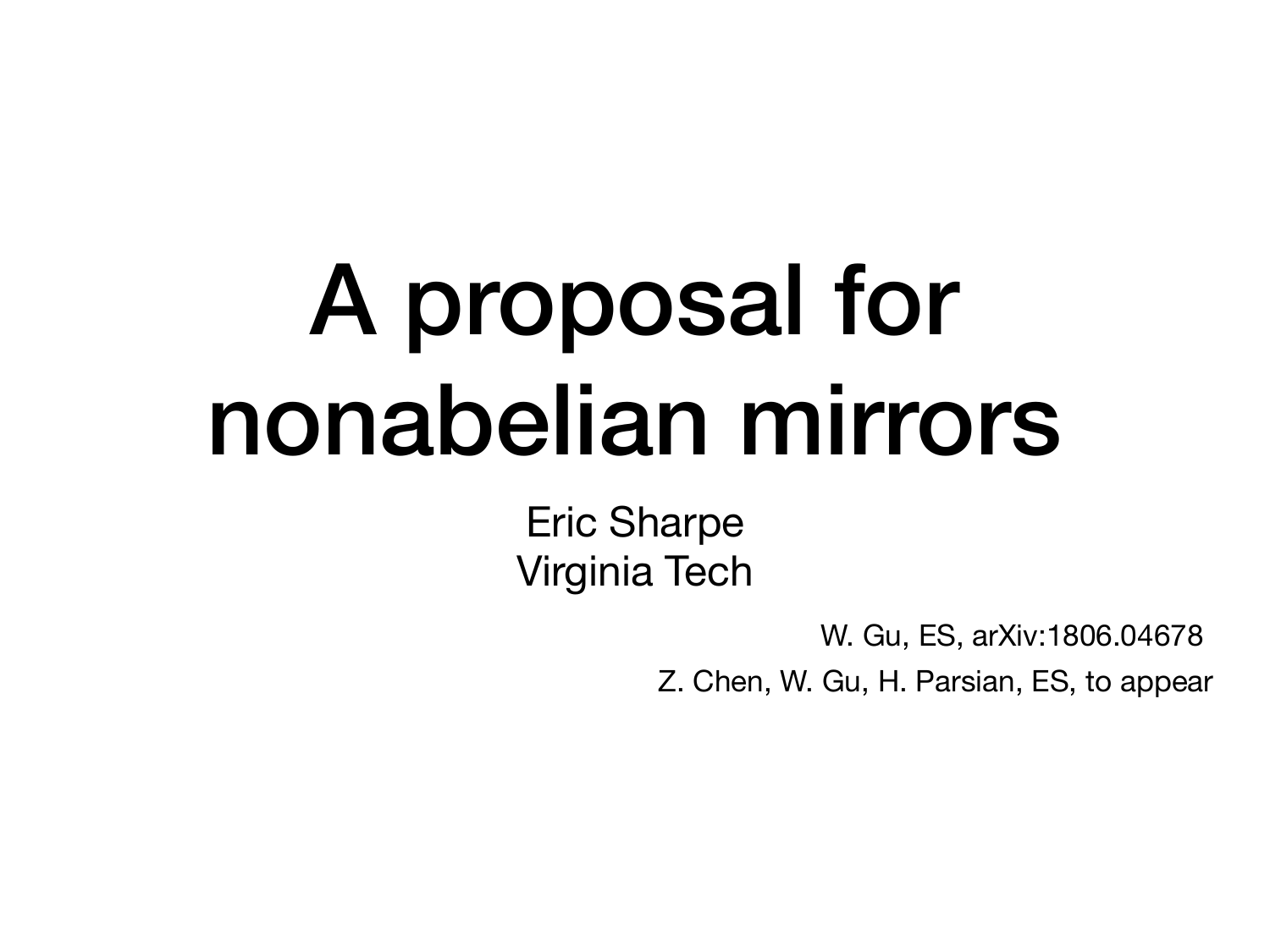This talk will concern **mirror symmetry**, an old example of a duality in string theory, which has taken a variety of forms over the years.

Originally, mirror symmetry was a relation between Calabi-Yau manifolds, interpreted as a duality of 2d supersymmetric sigma model.

Two Calabi-Yau manifolds are said to be mirror if the two SCFT's are isomorphic, related ultimately by flipping a left  $U(1)_R$  sign convention.

Implications:

• Hodge diamonds rotated:

If X, Y are mirror CYs, then dim  $X = \dim Y (=n)$  and  $h^{p,q}(X) = h^{n-p,q}(Y)$ .

• TFT's interchanged:

```
A model on X = B model on Y
```
• Quantum physics of one = classical physics of other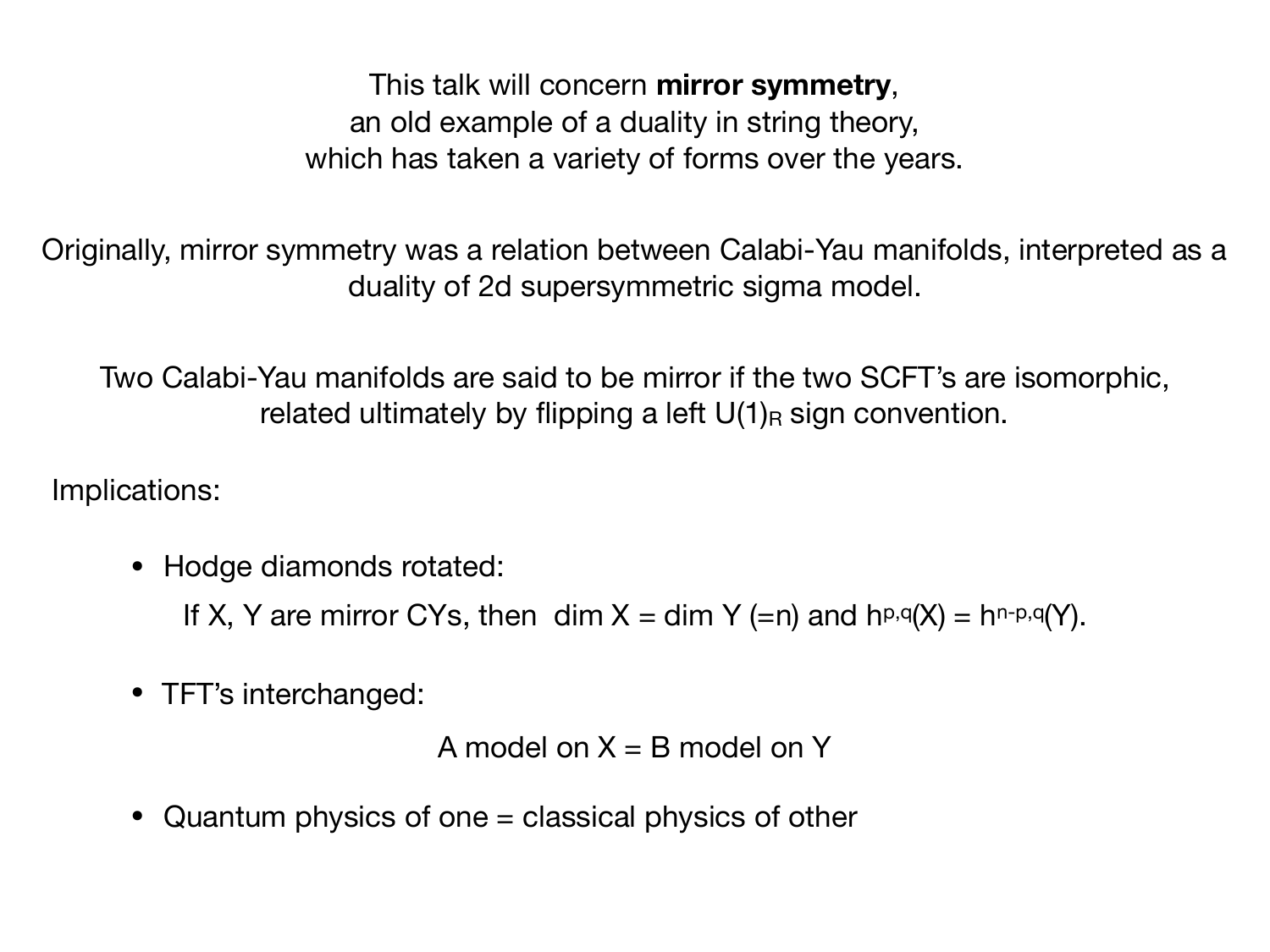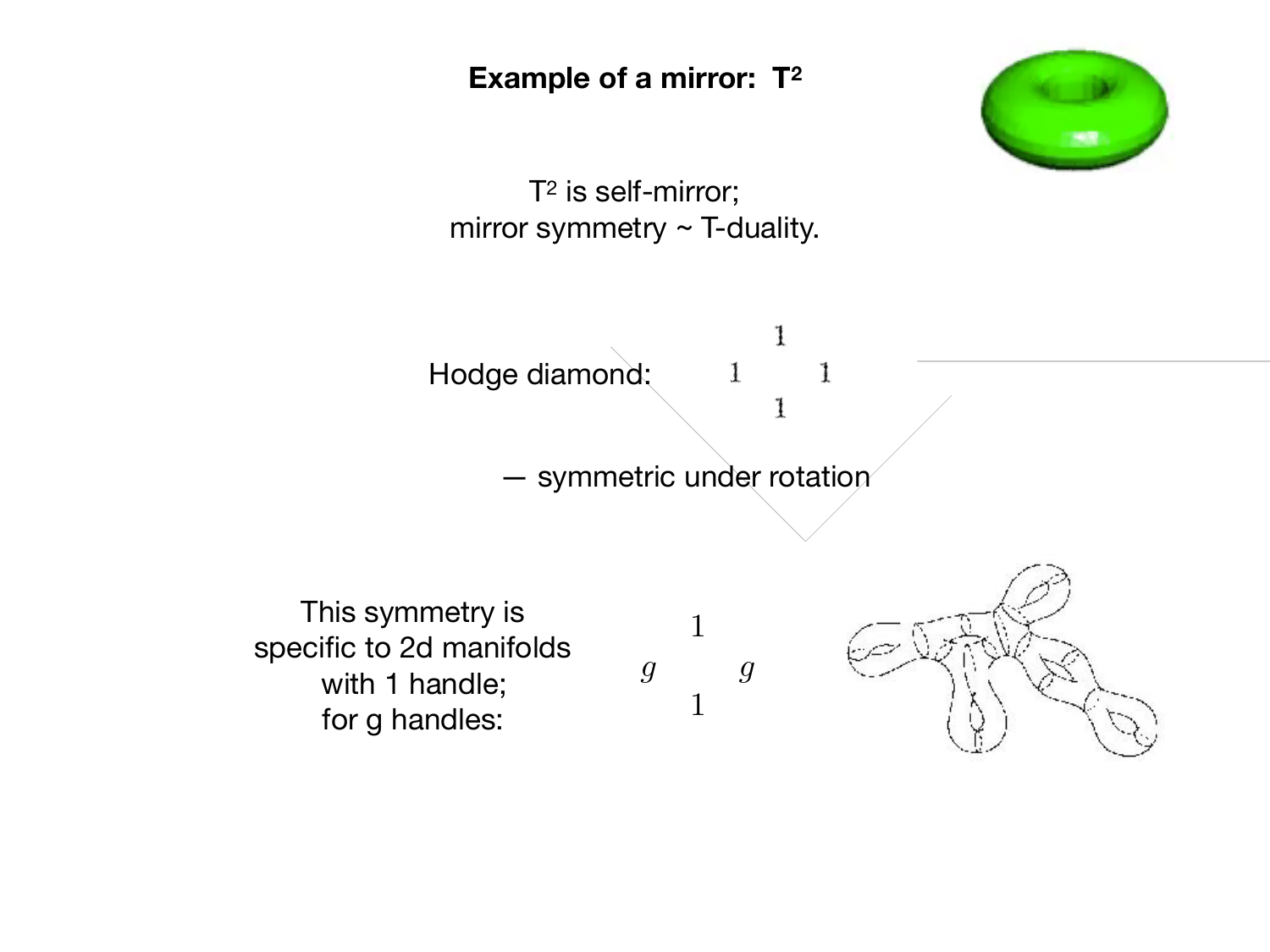#### **Example of a mirror: K3 manifold**



#### **Kummer surface**

$$
(x2 + y2 + z2 – aw2)2 – \left(\frac{3a-1}{3-a}\right) pqts = 0
$$
  
\n
$$
p = w - z - \sqrt{2}x
$$
  
\n
$$
q = w - z + \sqrt{2}x
$$
  
\n
$$
t = w + z + \sqrt{2}y
$$
  
\n
$$
s = w + z - \sqrt{2}y
$$
  
\n
$$
a = 1.5
$$
  
\n
$$
w = 1
$$

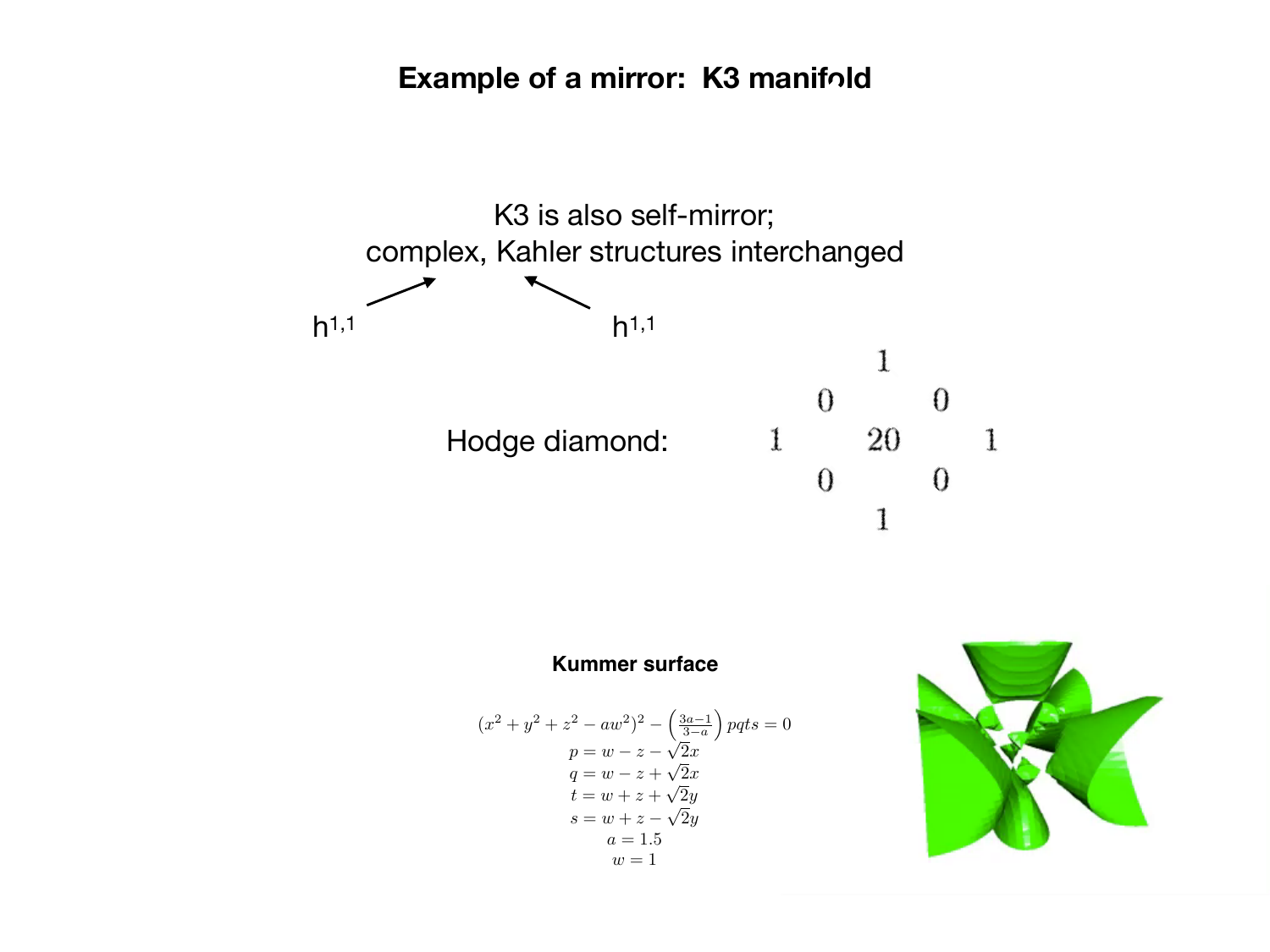#### **Example of a mirror: quintic 3-fold**

The quintic (degree 5 hypersurface in  $\mathbb{P}^4$ ) is a nontrivial CY  $^1$ which is not self-mirror.

Hodge diamonds:

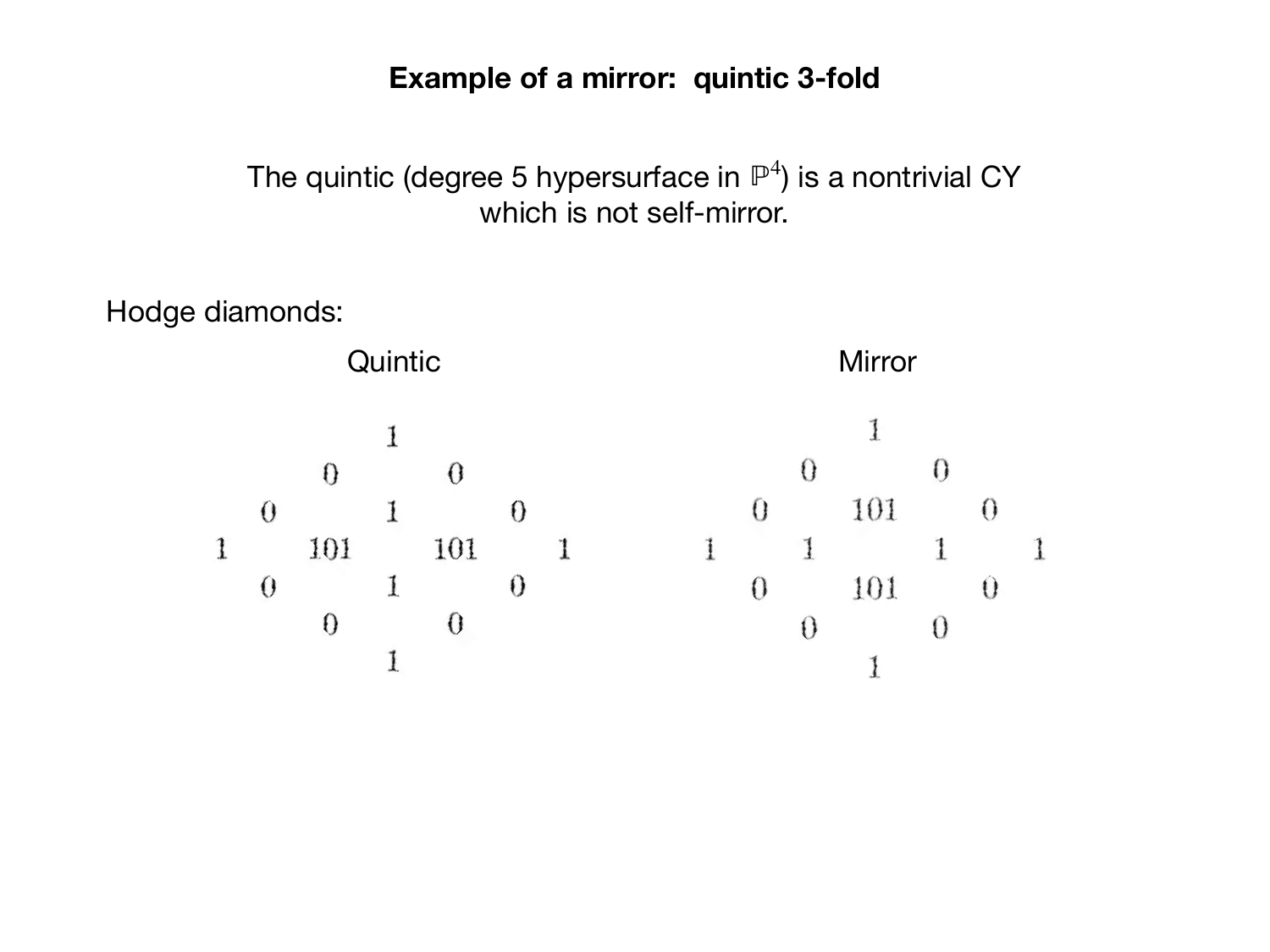#### **Mirror symmetry for non-CY spaces**

Mirror symmetry has also been defined for non-Calabi-Yau spaces.

Here, the mirror is a Landau-Ginzburg theory (meaning, typically, free fields + superpotential).

A model on space  $=$  B-twisted LG theory

If the space is not CY (up to 2-torsion), then no B-twist exists, so the statement above is the best possible rel'n between TFTs.

Example: Mirror of  $\mathbb{P}^n$  is LG model with n chiral superfields and superpotential

$$
W = \exp(-Y_1) + \dots + \exp(-Y_n) + q \prod_{i=1}^{n} \exp(+Y_i)
$$

This will be the prototype for the mirrors we will construct in this paper, so let's take a little time to analyze in detail….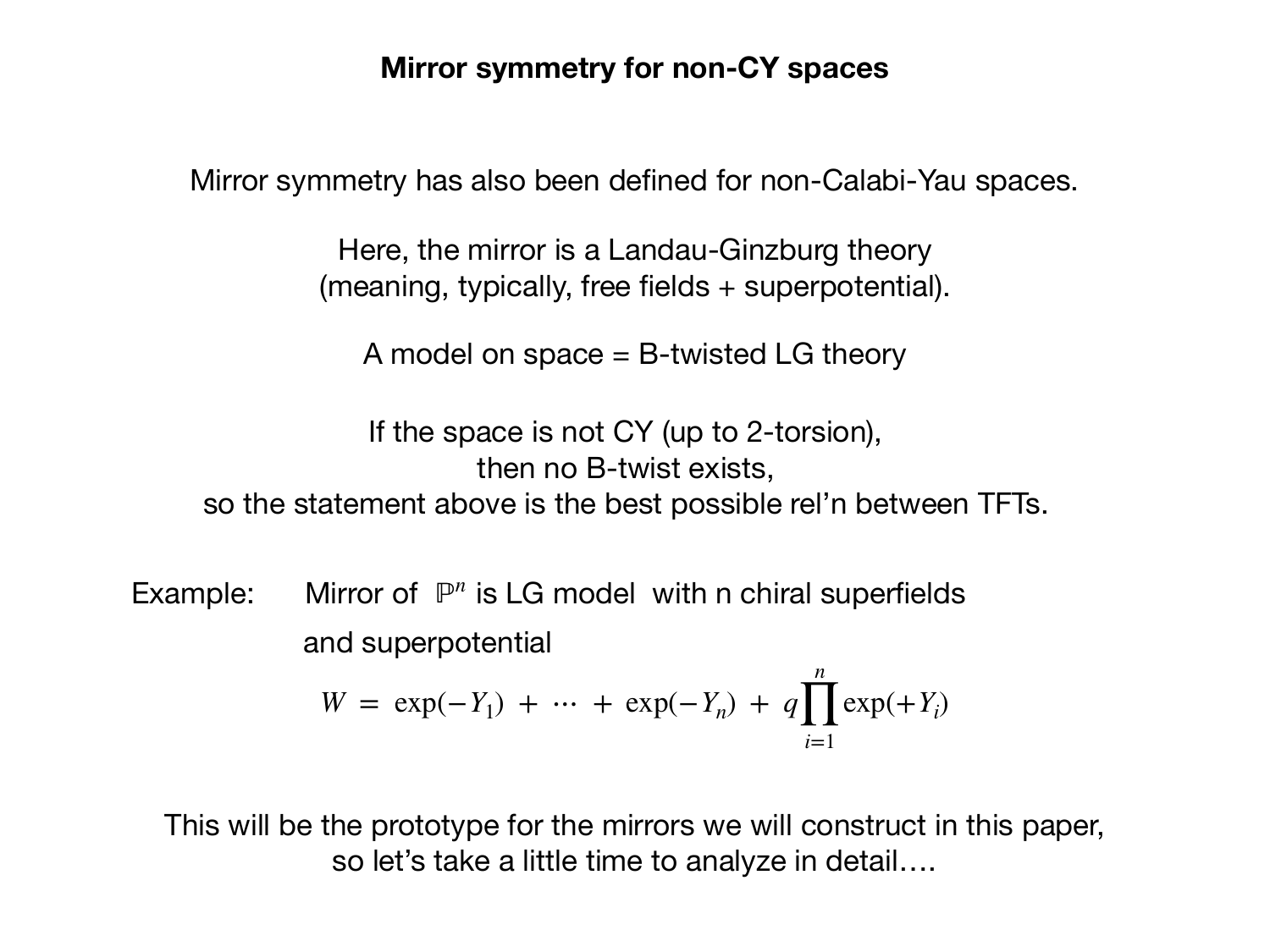Example: Mirror of  $\mathbb{P}^n$  is LG model with n chiral superfields and superpotential

$$
W = \exp(-Y_1) + \dots + \exp(-Y_n) + q \prod_{i=1}^{n} \exp(+Y_i)
$$

In the B model, correlation functions are classical, determined by the critical locus, meaning, solutions of  $dW = 0$ . (Reason: bosonic potential =  $|dW|^2$ )

Here, critical locus is given as follows:

$$
\frac{\partial W}{\partial Y_j} = -\exp\left(-Y_j\right) + q \prod_{i=1}^n \exp\left(+Y_i\right)
$$
  
= 0 \Rightarrow \exp\left(-Y\_j\right) = q \prod\_{i=1}^n \exp\left(+Y\_i\right) independent of j

Define  $\sigma \equiv \exp(-Y_j)$  then on the critical locus, *σ* = *q* 1  $\exp\left(-Y_j\right) = q \prod_{i=1}^n \exp\left(+Y_i\right) \Rightarrow \sigma = q \frac{1}{\sigma^n}$  or more simply,  $\sigma^{n+1} = q$ *n*  $\prod \exp\left(+Y_i\right) \Rightarrow$ *i*=1

This matches the quantum cohomology relation of the A model on  $\mathbb{P}^n$ . *Critical locus of B model mirror ~ quantum cohomology of A model*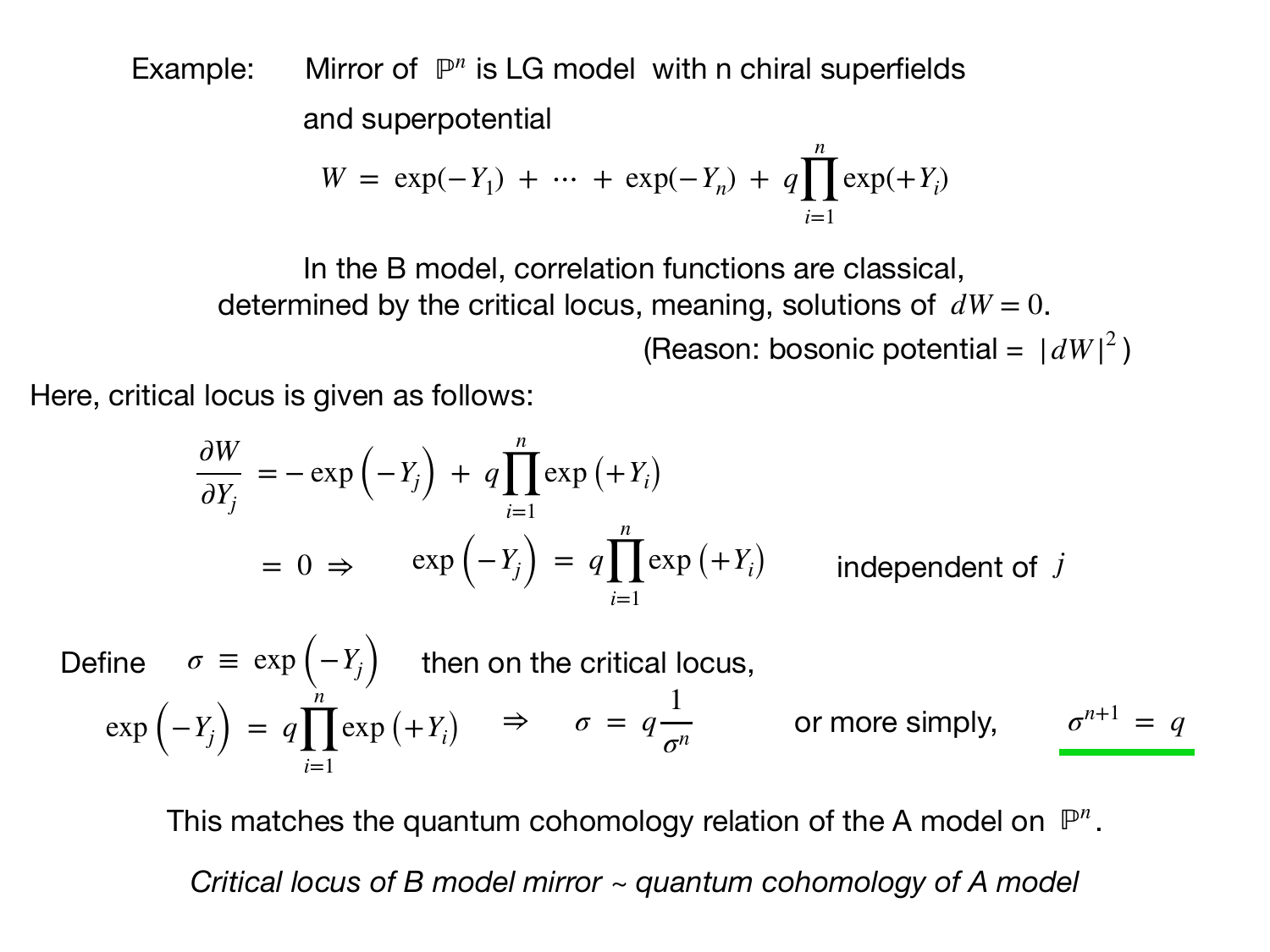Example: Mirror of  $\mathbb{P}^n$  is LG model with n chiral superfields and superpotential

$$
W = \exp(-Y_1) + \dots + \exp(-Y_n) + q \prod_{i=1}^{n} \exp(+Y_i)
$$

Now, let's compare correlation functions. On S2, in the B model,

$$
\langle f \rangle = \sum_{\text{vacua}} \frac{f}{H}
$$
 where  $H = \det \partial^2 W$ 

Here, can show  $H = (n + 1)\sigma^n$  on the critical locus

 $\langle \sigma^k \rangle = \sum_i$ *σn*+1 =*q σk*  $\frac{1}{(n+1)\sigma^n}$  ~ sum over (n+1)th roots of unity (well, q)  $so = 0$  if k-n not divisible by  $n+1$ .

Nonzero B model correlation functions: ⟨*σn*+*d*(*n*+1)

 $\langle \sigma^{n+d(n+1)} \rangle = q^d$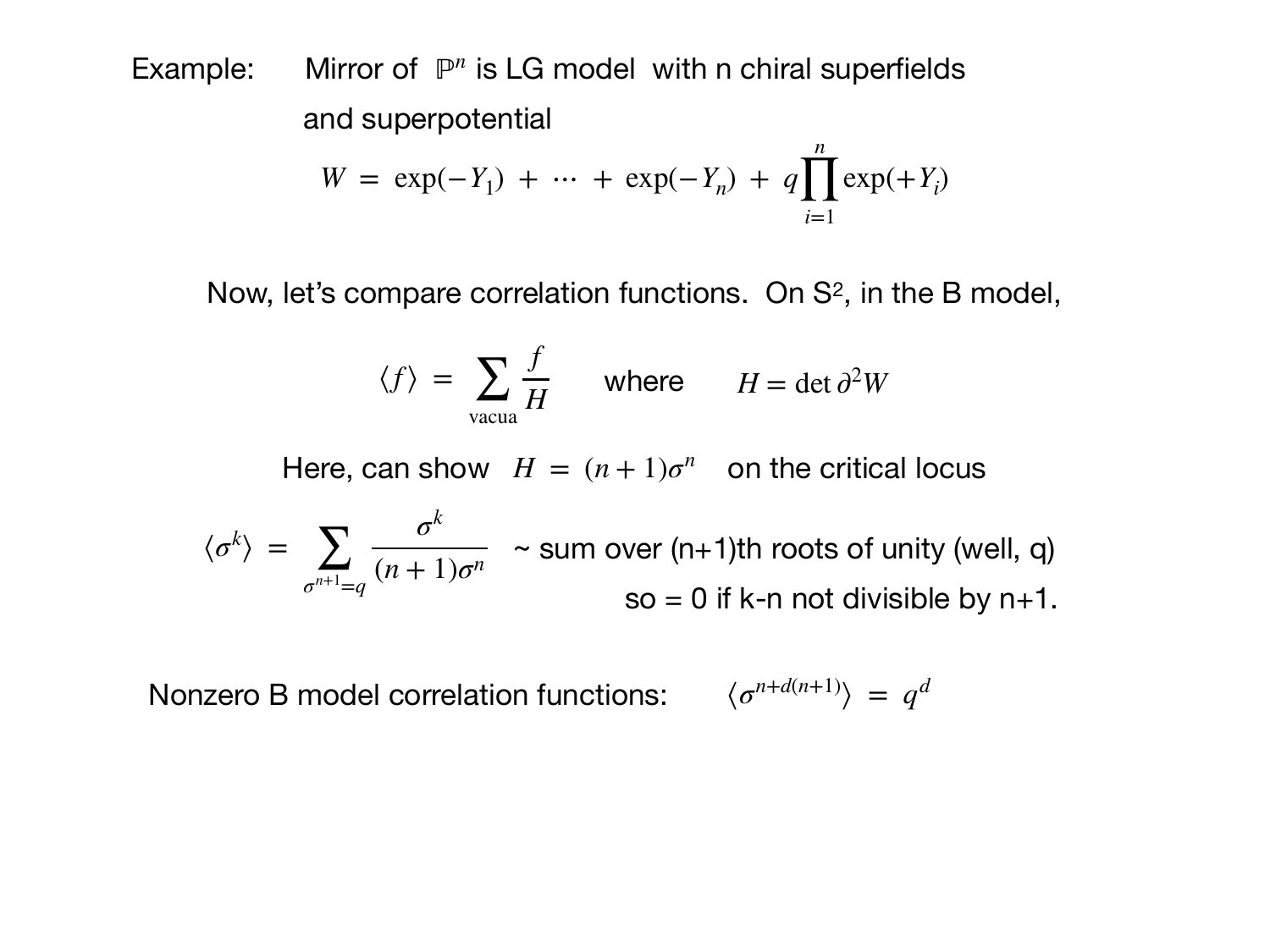Example: Mirror of  $\mathbb{P}^n$  is LG model with n chiral superfields and superpotential

$$
W = \exp(-Y_1) + \dots + \exp(-Y_n) + q \prod_{i=1}^{n} \exp(+Y_i)
$$

Nonzero B model correlation functions:  $\langle \sigma^{n+d(n+1)} \rangle = q^d$ 

Compare results for A model on  $\mathbb{P}^n$ :

 $\sigma$  ~ generator of  $H^2(\mathbb{P}^n)$ 

$$
\langle \sigma^k \rangle \sim \sum_d q^d \int_{\mathcal{M}_d} \sigma^k \qquad \mathcal{M}_0 = \mathbb{P}^n \qquad \mathcal{M}_d = \mathbb{P}^{(n+1)(d+1)-1} = \mathbb{P}^{n+d(n+1)}
$$

The integral is nonzero only if  $\sigma^k$  is a top-form, hence, the nonzero A model correlation functions are  $\langle \sigma^{n+d(n+1)} \rangle = q^d$ 

Matches B model result, as expected.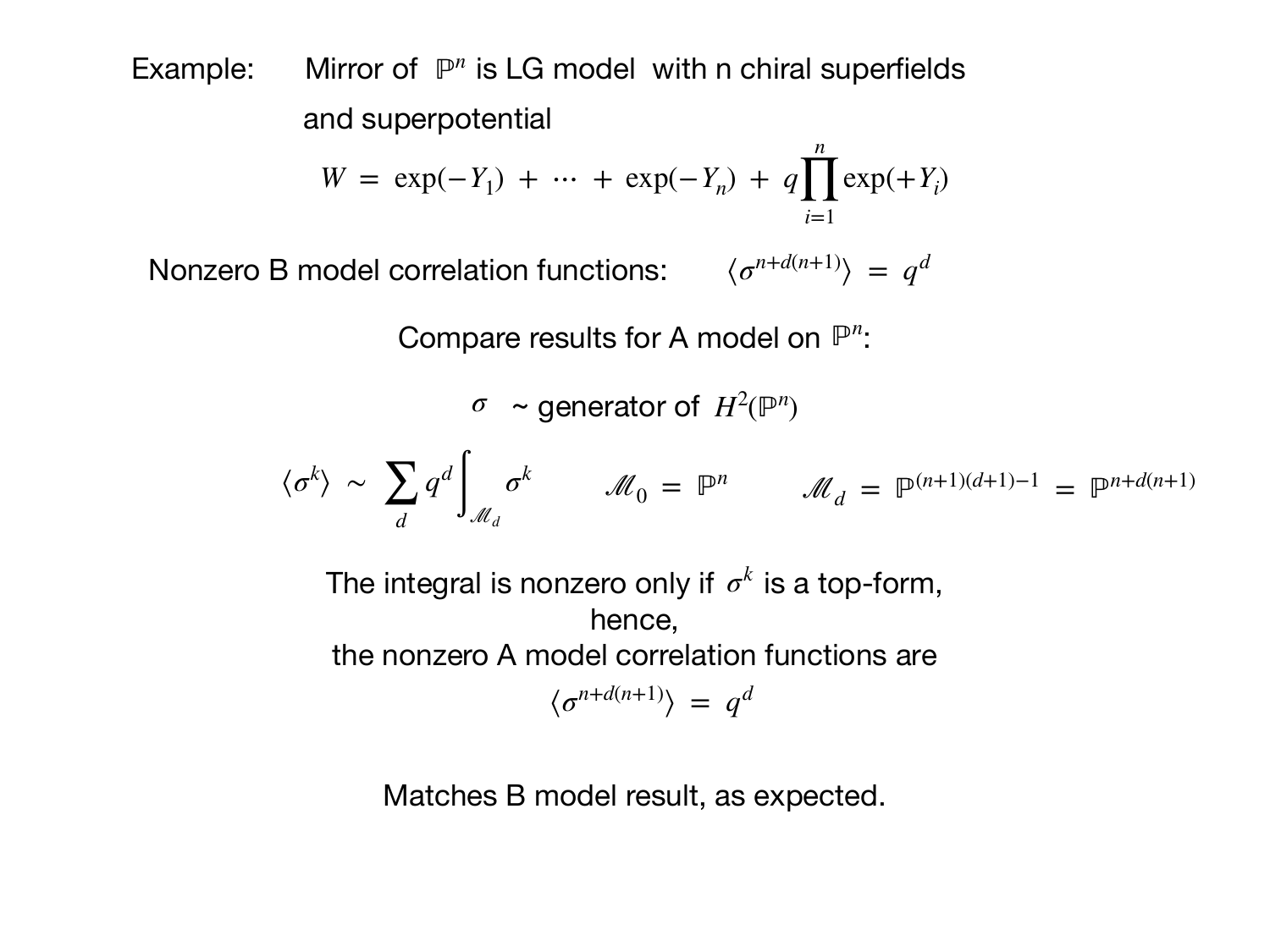Mirrors of this form can be efficiently computed using Hori-Vafa's construction of abelian duality. (Hori, Vafa hepth/0002222)

They have a general prescription for mapping 2d susy abelian gauge theories to LG models.

(Today's talk will describe a generalization to nonabelian 2d theories.)

For  $\mathbb{P}^n$ , for example,

we describe it as a  $U(1)$  gauge theory with  $n+1$  chiral superfields of charge  $+1$ .

 $\sum Y_i = t$ 

*i*=1

**Hori-Vafa prescription gives** 

$$
W = \sigma \left( \sum_{i=1}^{n+1} Y_i - t \right) + \sum_{i=1}^{n+1} \exp \left( -Y_i \right)
$$

Integrate out  $\sigma$  to get the constraint

Eliminate 
$$
Y_{n+1}
$$
:  $Y_{n+1} = t - \sum_{i=1}^{n} Y_i$ 

Plug back in: *W* = *n*  $\sum$  exp  $(-Y_i) + q$ *i*=1 *n i*=1

 $\prod \exp\left(+Y_i\right)$  as used previously.

General case next….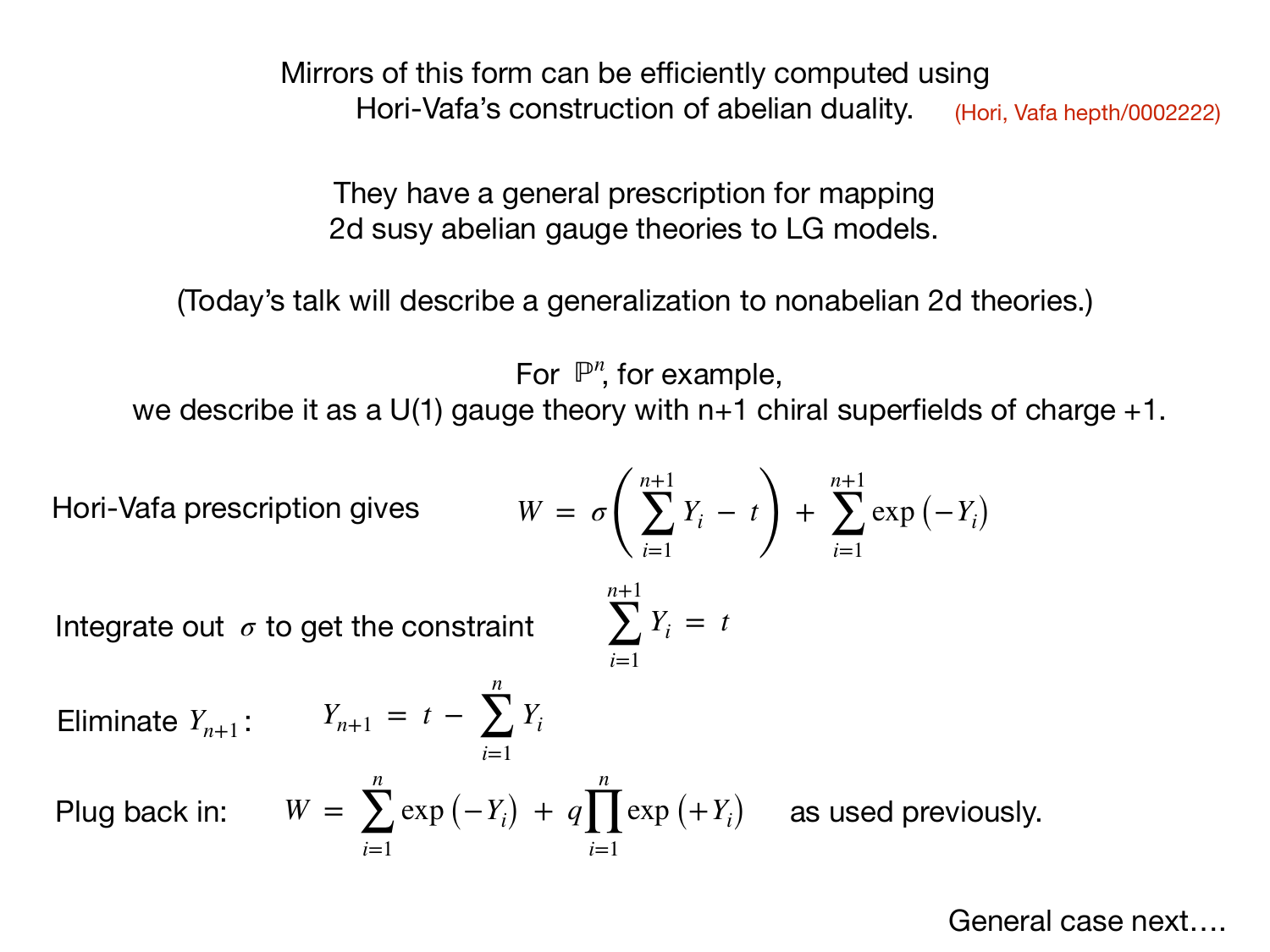U(1)<sup>r</sup> gauge theory with matter multiplets of charges  $\rho_i^a$ 

Mirror:

Fields  $\sigma_a$   $a \in \{1, \cdots, r\}$   $\sigma_a = \overline{D}_+ D_- V_a$ *Yi* mirror to matter fields

Superpotential:

$$
W = \sum_{a} \sigma_{a} \left( \sum_{i} \rho_{i}^{a} Y^{i} - t_{a} \right) + \sum_{i} \exp \left( -Y^{i} \right)
$$

Periodicities:

$$
Y^i \sim Y^i + 2\pi i \qquad \theta \sim \theta + 2\pi \rho
$$

After all, in 2d, the theta angle acts like an electric field, and periodicity on a noncompact space is determined by screening by matter fields.

Proposed nonabelian generalization….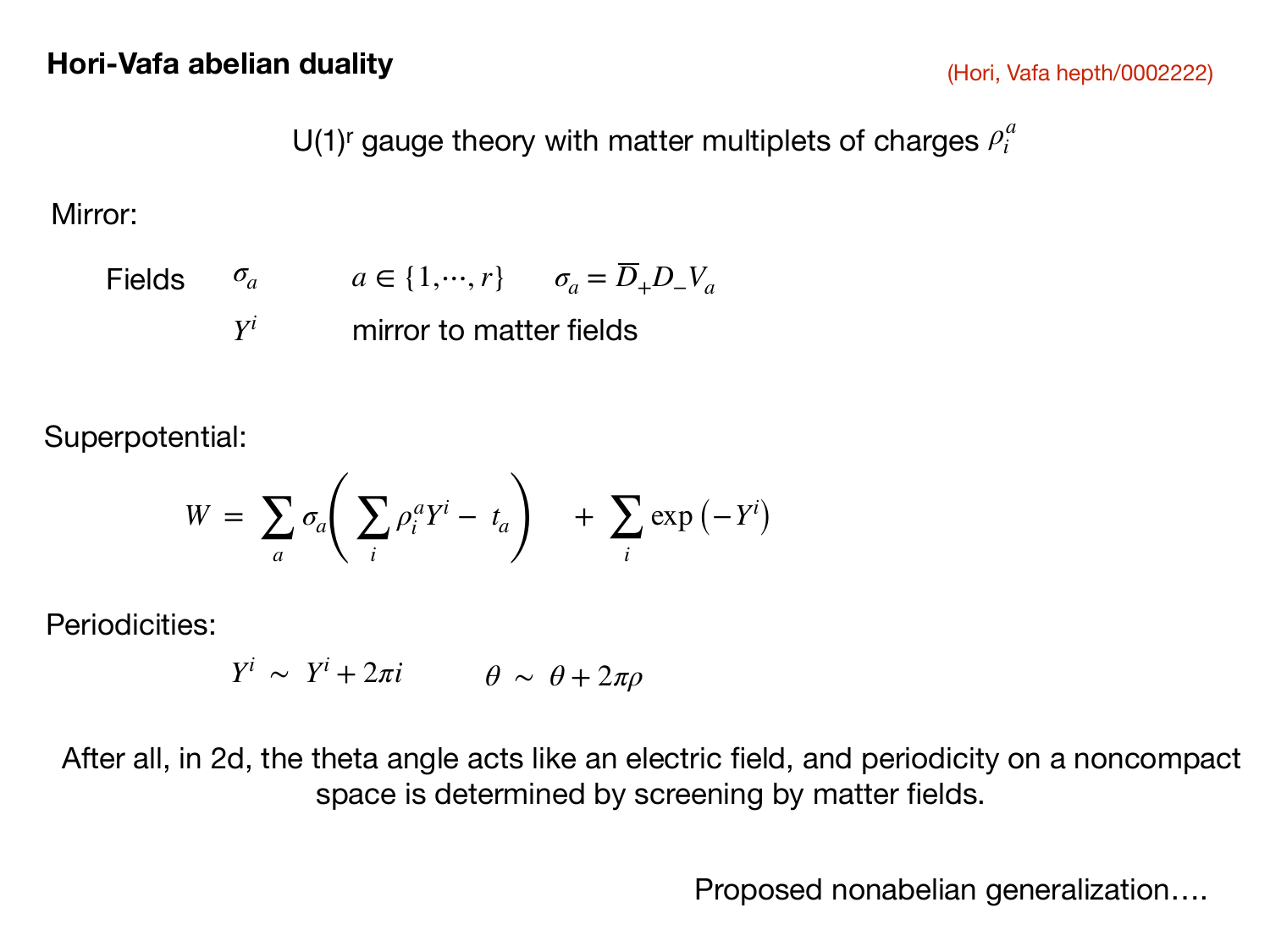## **Our nonabelian proposal**

For a G gauge theory, pick a Cartan torus  $U(1)^r \subset G$ . Matter multiplets in representation  $ρ$ .

Mirror: Weyl-group orbifold of the following LG model:

Fields  $\sigma_a$   $a \in \{1, \cdots, r\}$   $\sigma_a = \overline{D}_+ D_- V_a$ *Yi*  $X_{\tilde{\mu}}$ mirror to matter fields corresponding to nonzero roots of

Superpotential:

$$
W = \sum_{a} \sigma_{a} \left( \sum_{i} \rho_{i}^{a} Y^{i} - \sum_{\tilde{\mu}} \alpha_{\tilde{\mu}}^{a} \ln X_{\tilde{\mu}} - t_{a} \right) + \sum_{i} \exp(-Y^{i}) + \sum_{\tilde{\mu}} X_{\tilde{\mu}}
$$
  

$$
\rho_{i} = \text{weight vector}
$$
  

$$
\alpha_{\tilde{\mu}} = \text{root vector}
$$

Periodicities: Idea: "Abelian duality in Cartan torus, at generic pt on Coulomb branch"

$$
Y^i \sim Y^i + 2\pi i \qquad \theta \sim \theta + 2\pi M \qquad \text{for } M \text{ the lattice gen' byweights of matter fields.}
$$

After all, in 2d, the theta angle acts like an electric field, and periodicity on a noncompact space is determined by screening by matter fields.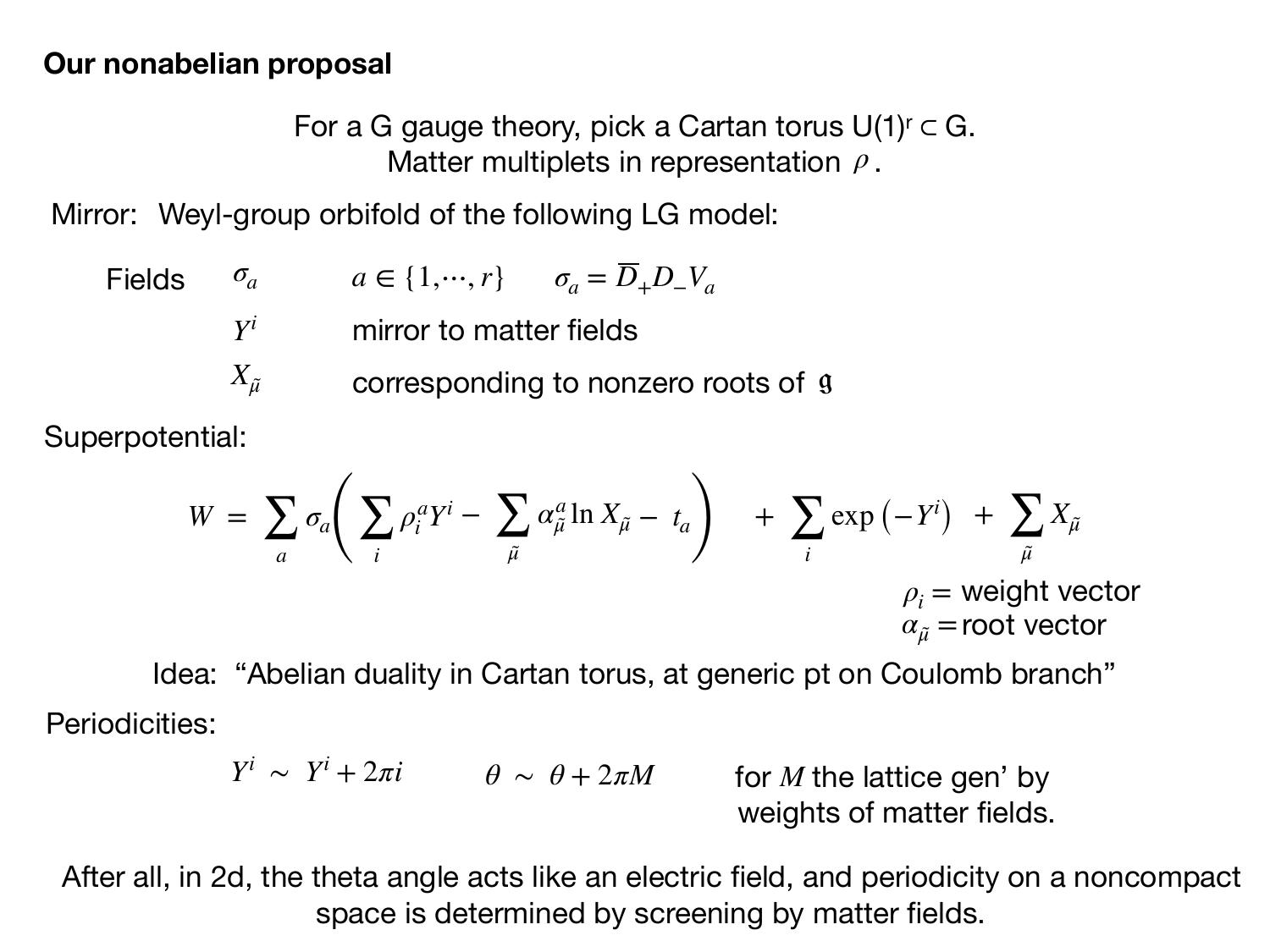#### **Our nonabelian proposal**

Fields  $\sigma_a$   $a \in \{1, \cdots, r\}$   $\sigma_a = \overline{D}_+ D_- V_a$ *Yi*  $X_{\tilde{\mu}}$ mirror to matter fields corresponding to nonzero roots of g

Superpotential:

$$
W = \sum_{a} \sigma_{a} \left( \sum_{i} \rho_{i}^{a} Y^{i} - \sum_{\tilde{\mu}} \alpha_{\tilde{\mu}}^{a} \ln X_{\tilde{\mu}} - t_{a} \right) + \sum_{i} \exp(-Y^{i}) + \sum_{\tilde{\mu}} X_{\tilde{\mu}}
$$
  

$$
\rho_{i} = \text{weight vector}
$$
  

$$
\alpha_{\tilde{\mu}} = \text{root vector}
$$

**Weyl-group orbifold:**

The Weyl orbifold maps weights to weights

$$
Y^i \mapsto Y^j \qquad \sum_a \sigma_a \rho_i^a \mapsto \sum_a \sigma_a \rho_j^a
$$

and roots to roots

$$
X_{\tilde{\mu}} \ \mapsto \ X_{\tilde{\nu}} \qquad \sum_{a} \sigma_a \alpha_{\tilde{\mu}}^a \ \mapsto \ \sum_{a} \sigma_a \alpha_{\tilde{\nu}}^a
$$

and so manifestly preserves the superpotential.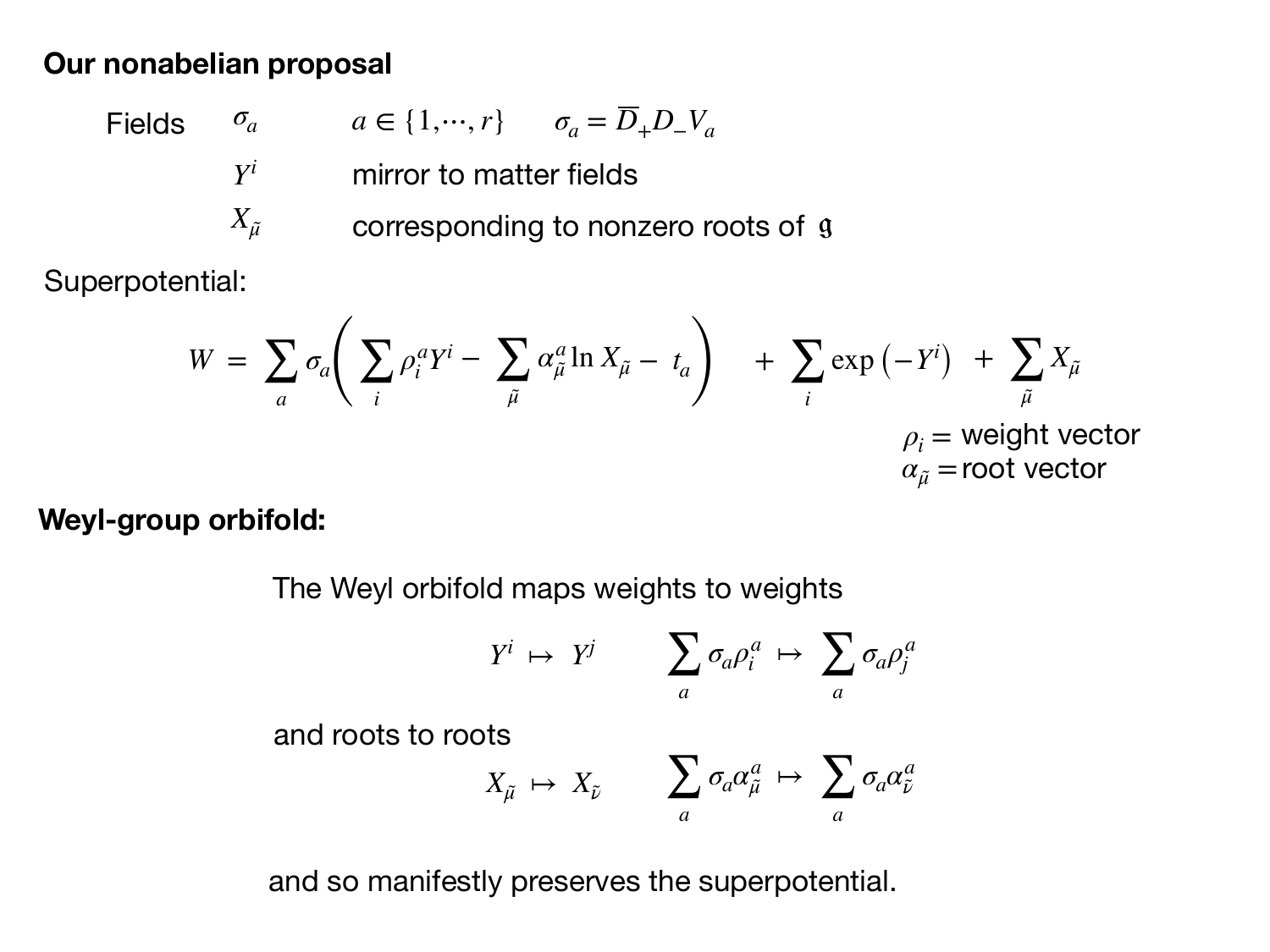## **Weyl-group orbifold:**

The Weyl orbifold maps weights to weights  $Y^i \mapsto Y^j$  ∠ *a*  $\sigma_a \rho_i^a$   $\mapsto$   $\sum$ *a*  $\sigma_a \rho_j^a$ and roots to roots  $X_{\tilde{\mu}} \mapsto X_{\tilde{\nu}}$  ∑ *a*  $\sigma_{a}^{} \alpha_{\tilde{\mu}}^a \ \mapsto \ \sum \{$ *a*  $\sigma_a^{}\alpha_{\tilde{\nu}}^a$ 

## **Existence of B twist:**

Mirror symmetry should map the original A-twisted gauge theory to a B-twist of the Landau-Ginzburg orbifold.

For the closed string B model to exist, the orbifold must preserve the hol' top form *up to a sign*. (ES, hepth/0605005)

*The Weyl group orbifold satisfies this property:*

Each Weyl reflection interchanges Ys with Ys and Xs with Xs, so as a result, for example,

 $dX_1 \wedge \cdots \wedge dX_n$   $\mapsto \pm dX_1 \wedge \cdots \wedge dX_n$ 

and so the holomorphic top-form changes by at most a sign.

— so, the proposal is compatible with existence of B twist.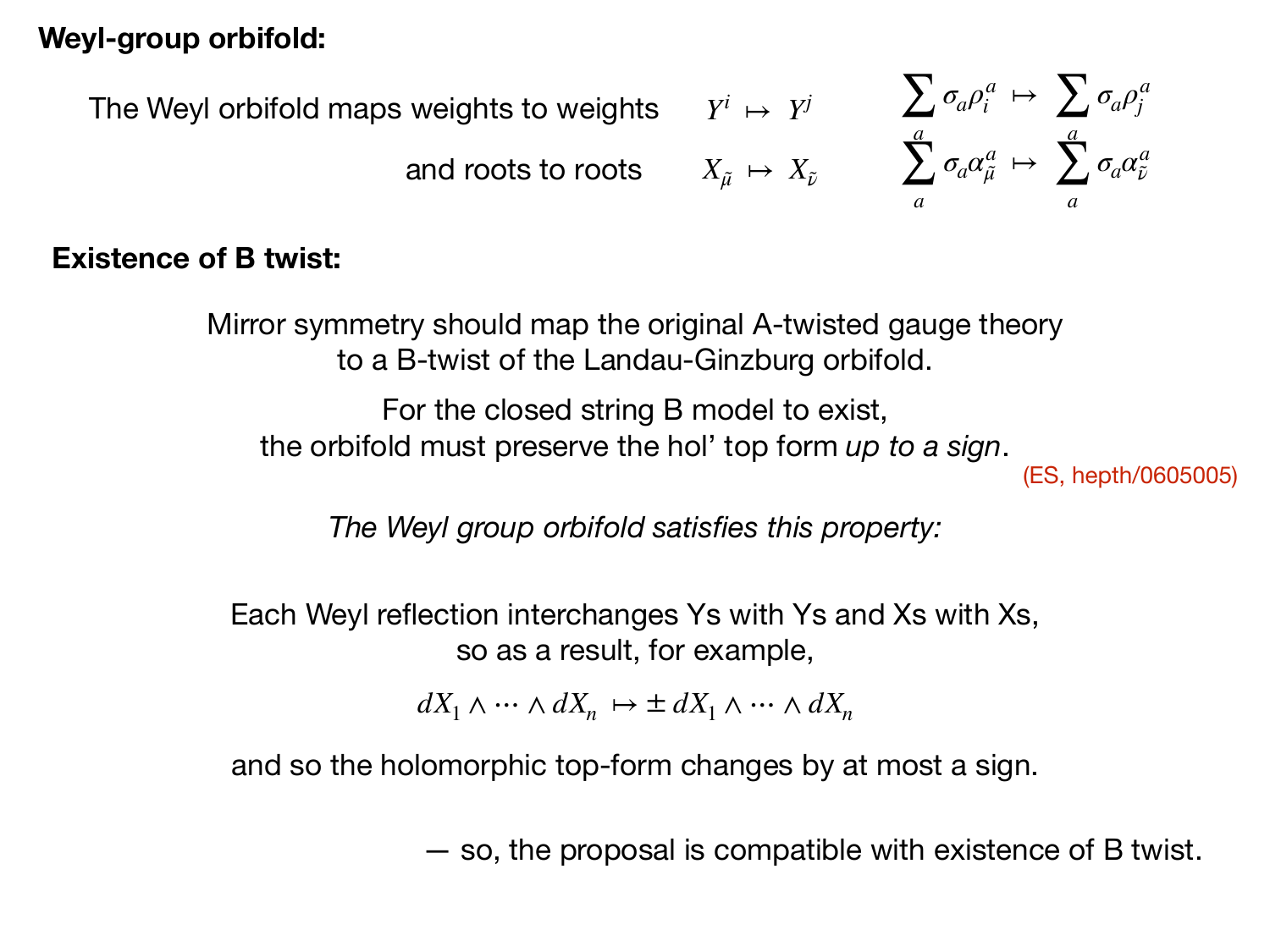### **Twisted masses:**

If the original gauge theory has twisted masses,

they can be incorporated into the mirror by adding a term to the mirror superpotential:

$$
W = \sum_{a} \sigma_{a} \left( \sum_{i} \rho_{i}^{a} Y^{i} - \sum_{\tilde{\mu}} \alpha_{\tilde{\mu}}^{a} \ln X_{\tilde{\mu}} - t_{a} \right) - \sum_{i} \tilde{m}_{i} Y^{i} + \sum_{i} \exp(-Y^{i}) + \sum_{\tilde{\mu}} X_{\tilde{\mu}}
$$

## **R charges:**

Note:

• only integral R charges are A-twistable

• positivity of bosonic potentials constrains values

Result: R charge  $\in \{0,1,2\}$ 

Mirror to a field with nonzero R charge: fundamental field is  $exp(- (r/2) Y)$ 

Example: X fields above are (morally) mirror to fields of R charge 2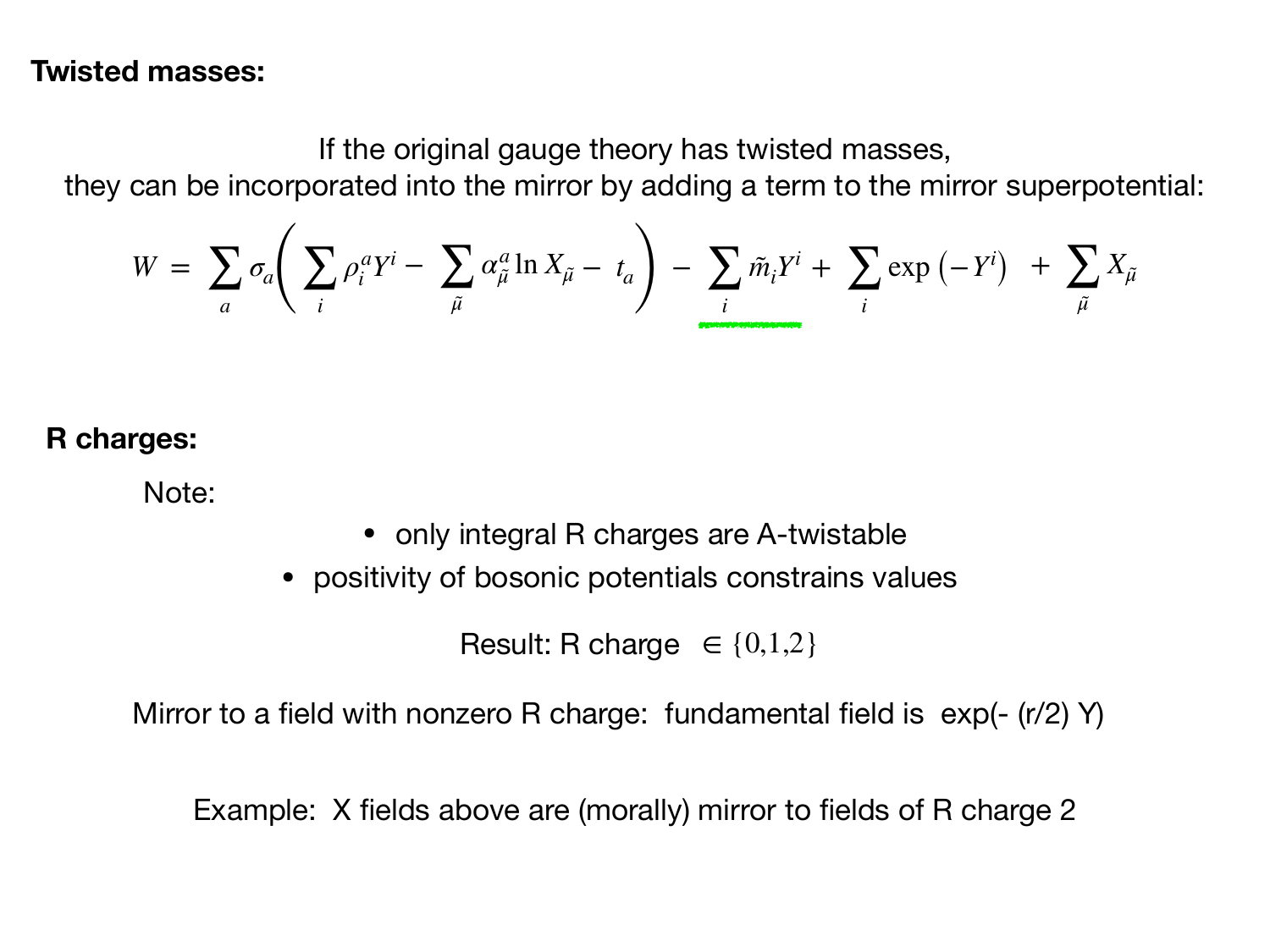## **Operator mirror map:**

To make this useful, we need to relate correlators in the original gauge theory to correlators in the mirror Landau-Ginzburg orbifold.

We can derive such a map from the critical locus of the mirror superpotential:

$$
W = \sum_{a} \sigma_{a} \left( \sum_{i} \rho_{i}^{a} Y^{i} - \sum_{\tilde{\mu}} \alpha_{\tilde{\mu}}^{a} \ln X_{\tilde{\mu}} - t_{a} \right) - \sum_{i} \tilde{m}_{i} Y^{i} + \sum_{i} \exp(-Y^{i}) + \sum_{\tilde{\mu}} X_{\tilde{\mu}}
$$
  
\n
$$
\frac{\partial W}{\partial X_{\tilde{\mu}}} = -\frac{\sum_{a} \sigma_{a} \alpha_{\tilde{\mu}}^{a}}{X_{\tilde{\mu}}} + 1 = 0 \qquad \Rightarrow X_{\tilde{\mu}} = \sum_{a} \sigma_{a} \alpha_{\tilde{\mu}}^{a}
$$
  
\n
$$
\frac{\partial W}{\partial Y^{i}} = \sum_{a} \sigma_{a} \rho_{i}^{a} - \tilde{m}_{i} - \exp(-Y^{i}) = 0 \qquad \Rightarrow \exp(-Y^{i}) + \tilde{m}_{i} = \sum_{a} \sigma_{a} \rho_{i}^{a}
$$

In this fashion, we can match correlation functions in the original (A-twisted) gauge theories with correlation functions in the mirror (B-twisted) Landau-Ginzburg orbifolds.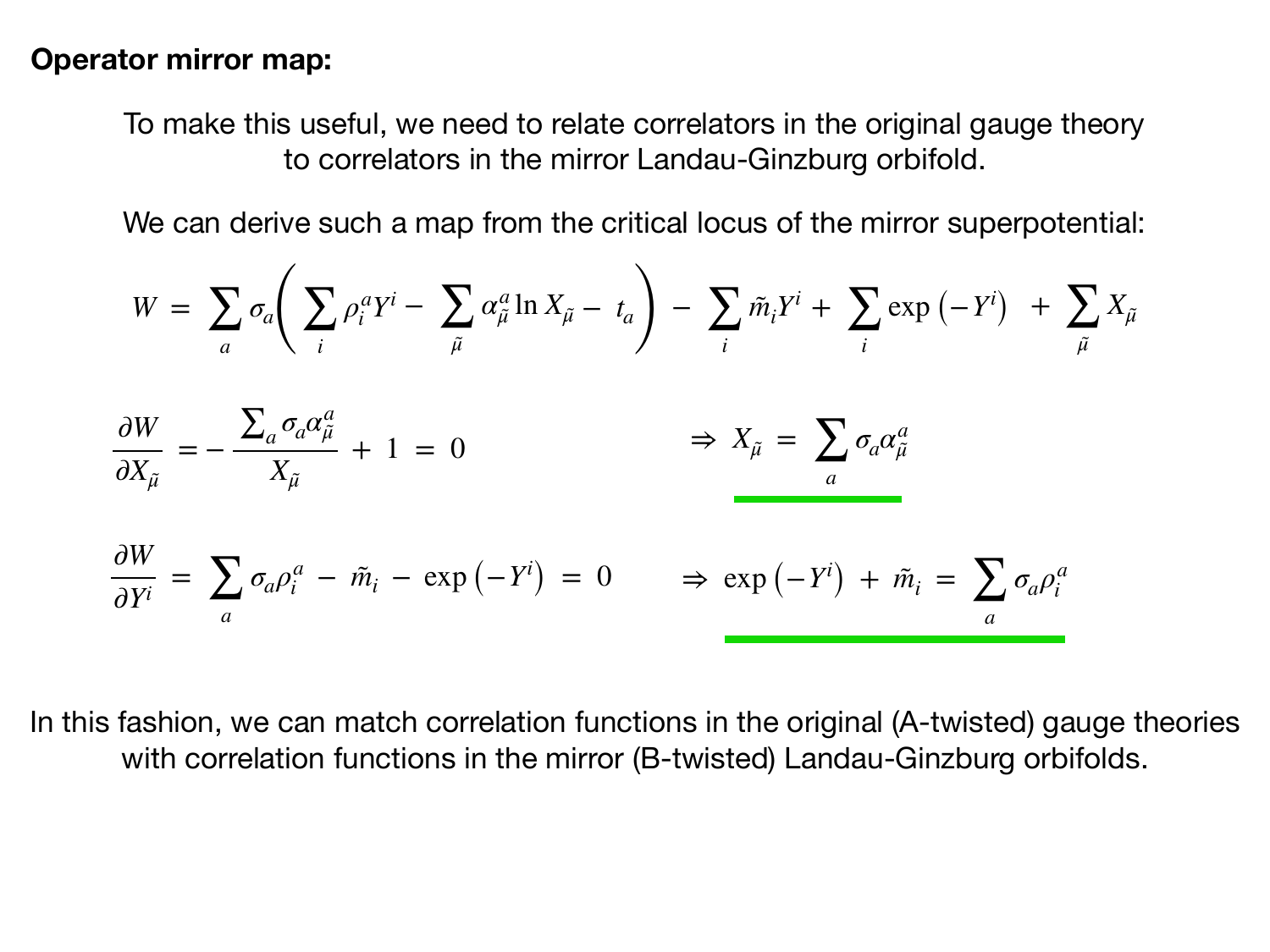## **Correlation functions:**

Here's a formal argument comparing correlation functions in the proposed mirror to those in the original A model.

$$
\text{Briefly, } \qquad \langle f \rangle = \sum_{\text{critical loci}} \frac{f}{H^{1-g}} \qquad \text{on a genus } g \text{ worldsheet}
$$

where H is determinant of matrix of second derivatives on the critical locus:

$$
H = \det \begin{bmatrix} \stackrel{X,Y}{A} & \sigma \\ \stackrel{G}{C} & D \end{bmatrix} \stackrel{X,Y}{\sigma}
$$
\n
$$
A \sim \frac{\partial^2 W}{\partial X_{\tilde{\mu}} \partial X_{\tilde{\nu}}} = \delta_{\tilde{\mu}\tilde{\nu}} \left( \sum_c \sigma_c \alpha_{\tilde{\mu}}^c \right)^{-1} \frac{\partial^2 W}{\partial Y^i \partial Y^j} = \delta^{ij} \left( \sum_c \sigma_c \rho_i^c - \tilde{m}_i \right) \frac{\partial^2 W}{\partial X_{\tilde{\mu}} \partial Y^i} = 0
$$
\n
$$
B = C^T \sim \frac{\partial^2 W}{\partial X_{\tilde{\mu}} \partial \sigma_a} = -\alpha_{\tilde{\mu}}^a \left( \sum_c \sigma_a \alpha_{\tilde{\mu}}^c \right)^{-1} \frac{\partial^2 W}{\partial Y^i \partial \sigma_a} = \rho_i^a
$$
\n
$$
D \sim \frac{\partial^2 W}{\partial \sigma_a \partial \sigma_b} = 0 \Rightarrow D = 0
$$

$$
H = (\det A) \det(D - CA^{-1}B) = (\det A) \det(-CA^{-1}B)
$$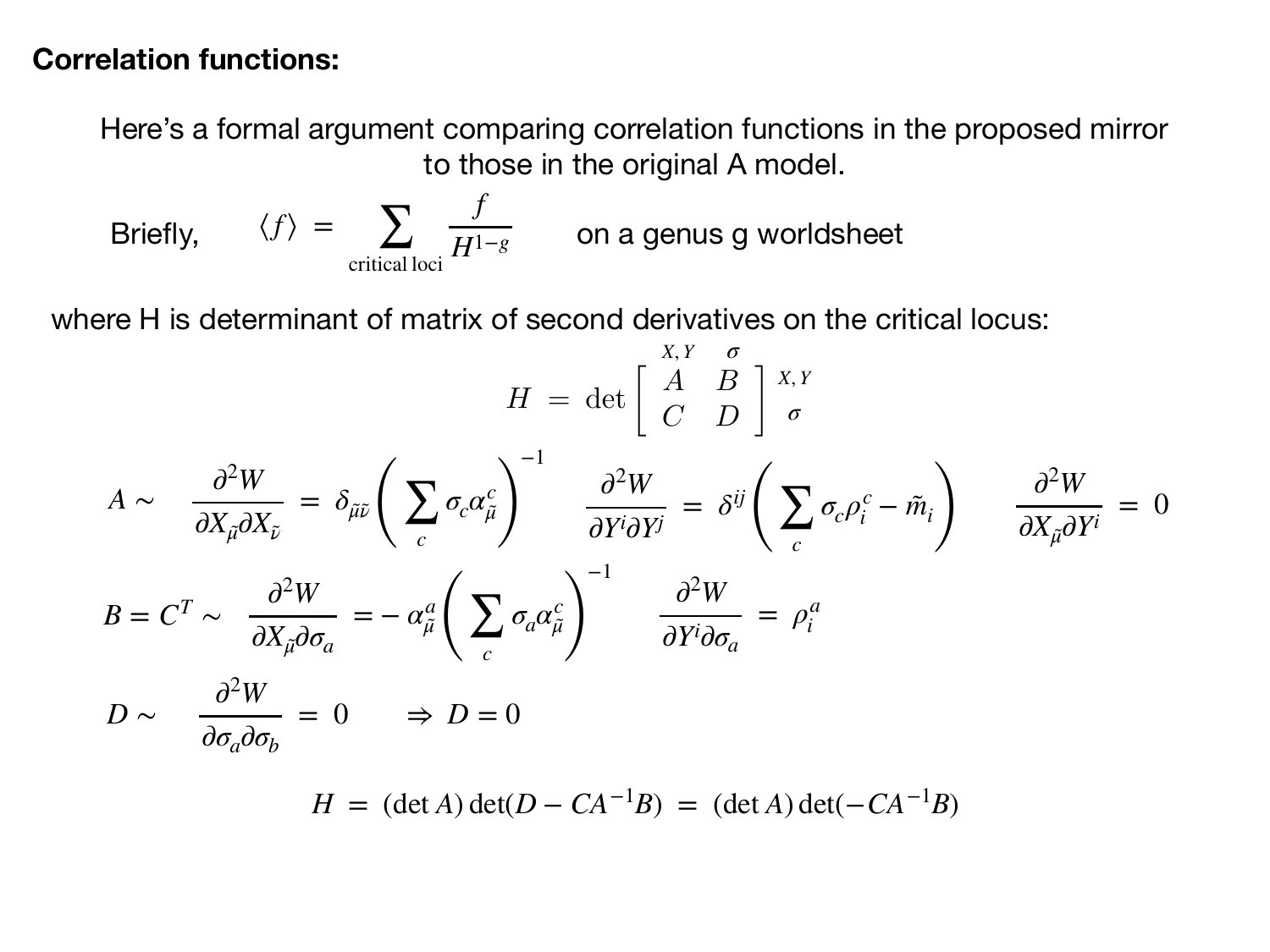## **Correlation functions:**

Here's a formal argument comparing correlation functions in the proposed mirror to those in the original A model.

$$
\text{Briefly, } \qquad \langle f \rangle = \sum_{\text{critical loci}} \frac{f}{H^{1-g}} \qquad \text{on a genus } g \text{ worldsheet}
$$

where H is determinant of matrix of second derivatives on the critical locus:

$$
H = \det \left[ \begin{array}{cc} X, Y & \sigma \\ A & B \\ C & D \end{array} \right] \stackrel{X,Y}{\sigma}
$$

*X*, *Y*

$$
H = (\det A) \det(D - CA^{-1}B) = (\det A) \det(-CA^{-1}B)
$$

$$
\det A = \left[ \prod_{\tilde{\mu}} \left( \sum_{c} \sigma_{c} \alpha_{\tilde{\mu}}^{c} \right) \right]^{-1} \left[ \prod_{i} \left( \sum_{c} \sigma_{c} \rho_{i}^{c} - \tilde{m}_{i} \right) \right] \qquad (-CA^{-1}B)_{ab} = \frac{\partial^{2} W_{\text{eff}}}{\partial \sigma_{a} \partial \sigma_{b}}
$$

where

$$
W_{\text{eff}} = -\sum_{a} \sum_{i} \sigma_{a} \rho_{i}^{a} \ln \left( \sum_{b} \sigma_{b} \rho_{i}^{b} - \tilde{m}_{i} \right) + \sum_{a} \sum_{i} \sigma_{a} \rho_{i}^{a} - \sum_{a} \sigma_{a} t_{a}
$$
  
- 
$$
\sum_{\text{pos}'} i \pi \alpha_{\tilde{\mu}}^{a} \sigma_{a} + \sum_{i} \tilde{m}_{i} \ln \left( \sum_{b} \sigma_{b} \rho_{i}^{b} - \tilde{m}_{i} \right)
$$
— formally matches known exact 1-loop results

(Doesn't mention orb' twisted sectors — we'll see later there aren't any contributions.)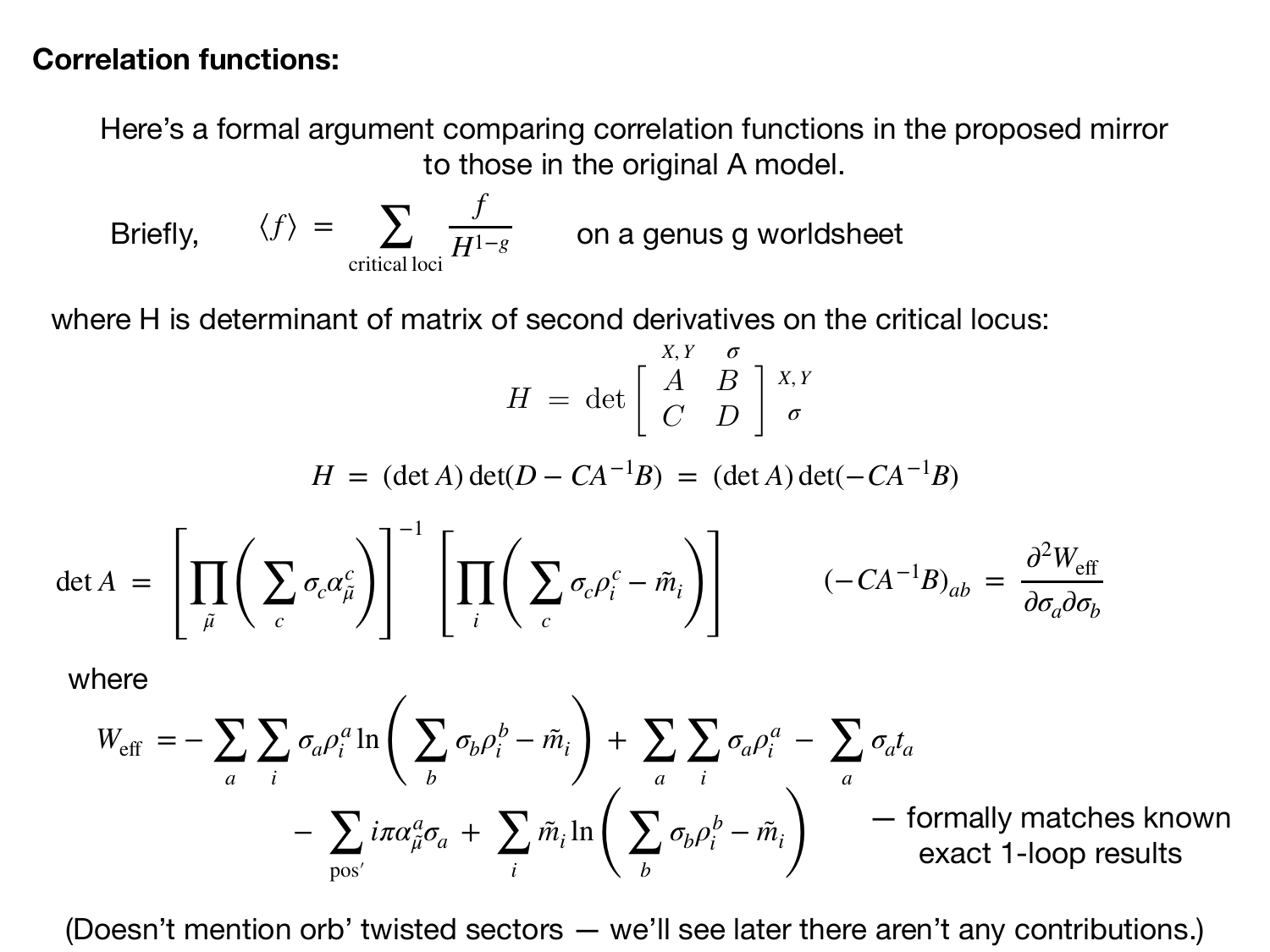We have checked this proposal extensively in examples. In the rest of this talk, we will outline a few particular ones.

• Grassmannians G(k,n)

U(k) gauge theory with n fundamentals

• SO(2k) gauge theory with n vectors + twisted masses

• Pure 2d susy gauge theories & IR behavior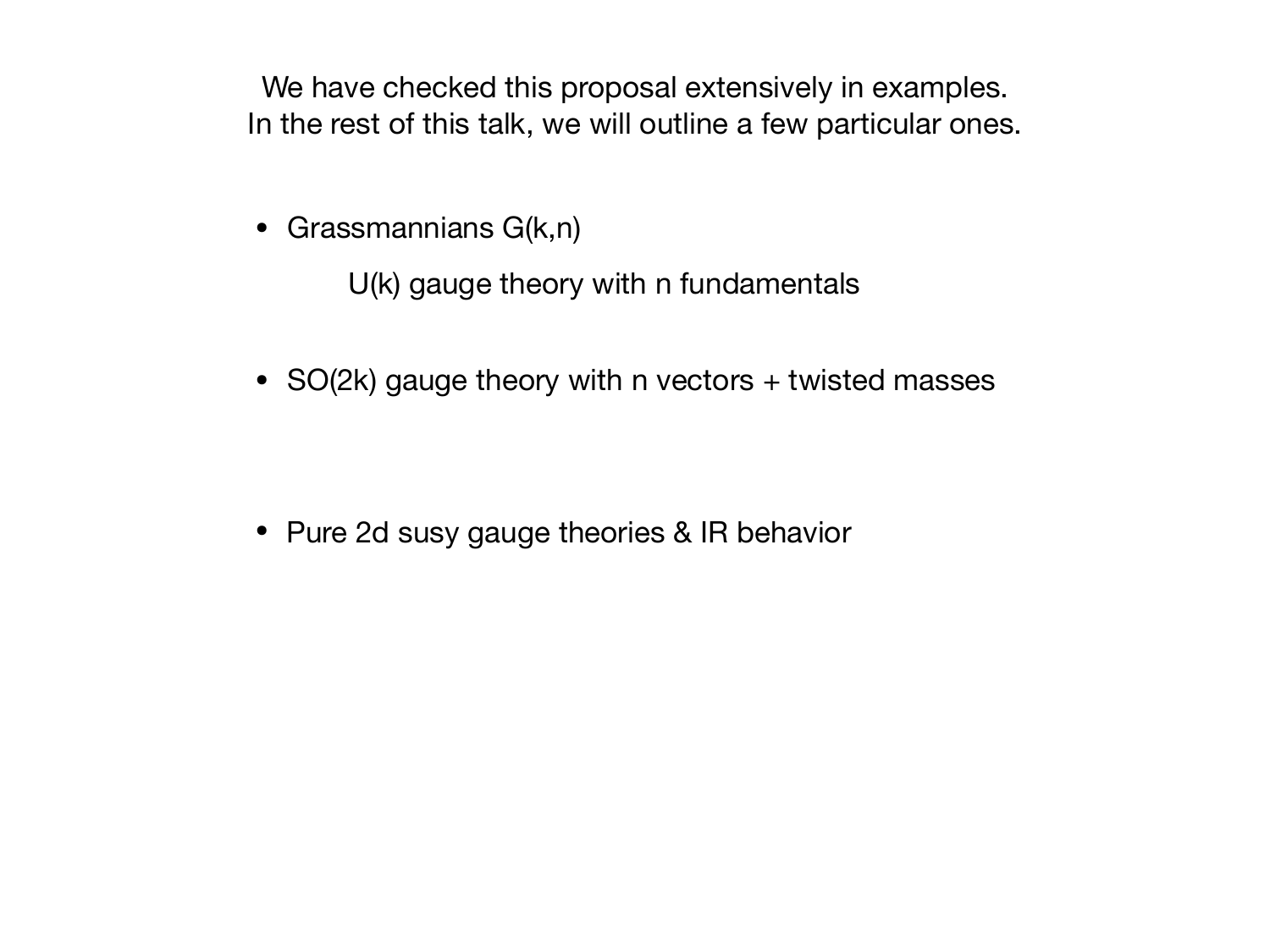The Grassmannian G(k,n) is described by a 2d U(k) theory with n fundamentals — generalizes the CPn-1 model.

A-twisted gauge theory results:

Coulomb branch:  $S_k$  orbifold of  $\sigma_1, \dots, \sigma_k$ 

Vacua:  $\sigma_a \neq \sigma_b$  if  $a \neq b$  $(\sigma_a)$ *n*  $=$   $(-)^{k-1}q$   $\Rightarrow$  quantum cohomology ring

So, choose k distinct & unordered  $(S_k$  orb') values amongst n roots of equation above.

Total number of vacua =  $\begin{pmatrix} n \\ n \end{pmatrix}$ *k* ◆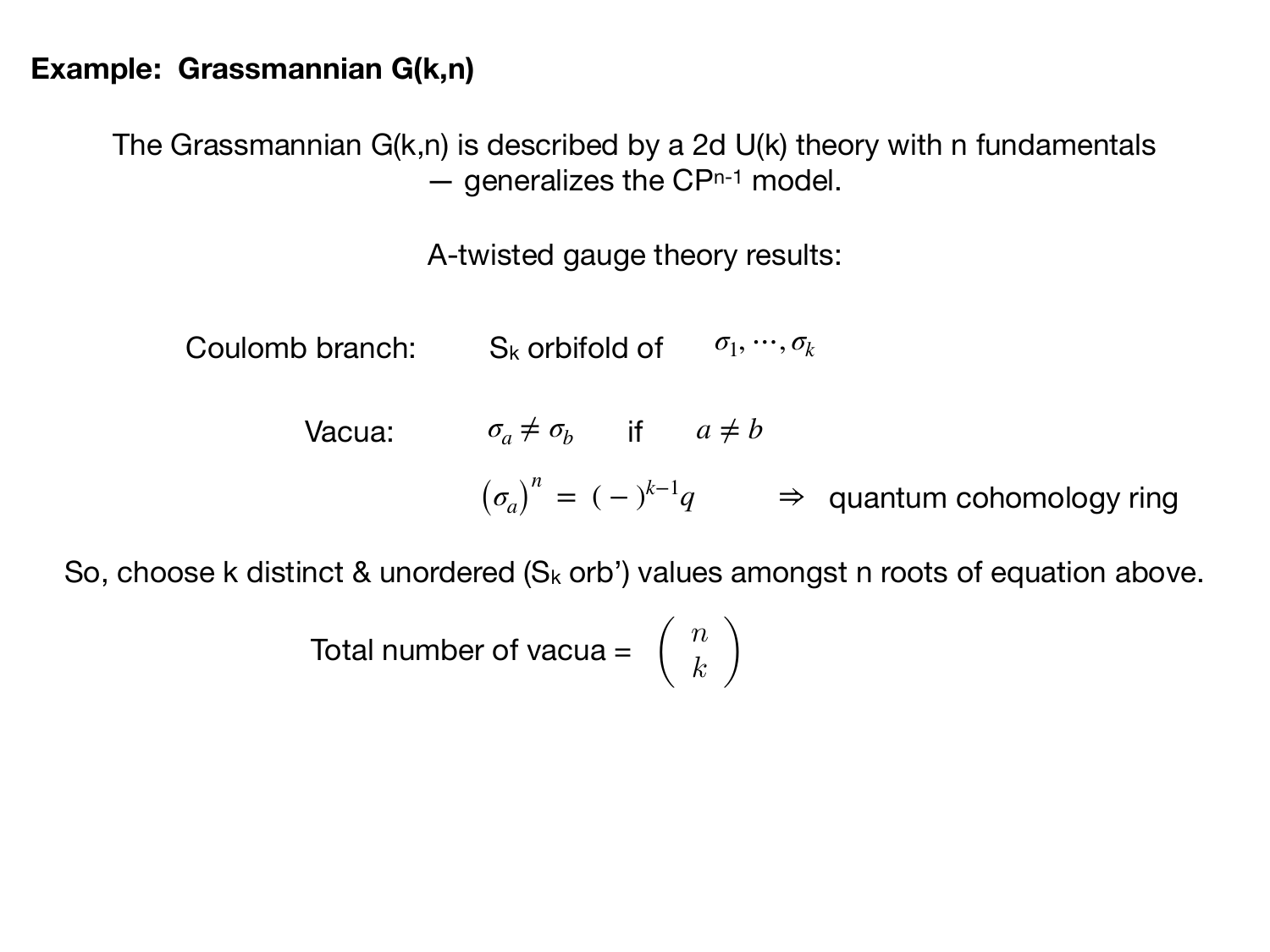A-twisted gauge theory results:

 $\sigma_a \neq \sigma_b$  if  $a \neq b$ 

**Question:** How can the condition above be realized in the mirror?

This condition describes an open set.

We're all familiar with how one describes a *closed* set — as the critical locus of a superpotential, which is how e.g. GLSMs describe hypersurfaces but how do you realize an *open* set?

In susy localization, expressions for correlation functions have factors multiplying integration measures which are of the form

$$
\prod_{a
$$

so that there is no contribution from points where  $\sigma$ s collide.

We'll see that the mirror superpotential has poles at the corresponding points, dynamically excluding them.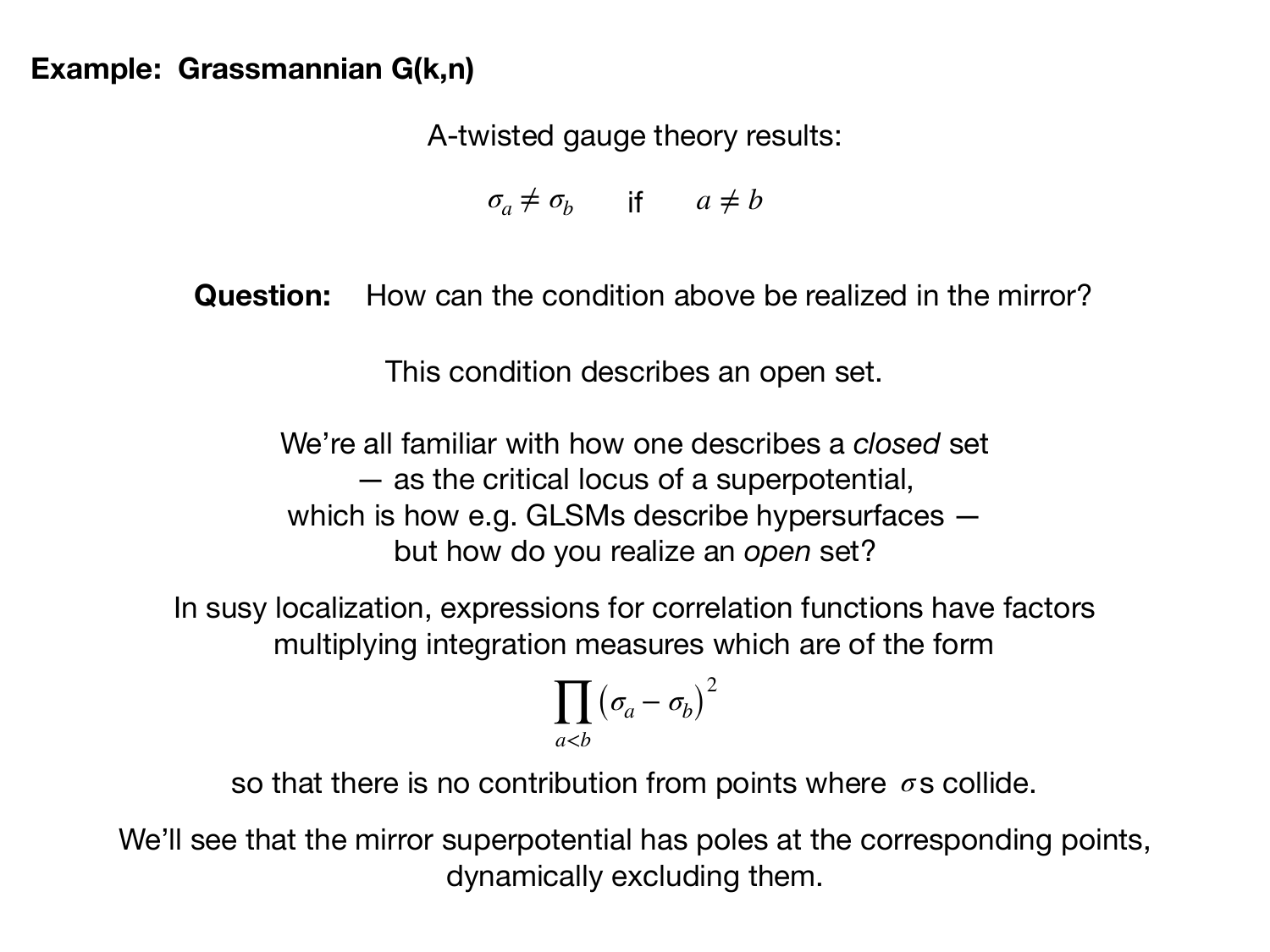Now, let's study the proposed mirror.

Let's modify the notation to be more convenient:

 $Y^i \mapsto Y^{ia}$  *X*<sub> $\tilde{\mu} \mapsto X_{\mu\nu}$ ( $\mu \neq \nu$ )</sub>

 $i =$  flavor index  $a, \mu =$  color index

Proposed mirror:  $S_k$  orbifold of

$$
W = \sum_{a=1}^{k} \sigma_a \left( \sum_{ib} \rho_{ib}^a Y^{ib} - \sum_{\mu \neq \nu} \alpha_{\mu\nu}^a \ln X_{\mu\nu} - t \right) + \sum_{ia} \exp\left(-Y^{ia}\right) + \sum_{\mu \neq \nu} X_{\mu\nu}
$$

 $w$ here

$$
\rho_{ib}^a = \delta_b^a, \quad \alpha_{\mu\nu}^a = -\delta_\mu^a + \delta_\nu^a
$$

The orbifold acts by permuting  $\sigma$ s, and similarly on Ys, Xs.

Simplify:

$$
W = \sum_{a=1}^{k} \sigma_a \left( \sum_{i} Y^{ia} + \sum_{\nu \neq a} \ln \left( \frac{X_{a\nu}}{X_{\nu a}} \right) - t \right) + \sum_{ia} \exp \left( -Y^{ia} \right) + \sum_{\mu \neq \nu} X_{\mu\nu}
$$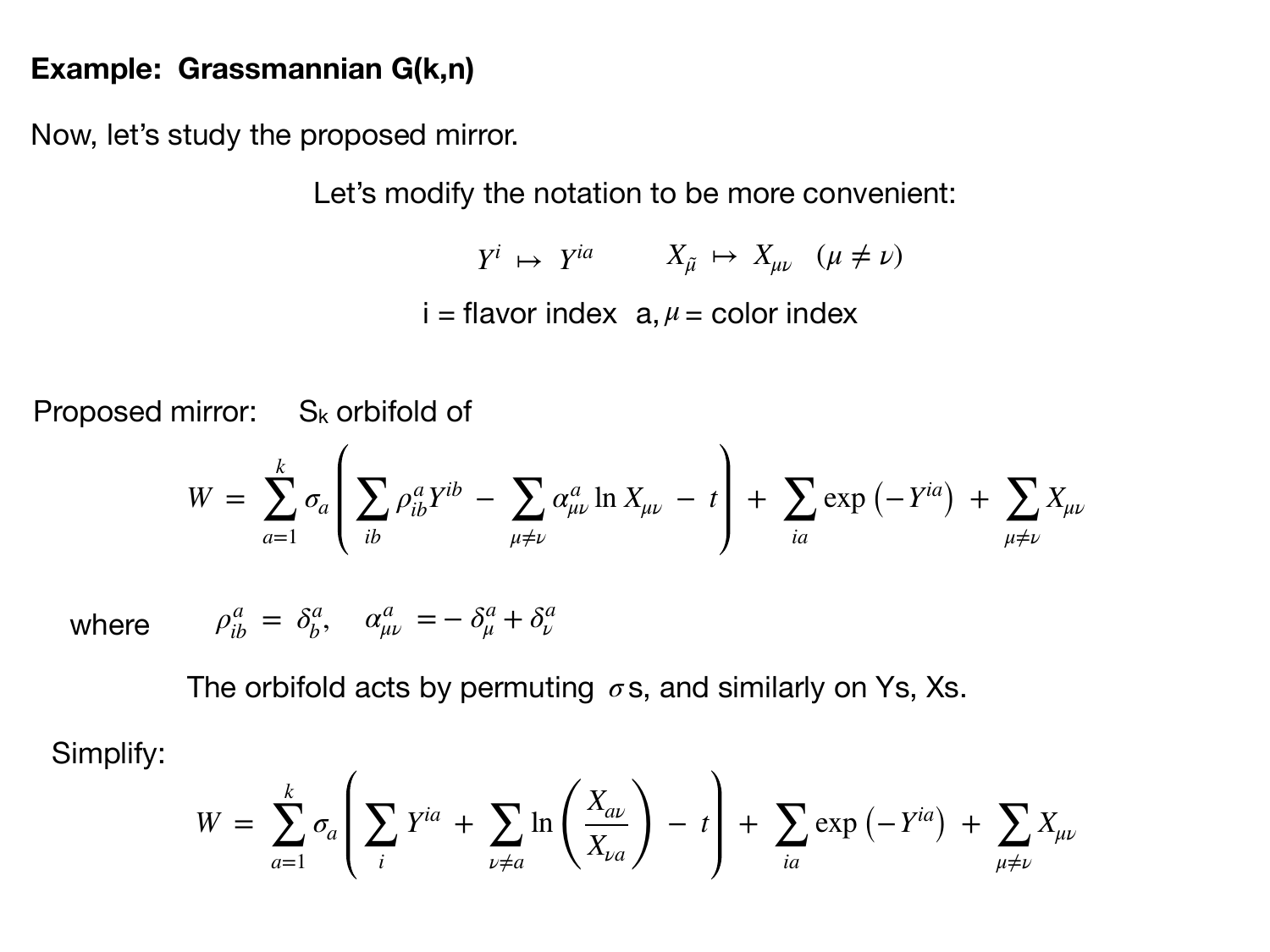$$
W = \sum_{a=1}^{k} \sigma_a \left( \sum_i Y^{ia} + \sum_{\nu \neq a} \ln \left( \frac{X_{a\nu}}{X_{\nu a}} \right) - t \right) + \sum_{ia} \exp \left( -Y^{ia} \right) + \sum_{\mu \neq \nu} X_{\mu\nu}
$$

Integrate out σs:

$$
\text{Constant} \qquad \sum_{i} Y^{ia} + \sum_{\nu \neq a} \ln \left( \frac{X_{a\nu}}{X_{\nu a}} \right) - t = 0
$$

Eliminate 
$$
Y^{na}
$$
.  $Y^{na} = -\sum_{i=1}^{n-1} Y^{ia} - \sum_{\nu \neq a} \ln\left(\frac{X_{a\nu}}{X_{\nu a}}\right) + t$ 

Define 
$$
\Pi_a = \exp(-Y^{na})
$$
  
=  $q \left( \prod_{i=1}^{n-1} \exp(+Y^{ia}) \right) \left( \prod_{\nu \neq a} \frac{X_{a\nu}}{X_{\nu a}} \right)$ 

Then the superpotential becomes

$$
W = \sum_{i=1}^{n-1} \sum_{a=1}^{k} \exp(-Y^{ia}) + \sum_{\mu \neq \nu} X_{\mu\nu} + \sum_{a=1}^{k} \Pi_a
$$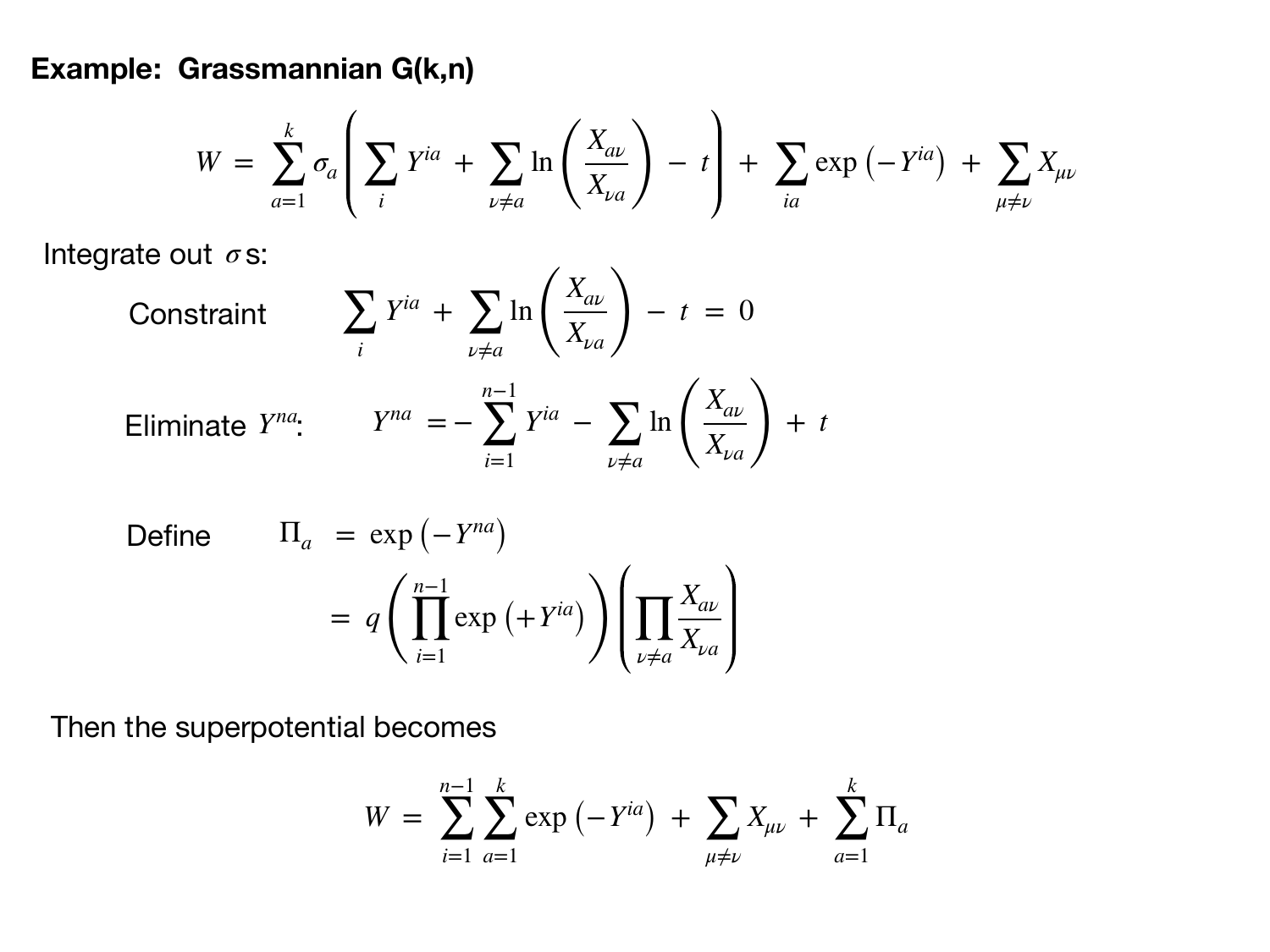$$
W = \sum_{i=1}^{n-1} \sum_{a=1}^{k} \exp(-Y^{ia}) + \sum_{\mu \neq \nu} X_{\mu\nu} + \sum_{a=1}^{k} \Pi_a
$$
  
where  $\Pi_a = q \left( \prod_{i=1}^{n-1} \exp(+Y^{ia}) \right) \left( \prod_{\nu \neq a} \frac{X_{a\nu}}{X_{\nu a}} \right)$ 

In passing, for ordinary projective spaces  $\mathbb{P}^{n-1}$ , following the same procedure, Hori-Vafa obtained

$$
W = \sum_{i=1}^{n-1} \exp(-Y^{i}) + q \prod_{i=1}^{n-1} \exp(+Y^{i})
$$

— clearly, this is a special case of the result above.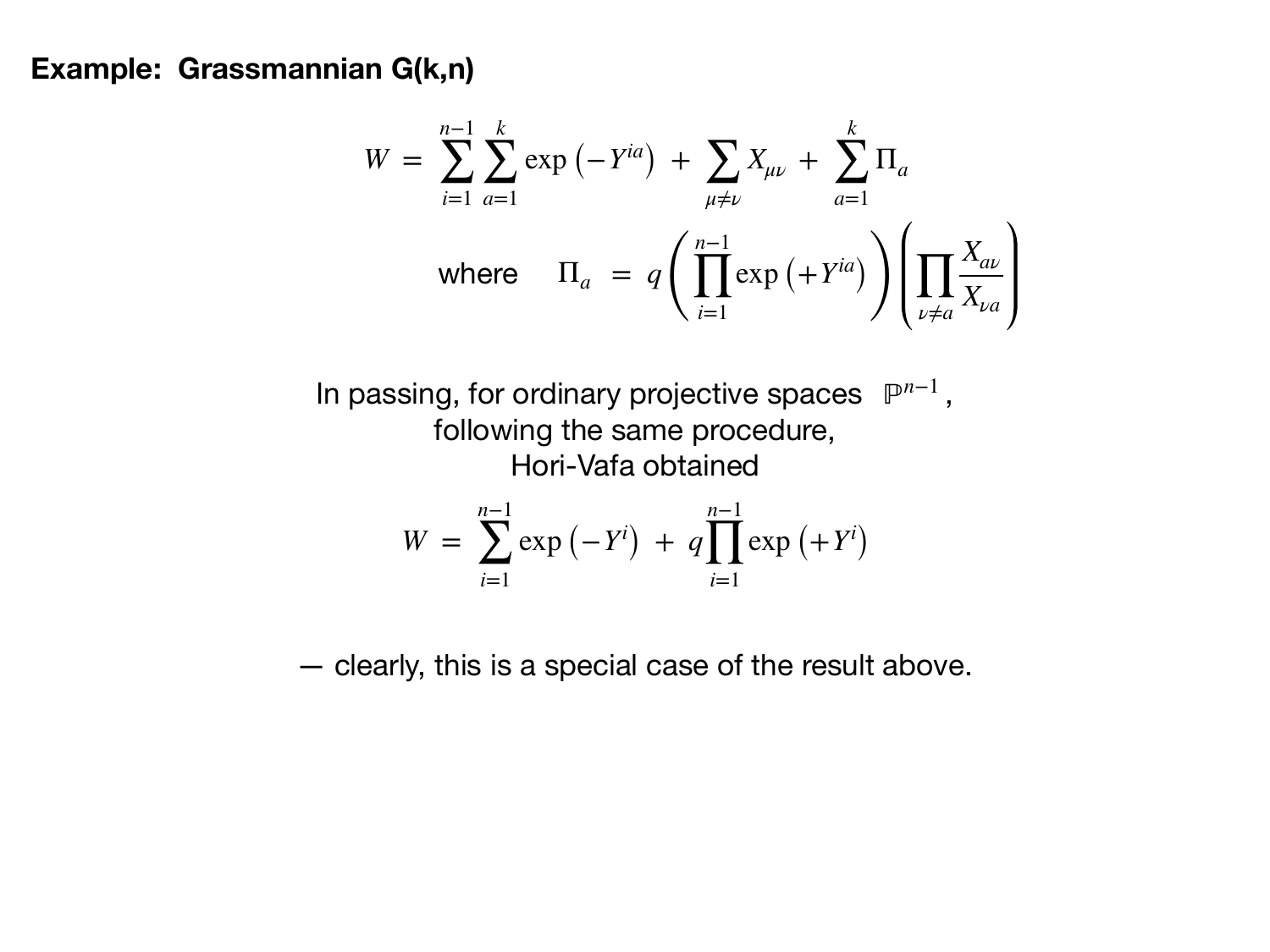$$
W = \sum_{i=1}^{n-1} \sum_{a=1}^{k} \exp(-Y^{ia}) + \sum_{\mu \neq \nu} X_{\mu\nu} + \sum_{a=1}^{k} \Pi_a
$$
  
where  $\Pi_a = q \left( \prod_{i=1}^{n-1} \exp(+Y^{ia}) \right) \left( \prod_{\nu \neq a} \frac{X_{a\nu}}{X_{\nu a}} \right)$ 

We'll compute vacua & correlation functions, but first, some general observations.

• The superpotential above has poles at  $X_{\mu\nu} = 0$ .

This will be a generic feature of these nonabelian mirrors.

$$
\text{Operator mirror map:} \quad X_{\mu\nu} = \sum_{a} \sigma_a \alpha_{\mu\nu}^a = -\sigma_{\mu} + \sigma_{\nu}
$$

So we see that the poles above are mirror to places where *σ*s collide

- Nonabelian enhancement in original gauge theory
- Excluded in A model
- Excluded here b/c bosonic potential diverges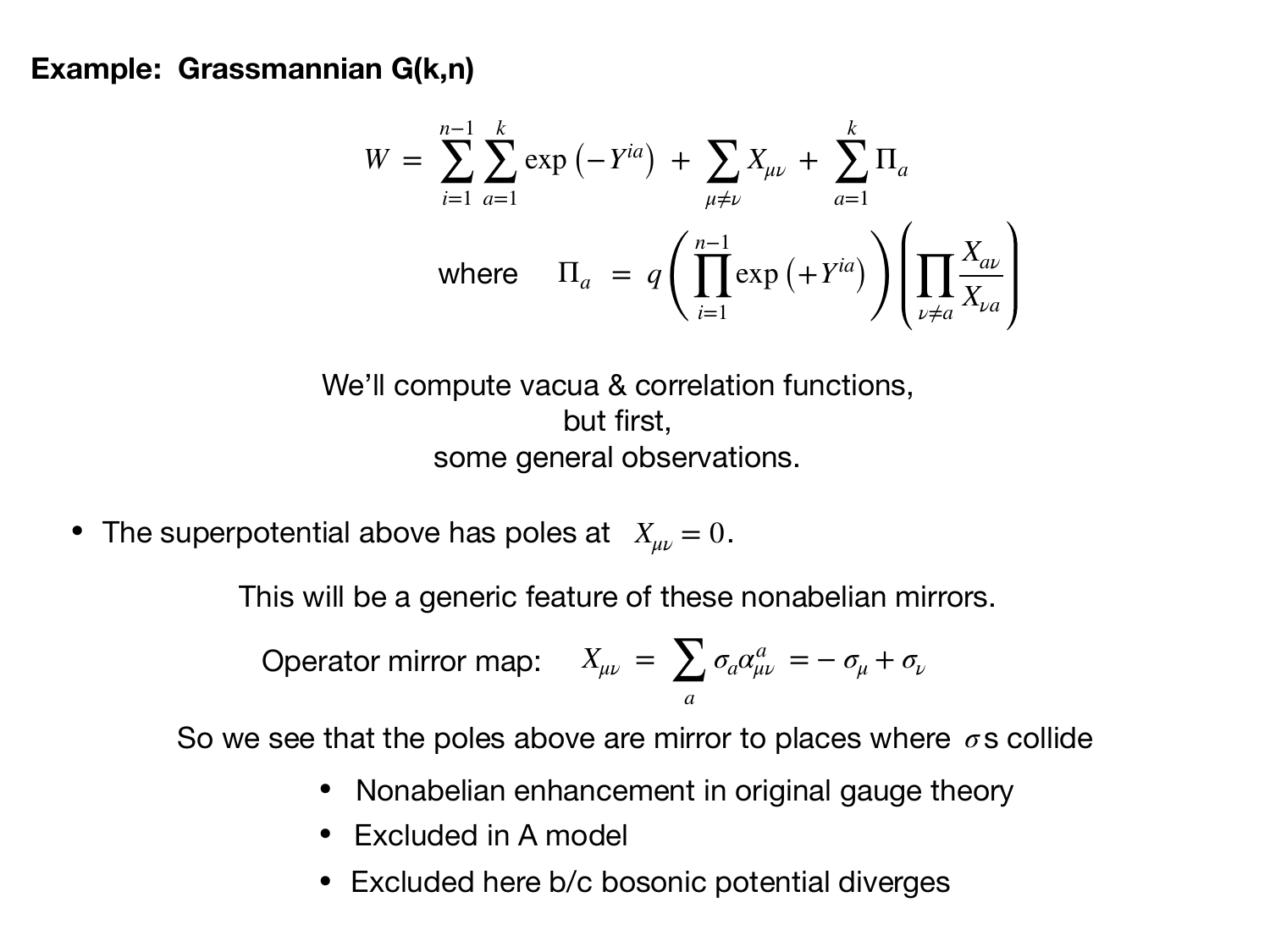$$
W = \sum_{i=1}^{n-1} \sum_{a=1}^{k} \exp(-Y^{ia}) + \sum_{\mu \neq \nu} X_{\mu\nu} + \sum_{a=1}^{k} \Pi_a
$$
  
where  $\Pi_a = q \left( \prod_{i=1}^{n-1} \exp(+Y^{ia}) \right) \left( \prod_{\nu \neq a} \frac{X_{a\nu}}{X_{\nu a}} \right)$ 

• Strange behavior at nongeneric points where multiple  $X_{\mu\nu} = 0$ :

We excluded generic loci where any one X vanishes, but something more subtle happens when multiple X's vanish.

The ratio 
$$
\frac{X_+}{X_-}
$$
 is not continuous at  $X_+ = X_- = 0$ 

- Presumably reflects missing physics at these nongeneric loci.
- *Might* be possible to regularize.

For example, a blowup will separate the divisors of zeroes & poles, but unfortunately not compatible with B twist.

- Generic paths to these points break susy in limit.
- In any event, will see later that do not contribute to correlation functions.

More detailed understanding left for future work.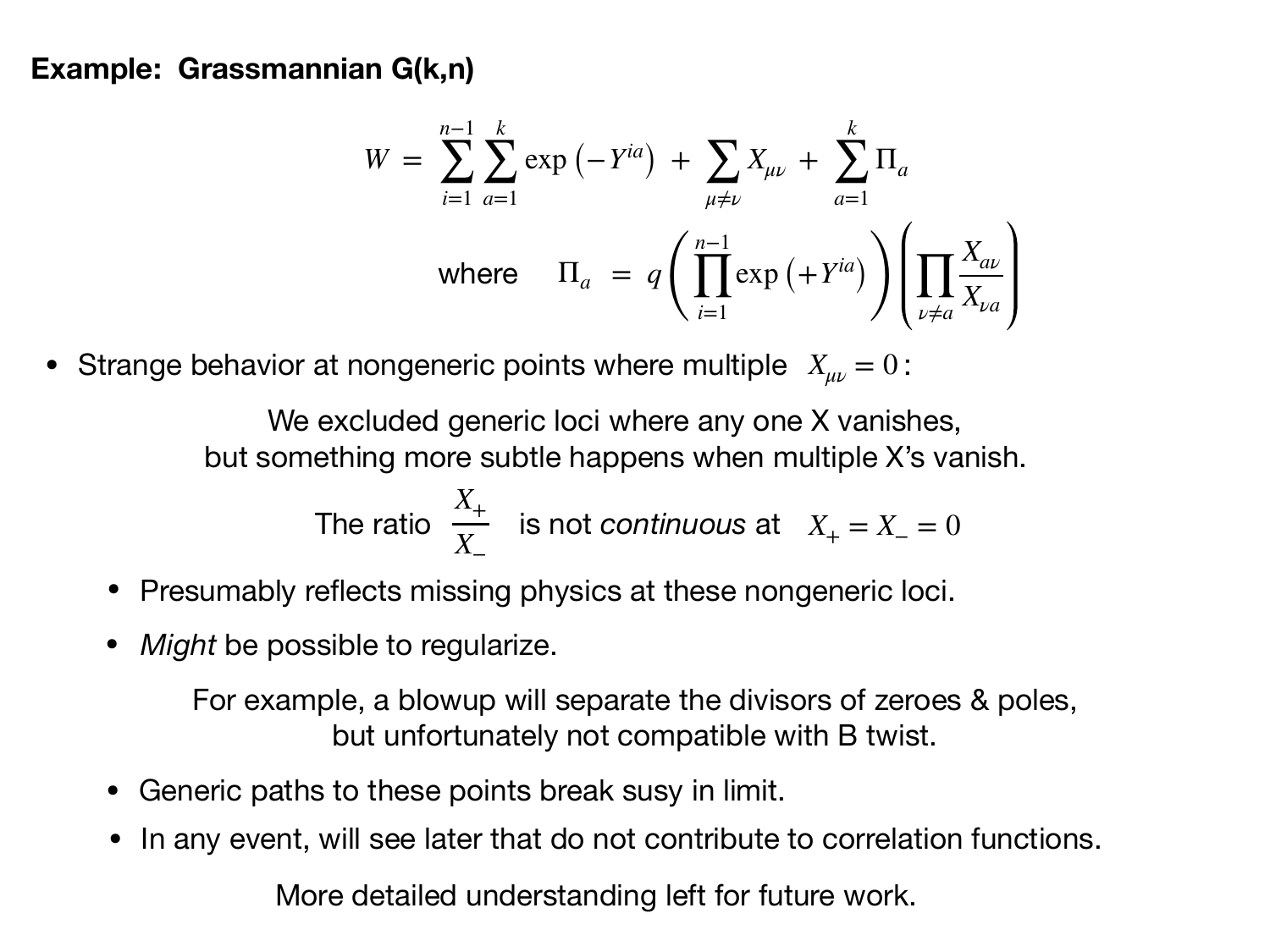$$
W = \sum_{i=1}^{n-1} \sum_{a=1}^{k} \exp(-Y^{ia}) + \sum_{\mu \neq \nu} X_{\mu\nu} + \sum_{a=1}^{k} \Pi_a
$$
  
where  $\Pi_a = q \left( \prod_{i=1}^{n-1} \exp(+Y^{ia}) \right) \left( \prod_{\nu \neq a} \frac{X_{a\nu}}{X_{\nu a}} \right)$ 

Compute critical loci:

$$
\frac{\partial W}{\partial Y^{ia}} = -\exp(-Y^{ia}) + \Pi_a = 0 \Rightarrow \exp(-Y^{ia}) = \Pi_a
$$
 independent  
\n
$$
\frac{\partial W}{\partial X_{\mu\nu}} = 1 + \frac{\Pi_{\mu} - \Pi_{\nu}}{X_{\mu\nu}} = 0 \Rightarrow X_{\mu\nu} = -\Pi_{\mu} + \Pi_{\nu}
$$

Hence on the critical locus,

$$
\prod_{\nu \neq a} \frac{X_{a\nu}}{X_{\nu a}} = (-)^{k-1}
$$

$$
\Pi_a = (-)^{k-1} q \left( \prod_{i=1}^{n-1} \Pi_a^{-1} \right) \qquad \Rightarrow \qquad \left( \Pi_a \right)^n = (-)^{k-1} q
$$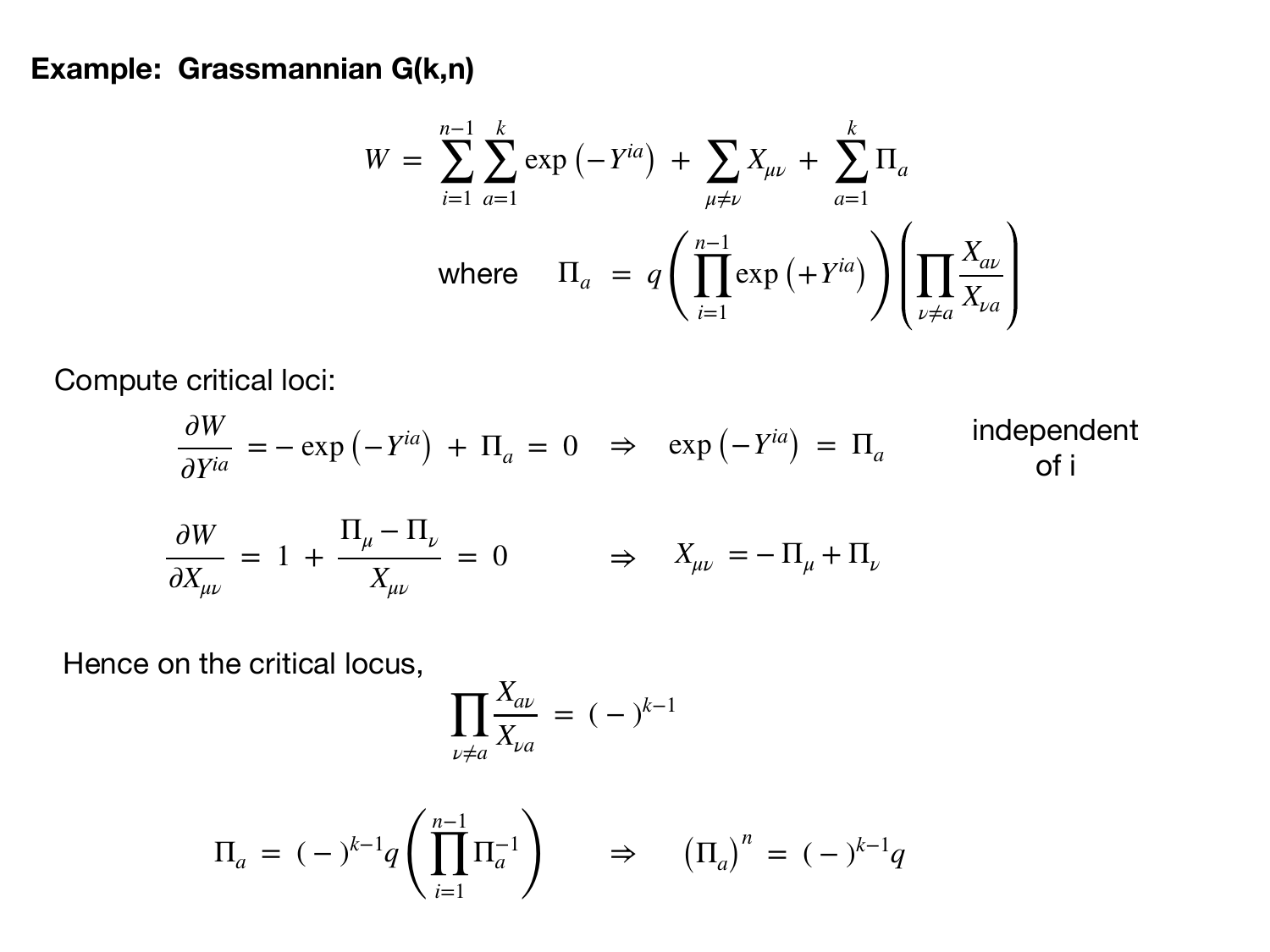$$
W = \sum_{i=1}^{n-1} \sum_{a=1}^{k} \exp(-Y^{ia}) + \sum_{\mu \neq \nu} X_{\mu\nu} + \sum_{a=1}^{k} \Pi_a
$$
  
where  $\Pi_a = q \left( \prod_{i=1}^{n-1} \exp(+Y^{ia}) \right) \left( \prod_{\nu \neq a} \frac{X_{a\nu}}{X_{\nu a}} \right)$ 

Critical loci:

$$
\exp(-Y^{ia}) = \Pi_a \qquad X_{\mu\nu} = -\Pi_{\mu} + \Pi_{\nu} \qquad (\Pi_a)^n = (-)^{k-1}q
$$

Excluded locus:  $X_{\mu\nu} \neq 0 \Rightarrow \Pi_{\mu} \neq \Pi_{\nu}$  for  $\mu \neq \nu$ 

This is starting to look like the equations satisfied by A model vacua….

Recall operator mirror map:

$$
\exp(-Y^{ia}) = \sum_{a} \sigma_b \rho_{ia}^b = \sigma_a
$$
  

$$
X_{\mu\nu} = \sum_{a} \sigma_a \alpha_{\mu\nu}^a = -\sigma_{\mu} + \sigma_{\nu}
$$
  $\Rightarrow$   $\Pi_{\mu} = \sigma_{\mu}$ 

which is the good reason why the equations for  $\Pi$ s match those for  $\sigma$ s.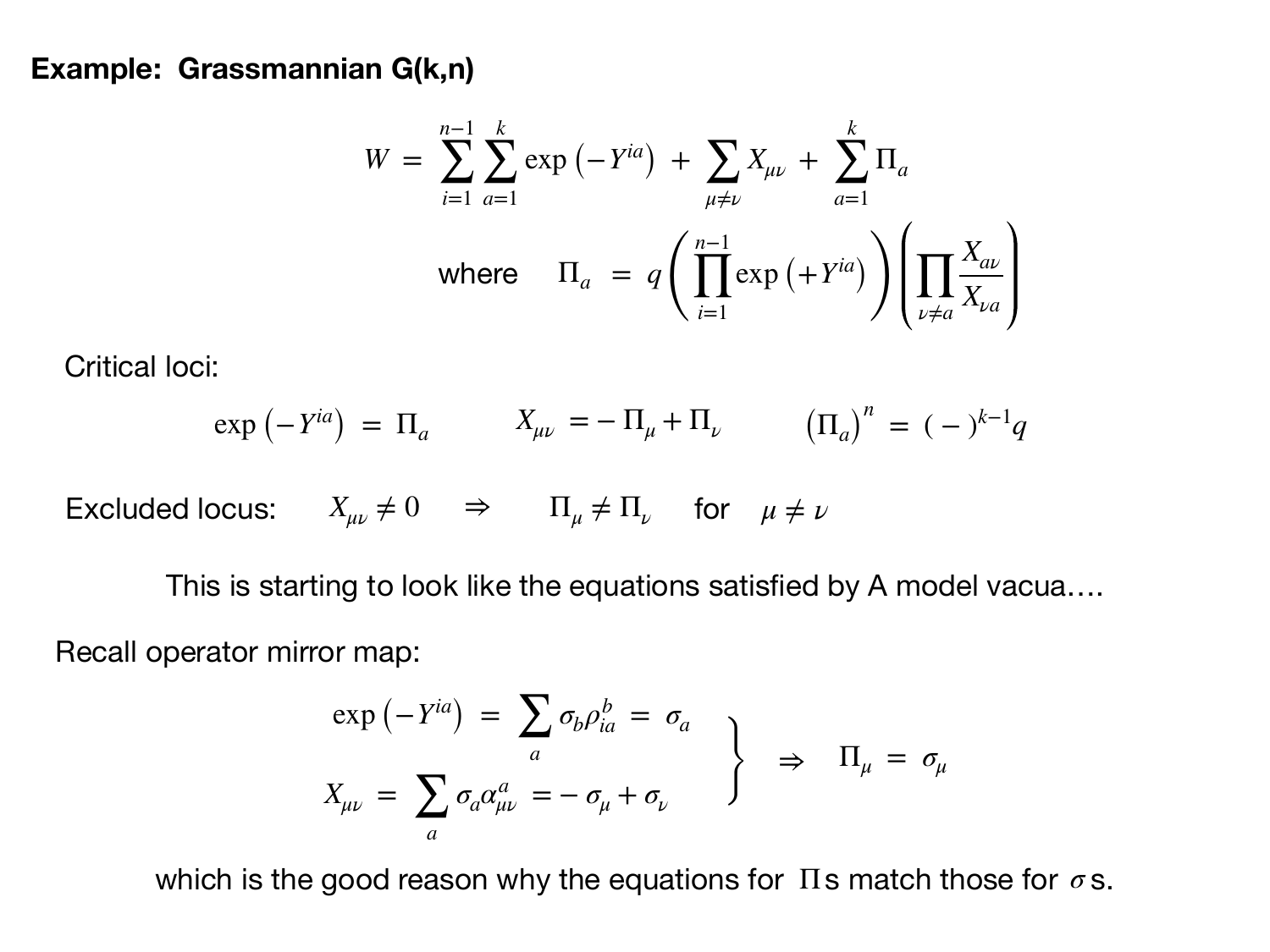$$
W = \sum_{i=1}^{n-1} \sum_{a=1}^{k} \exp(-Y^{ia}) + \sum_{\mu \neq \nu} X_{\mu\nu} + \sum_{a=1}^{k} \Pi_a
$$
  
where  $\Pi_a = q \left( \prod_{i=1}^{n-1} \exp(+Y^{ia}) \right) \left( \prod_{\nu \neq a} \frac{X_{a\nu}}{X_{\nu a}} \right)$ 

Critical loci:

$$
\exp(-Y^{ia}) = \Pi_a \qquad X_{\mu\nu} = -\Pi_{\mu} + \Pi_{\nu} \qquad (\Pi_a)^n = (-)^{k-1}q
$$

Excluded locus:  $X_{\mu\nu} \neq 0 \Rightarrow \Pi_{\mu} \neq \Pi_{\nu}$  for  $\mu \neq \nu$ 

Operator mirror map:  $\Pi_\mu\,=\,\sigma_\mu$ 

Compare A model:  $\sigma_a \neq \sigma_b$  if  $a \neq b$   $(\sigma_a)^n$  $=$   $(-)^{k-1}q$ 

Same equations, same solutions

— Same number of vacua, plus, quantum cohomology derived as critical locus equations in B model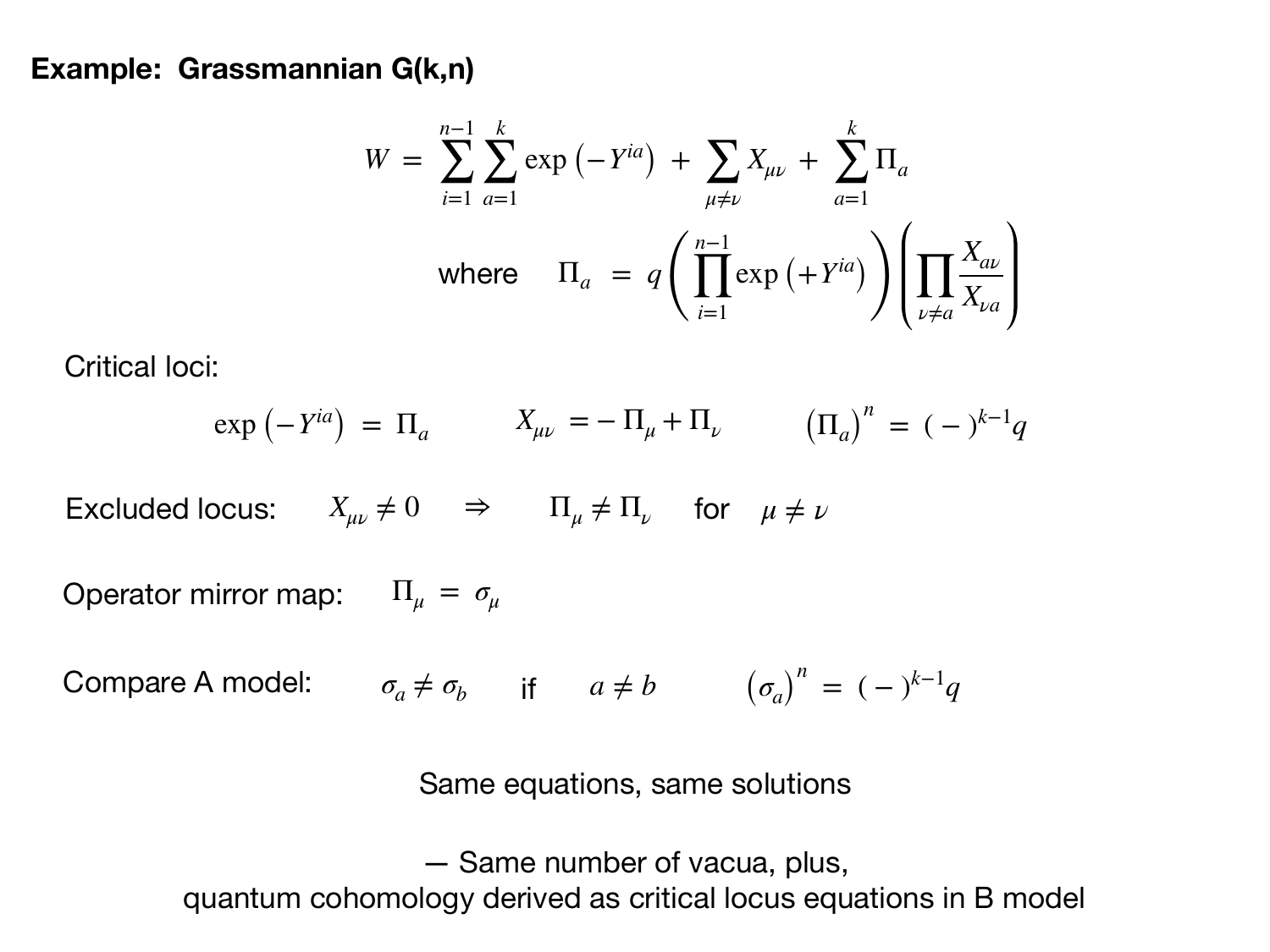$$
W = \sum_{i=1}^{n-1} \sum_{a=1}^{k} \exp(-Y^{ia}) + \sum_{\mu \neq \nu} X_{\mu\nu} + \sum_{a=1}^{k} \Pi_a
$$
  
where  $\Pi_a = q \left( \prod_{i=1}^{n-1} \exp(+Y^{ia}) \right) \left( \prod_{\nu \neq a} \frac{X_{a\nu}}{X_{\nu a}} \right)$ 

Critical loci:

$$
\exp(-Y^{ia}) = \Pi_a \qquad X_{\mu\nu} = -\Pi_{\mu} + \Pi_{\nu} \qquad (\Pi_a)^n = (-)^{k-1}q
$$

Excluded locus:  $X_{\mu\nu} \neq 0 \Rightarrow \Pi_{\mu} \neq \Pi_{\nu}$  for  $\mu \neq \nu$ 

• Orbifold fixed points

What about that Weyl group orbifold and its twisted sectors? Fixed-point locus of the orbifold at e.g.  $\Pi_{\mu} = \Pi_{\nu}$   $Y^{ia} = Y^{ib}$   $X_{\mu\nu} = X_{\mu'\nu'}$ The Weyl group  $S_n$  acts as  $\ \Pi_\mu \ \leftrightarrow \ \Pi_\nu \ \quad Y^{ia} \ \leftrightarrow \ Y^{ib} \ \quad X_{\mu\nu} \ \leftrightarrow \ X_{\mu'\nu'}$ 

Fixed-point locus intersects critical locus along excluded locus.

— so, expect no contribution from twisted sectors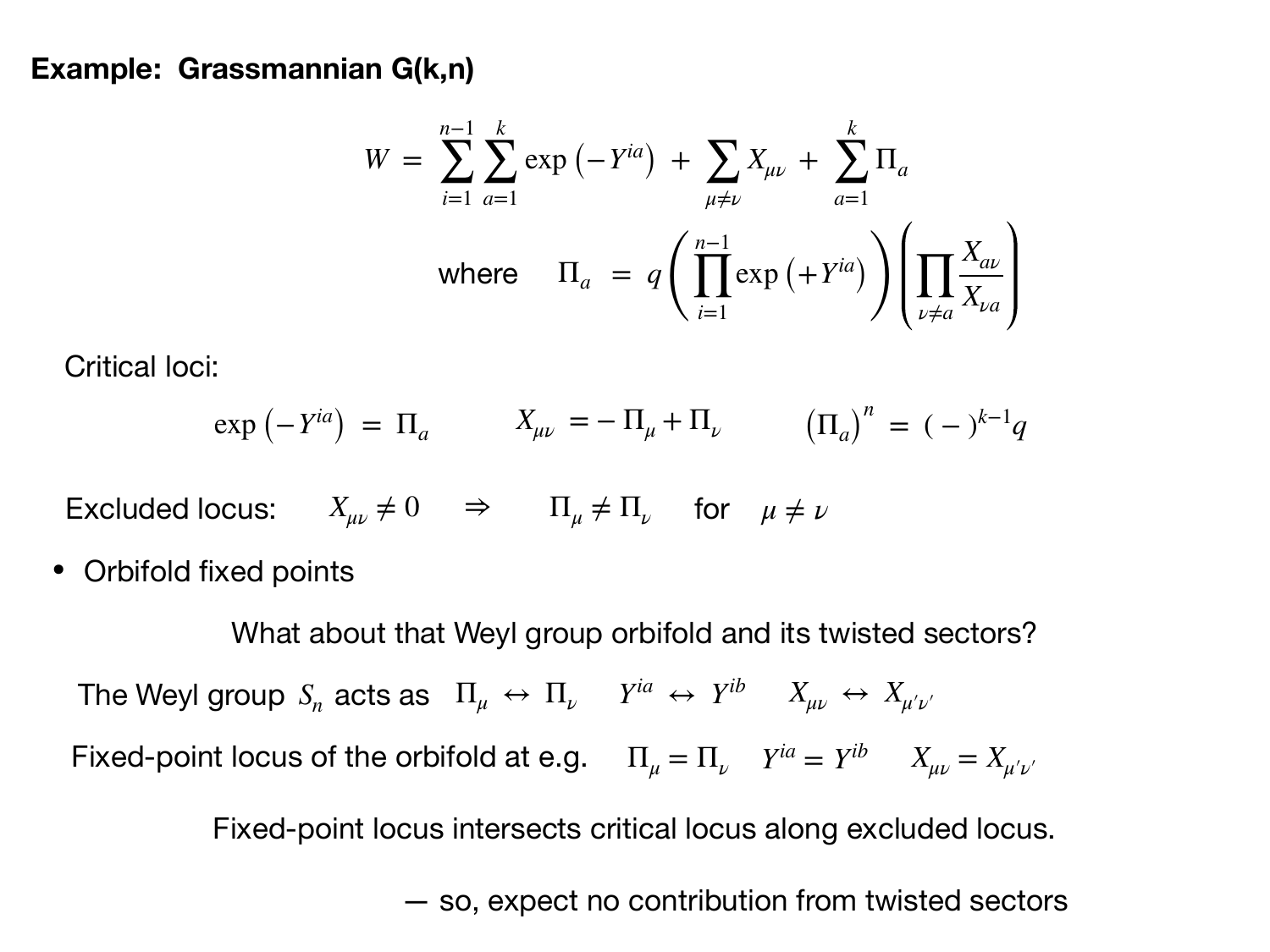$$
W = \sum_{i=1}^{n-1} \sum_{a=1}^{k} \exp(-Y^{ia}) + \sum_{\mu \neq \nu} X_{\mu\nu} + \sum_{a=1}^{k} \Pi_a
$$
  
where  $\Pi_a = q \left( \prod_{i=1}^{n-1} \exp(+Y^{ia}) \right) \left( \prod_{\nu \neq a} \frac{X_{a\nu}}{X_{\nu a}} \right)$ 

Critical loci:

$$
\exp(-Y^{ia}) = \Pi_a \qquad X_{\mu\nu} = -\Pi_{\mu} + \Pi_{\nu} \qquad (\Pi_a)^n = (-)^{k-1}q
$$

Excluded locus:  $X_{\mu\nu} \neq 0 \Rightarrow \Pi_{\mu} \neq \Pi_{\nu}$  for  $\mu \neq \nu$ 

Now, let's compute correlation functions.

In B model, for isolated vacua = critical loci, and worldsheet  $S^2$ ,

$$
\langle f \rangle = \frac{1}{|S_k|} \sum_{\text{vacua}} \frac{f}{H}
$$
 where  $H = \det \partial^2 W$ 

The first factor is a remnant of the Weyl-group orbifold.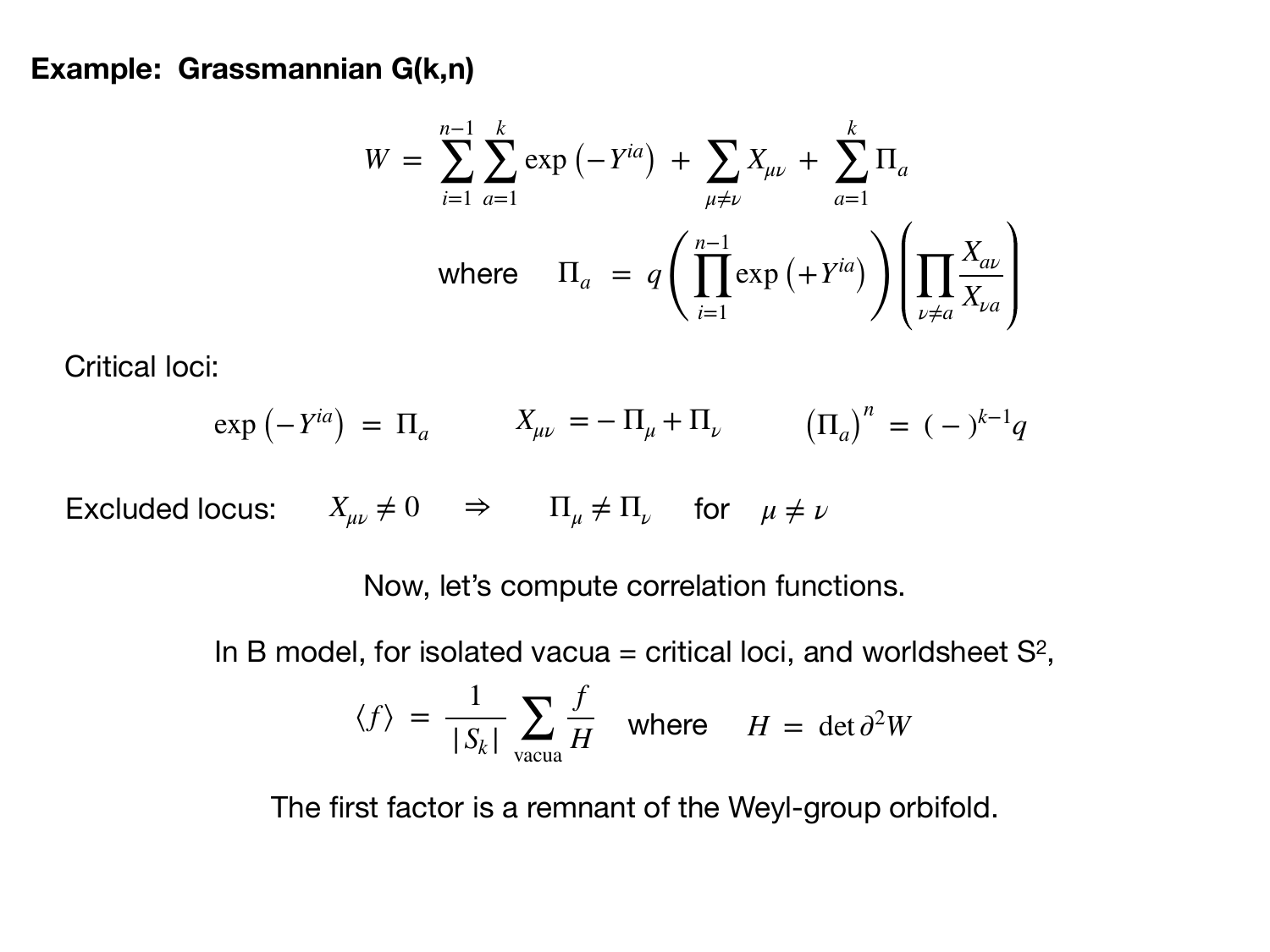Critical loci:

$$
\exp(-Y^{ia}) = \Pi_a \qquad X_{\mu\nu} = -\Pi_{\mu} + \Pi_{\nu} \qquad (\Pi_a)^n = (-)^{k-1}q
$$

Excluded locus:  $X_{\mu\nu} \neq 0 \Rightarrow \Pi_{\mu} \neq \Pi_{\nu}$  for  $\mu \neq \nu$ 

Correlation functions: 
$$
\langle f \rangle = \frac{1}{|S_k|} \sum_{\text{vacua}} \frac{f}{H}
$$
 where  $H = \det \partial^2 W$   
For G(2,n), can show  $H = -n^2 \frac{(\Pi_1)^{n-1} (\Pi_2)^{n-1}}{(\Pi_1 - \Pi_2)^2}$ 

& from summing over vacua, the nonzero correlation functions of deg 2n-4 are

$$
\langle \Pi_1^{n-1} \Pi_2^{n-3} \rangle = -\frac{1}{2!} = \langle \Pi_1^{n-3} \Pi_2^{n-1} \rangle \qquad \langle \Pi_1^{n-2} \Pi_2^{n-2} \rangle = +\frac{2}{2!}
$$

Compare A model results….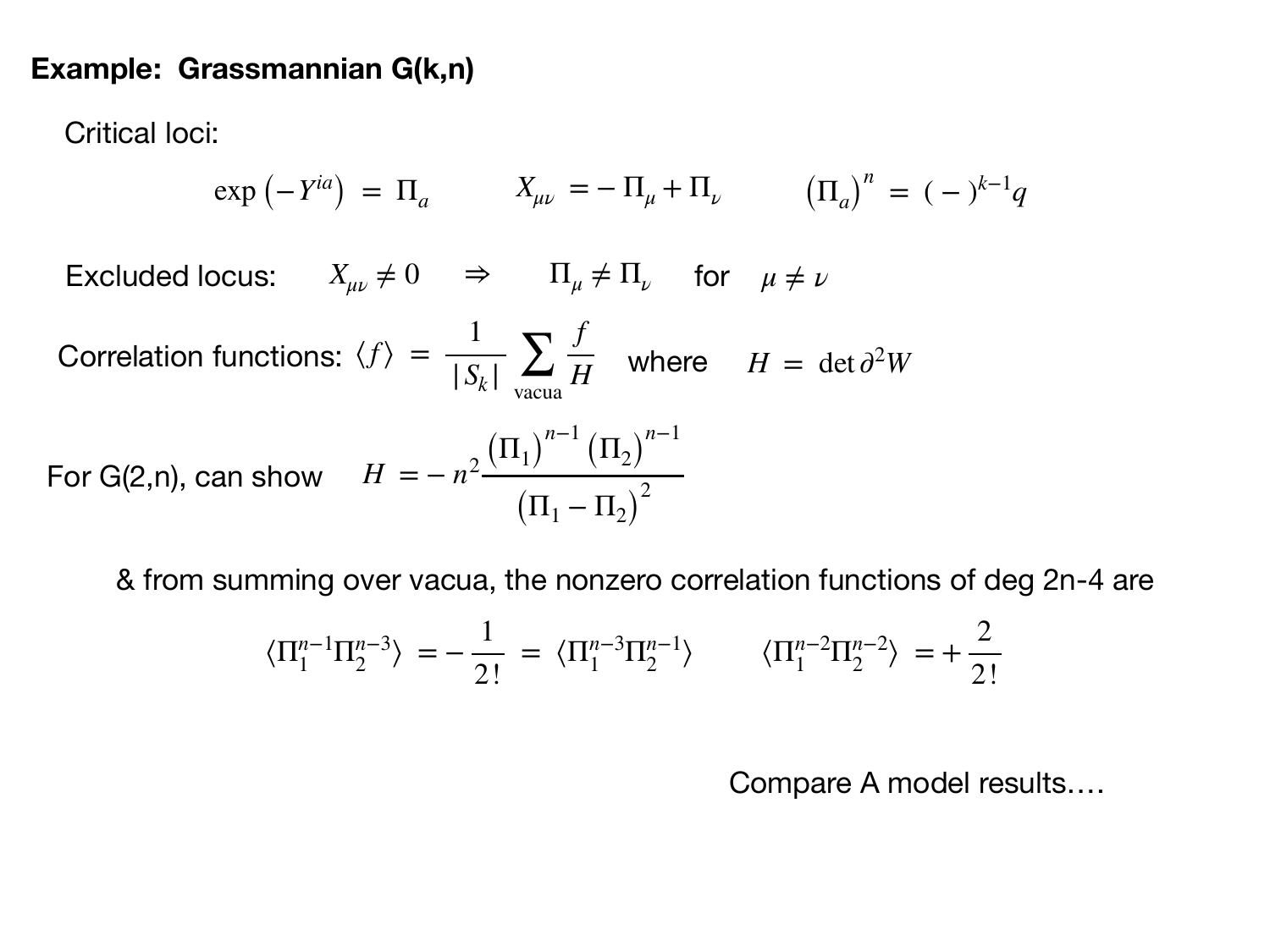Correlation functions: In the LG orbifold mirror to G(2,n), we computed

$$
\langle f \rangle = \frac{1}{|S_k|} \sum_{\text{vacua}} \frac{f}{H} = -\frac{1}{2!n^2} \sum_{\text{vacua}} \frac{\left(\Pi_1 - \Pi_2\right)^2}{\left(\Pi_1\right)^{n-1} \left(\Pi_2\right)^{n-1}} f
$$

$$
\langle \Pi_1^{n-1} \Pi_2^{n-3} \rangle = -\frac{1}{2!} = \langle \Pi_1^{n-3} \Pi_2^{n-1} \rangle \qquad \langle \Pi_1^{n-2} \Pi_2^{n-2} \rangle = +\frac{2}{2!}
$$

Nonzero correlators of deg 2n-4:

Compare original A-twisted gauge theory results for G(2,n):

(Guo, Lu, ES, 1512.08586)

2

2!

$$
\langle f(\sigma) \rangle = -\frac{1}{2!} JK - \text{Res} \left[ \frac{(\sigma_1 - \sigma_2)^2}{\sigma_1^n \sigma_2^n} f(\sigma) \right]
$$

$$
\langle \sigma_1^{n-1} \sigma_2^{n-3} \rangle = -\frac{1}{2!} = \langle \sigma_1^{n-3} \sigma_2^{n-1} \rangle \qquad \langle \sigma_1^{n-2} \sigma_2^{n-2} \rangle
$$

 $= \langle \sigma_1^{n-3} \sigma_2^{n-1} \rangle \qquad \langle \sigma_1^{n-2} \sigma_2^{n-2} \rangle = +$ 

**Nonzero** correlators of deg 2n-4:

(for the cases we've checked:  $n=3, 4, 5$ )

Recall operator mirror map relates Π*<sup>μ</sup>* ↔ *σμ*

2!

## **Perfect match!**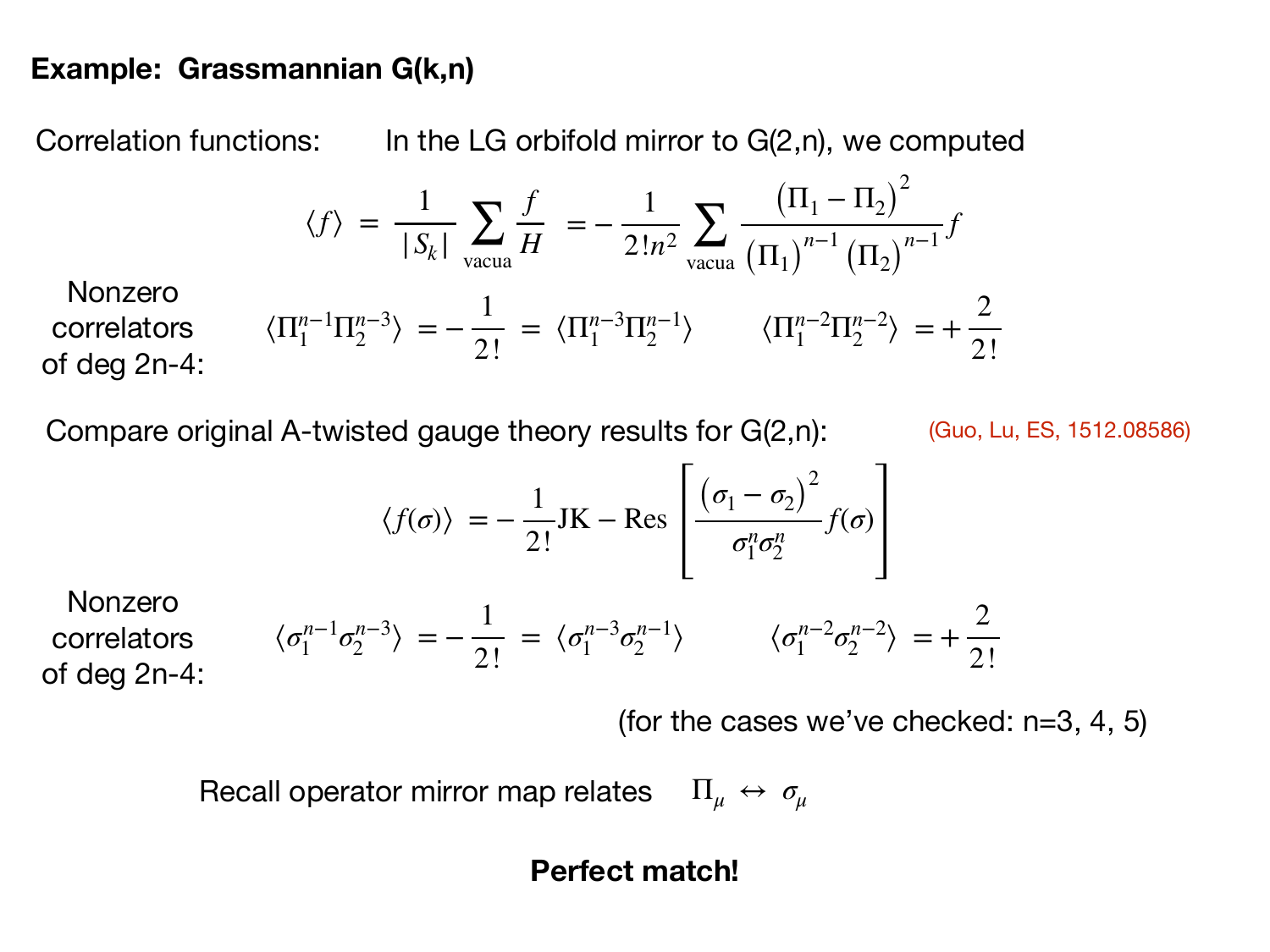**Aside:**

If one integrates out the X fields, the effect is to add factors of

$$
\prod_{a
$$

to the integration measure, and generate a superpotential of the form

$$
W_{\text{eff}} = \sum_{a} \sigma_a \left[ \sum_{i} Y_{ia} - \tilde{t} \right] + \sum_{i} \exp(-Y_i)
$$

Furthermore, working in the untwisted sector of the orbifold, we restrict to Sk-invariant field combinations.

> — matches Hori-Vafa (hep-th/0002222) appendix A, Gomis-Lee (1210.6022) proposals for Grassmannian mirrors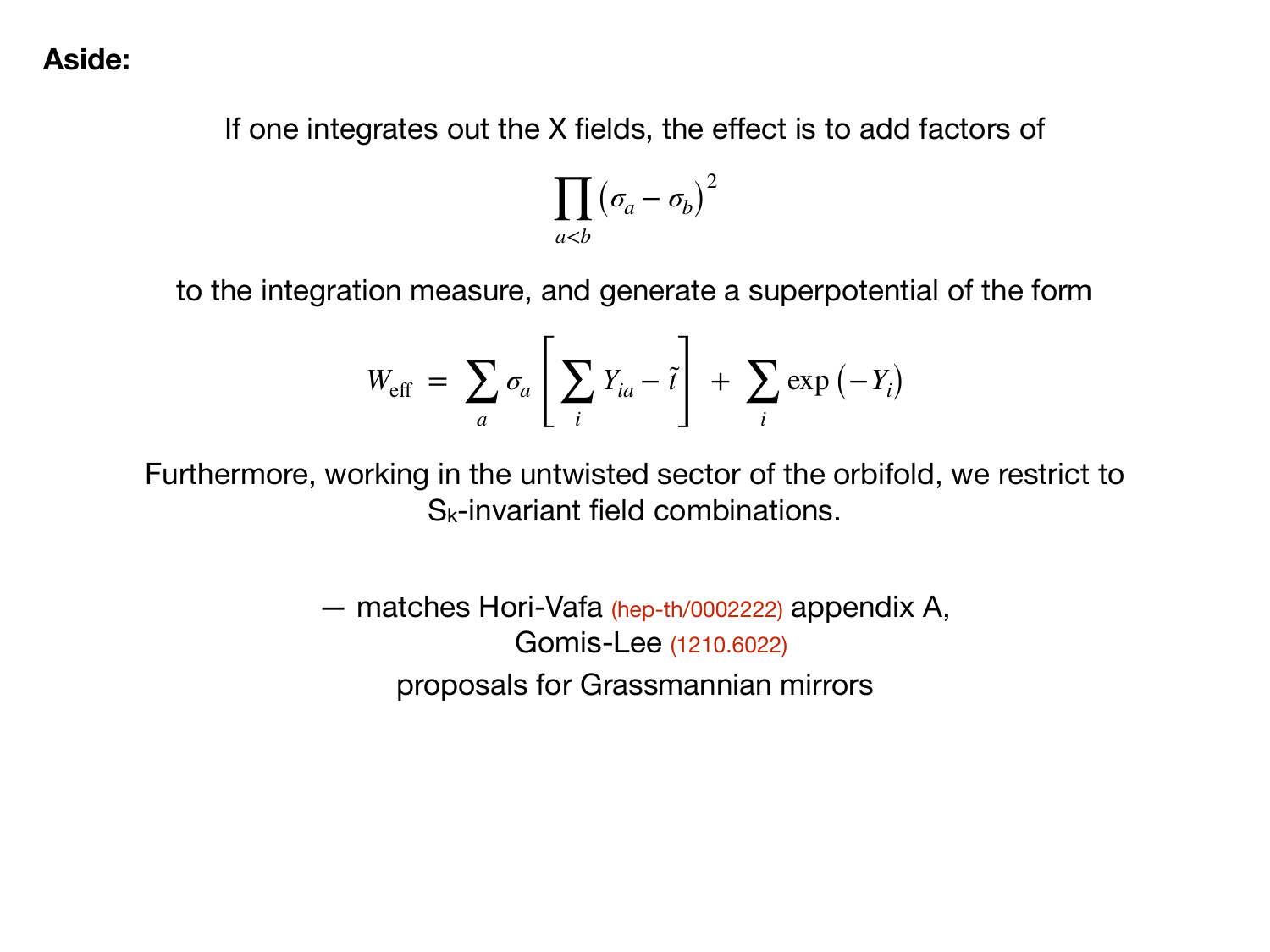Next, let's consider the mirror of an SO(2k) gauge theory with n vectors.

This 2d gauge theory was previously studied by Hori in 2011, so we can compare our proposed mirror's results to what he obtained.

Hori computed: (Hori, 1104.2853)

A model excluded locus  $\sigma_a \neq \pm \tilde{m}_i$   $\sigma_a \neq \pm \sigma_b$ & Coulomb branch relation *n* ∏ *i*=1  $(\sigma_a - \tilde{m}_i) = q$ *n* ∏ *i*=1  $(-\sigma_a - \tilde{m}_i)$ 

(an analogue of quantum cohomology, except that q is not a continuous parameter, and there's no geometric limit)

from which he derived various properties of these theories.

We'll recover the same excluded locus and Coulomb branch relation from the proposed mirror.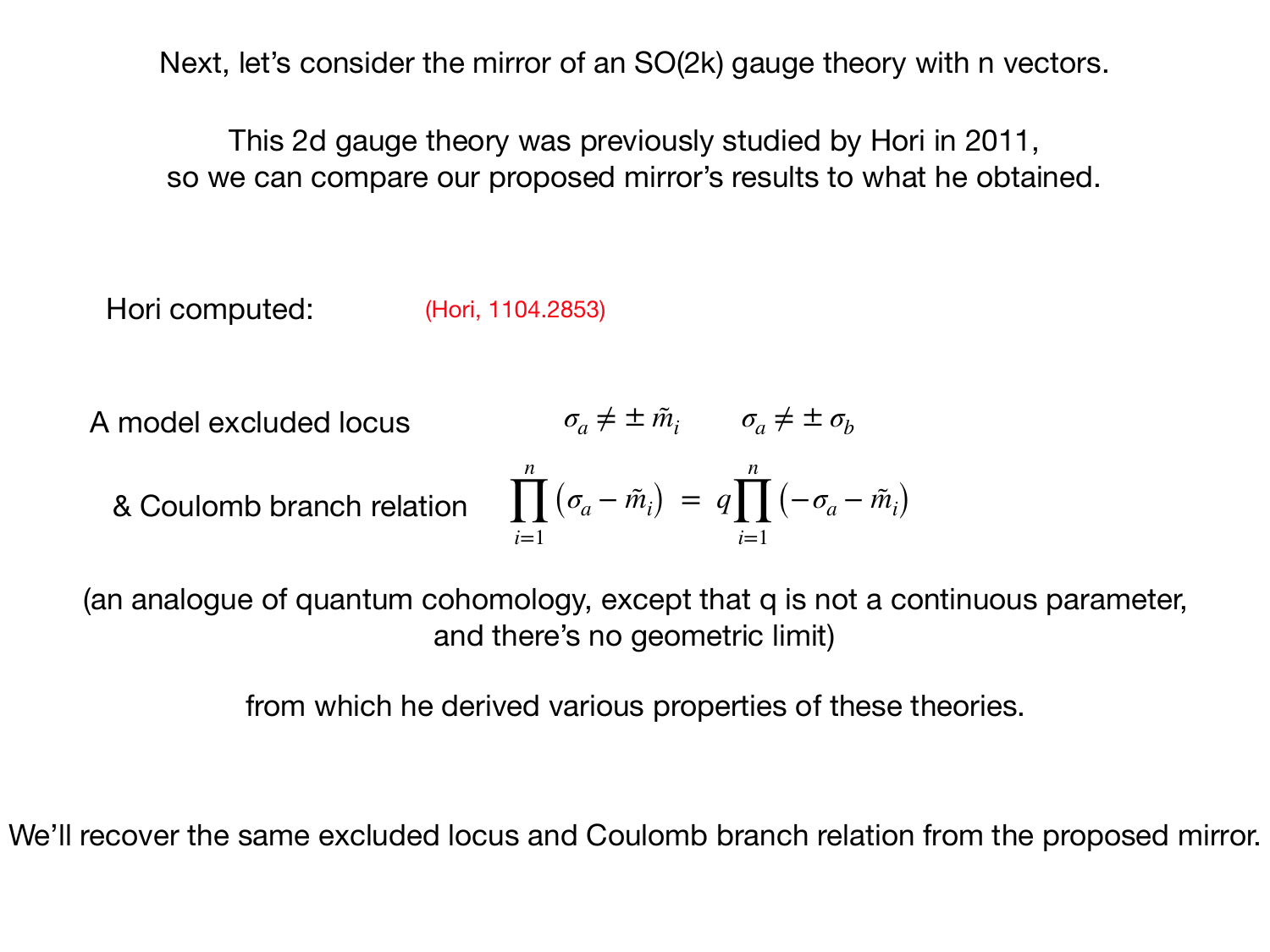Proposed mirror: Weyl-group orbifold of

$$
\text{Fields:} \qquad \bullet \quad \sigma_a \quad a \in \{1, \cdots, k\}
$$

•  $Y^{i\alpha}$  i flavor index,  $i \in \{1, \dots, n\}$  *α* vector index,  $\alpha \in \{1, \dots, 2k\}$ mirror to matter fields

• 
$$
X_{\mu\nu} = X_{\nu\mu}^{-1}
$$
  $\mu, \nu \in \{1, \dots, 2k\}$  excluding  $X_{2a-1,2a}$  (corresponding to Cartan)  
— Lie algebra is imaginary antisymm matrices, & we're dropping i's.

Superpotential:

$$
W = \sum_{a=1}^{k} \sigma_a \left( \sum_{i\alpha\beta} \rho_{i\alpha\beta}^a Y^{i\beta} - \sum_{\mu < \nu; \mu', \nu'} \alpha_{\mu\nu, \mu'\nu'}^a \ln X_{\mu'\nu'} - t \right) + \sum_{i\alpha} \exp\left(-Y^{i\alpha}\right) + \sum_{\mu < \nu} X_{\mu\nu} - \sum_{i\alpha} \tilde{m}_i Y^{i\alpha}
$$

 $-$  Following Georgi, represented Cartan by block-diagonals with Paul  $\sigma_2$  on diagonal

 $\rho$  hence  $\rho$ , *α* above represent commutators

$$
\rho_{i\alpha\beta}^a = \delta_{\alpha}^{2a-1} \delta_{\beta}^{2a} - \delta_{\beta}^{2a-1} \delta_{\alpha}^{2a}
$$

$$
\alpha^a_{\mu\nu,\mu'\nu'} = \delta_{\nu\nu'} \left( \delta^{2a-1}_{\mu} \delta^{2a}_{\mu'} - \delta^{2a}_{\mu} \delta^{2a-1}_{\mu'} \right) + \delta_{\mu\mu'} \left( \delta^{2a-1}_{\nu} \delta^{2a}_{\nu'} - \delta^{2a}_{\nu} \delta^{2a-1}_{\nu'} \right)
$$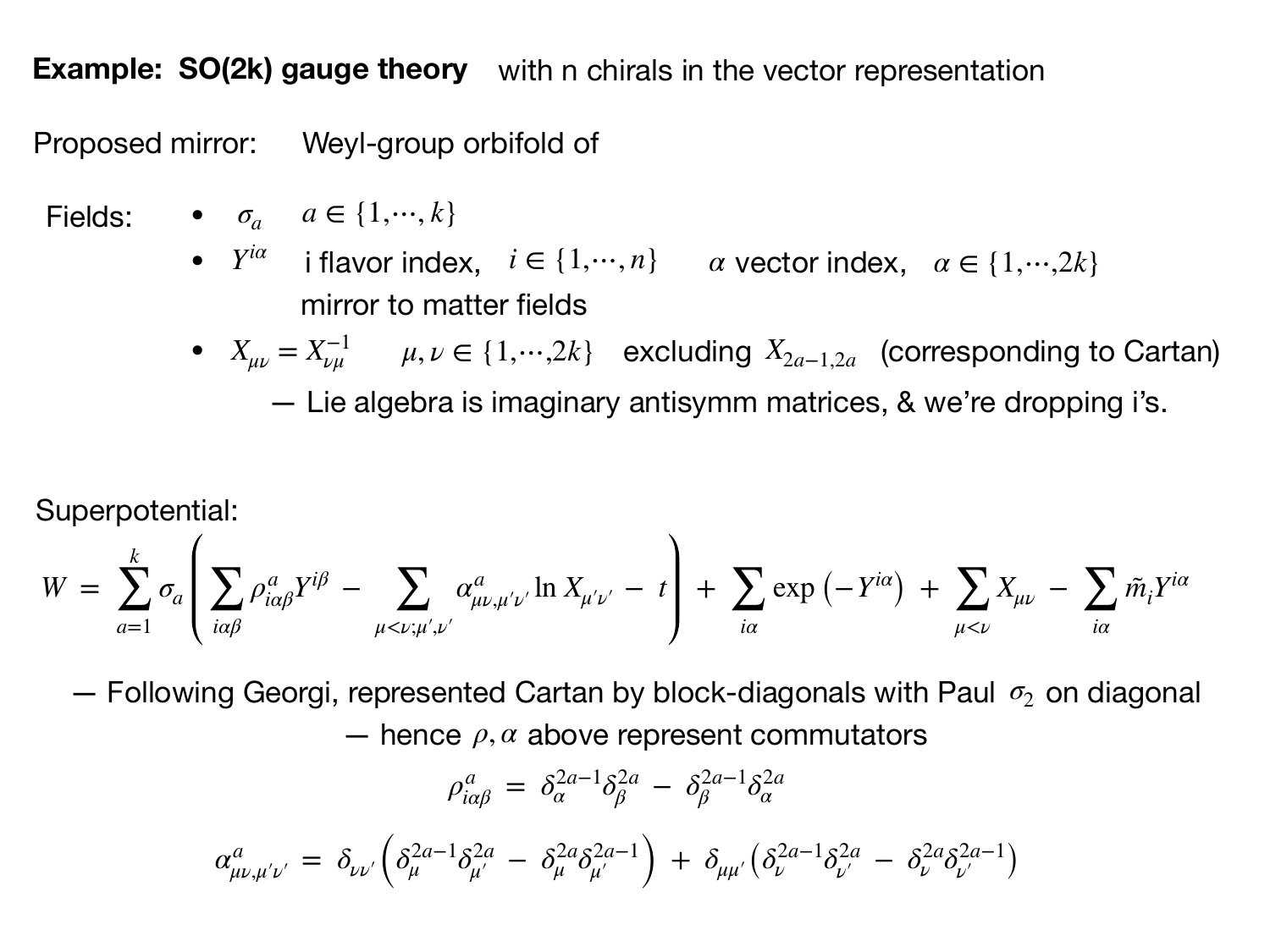Proposed mirror: Weyl-group orbifold of

Fields: •  $\sigma_a$   $a \in \{1, \dots, k\}$ 

- $Y^{i\alpha}$  i flavor index,  $i \in \{1, \dots, n\}$  *α* vector index,  $\alpha \in \{1, \dots, 2k\}$
- $X_{\mu\nu} = X_{\nu\mu}^{-1}$   $\mu, \nu \in \{1, \dots, 2k\}$  excluding  $X_{2a-1,2a}$  (corresponding to Cartan)

Superpotential:

$$
W = \sum_{a=1}^{k} \sigma_a \left( \sum_{i\alpha\beta} \rho_{i\alpha\beta}^a Y^{i\beta} - \sum_{\mu < \nu; \mu', \nu'} \alpha_{\mu\nu, \mu'\nu'}^a \ln X_{\mu'\nu'} - t \right) + \sum_{i\alpha} \exp(-Y^{i\alpha}) + \sum_{\mu < \nu} X_{\mu\nu} - \sum_{i\alpha} \tilde{m}_i Y^{i\alpha}
$$
\n
$$
\rho_{i\alpha\beta}^a = \delta_{\alpha}^{2a-1} \delta_{\beta}^{2a} - \delta_{\beta}^{2a-1} \delta_{\alpha}^{2a}
$$
\n
$$
\alpha_{\mu\nu, \mu'\nu'}^a = \delta_{\nu\nu'} \left( \delta_{\mu}^{2a-1} \delta_{\mu'}^{2a} - \delta_{\mu}^{2a} \delta_{\mu'}^{2a-1} \right) + \delta_{\mu\mu'} \left( \delta_{\nu}^{2a-1} \delta_{\nu'}^{2a} - \delta_{\nu}^{2a} \delta_{\nu'}^{2a-1} \right)
$$

 $t =$  discrete theta angle

This is not an ordinary theta angle.

Only takes values in Weyl-invariant constants: 0, *πi* Distinguishes two different 2d SO(2k) theories.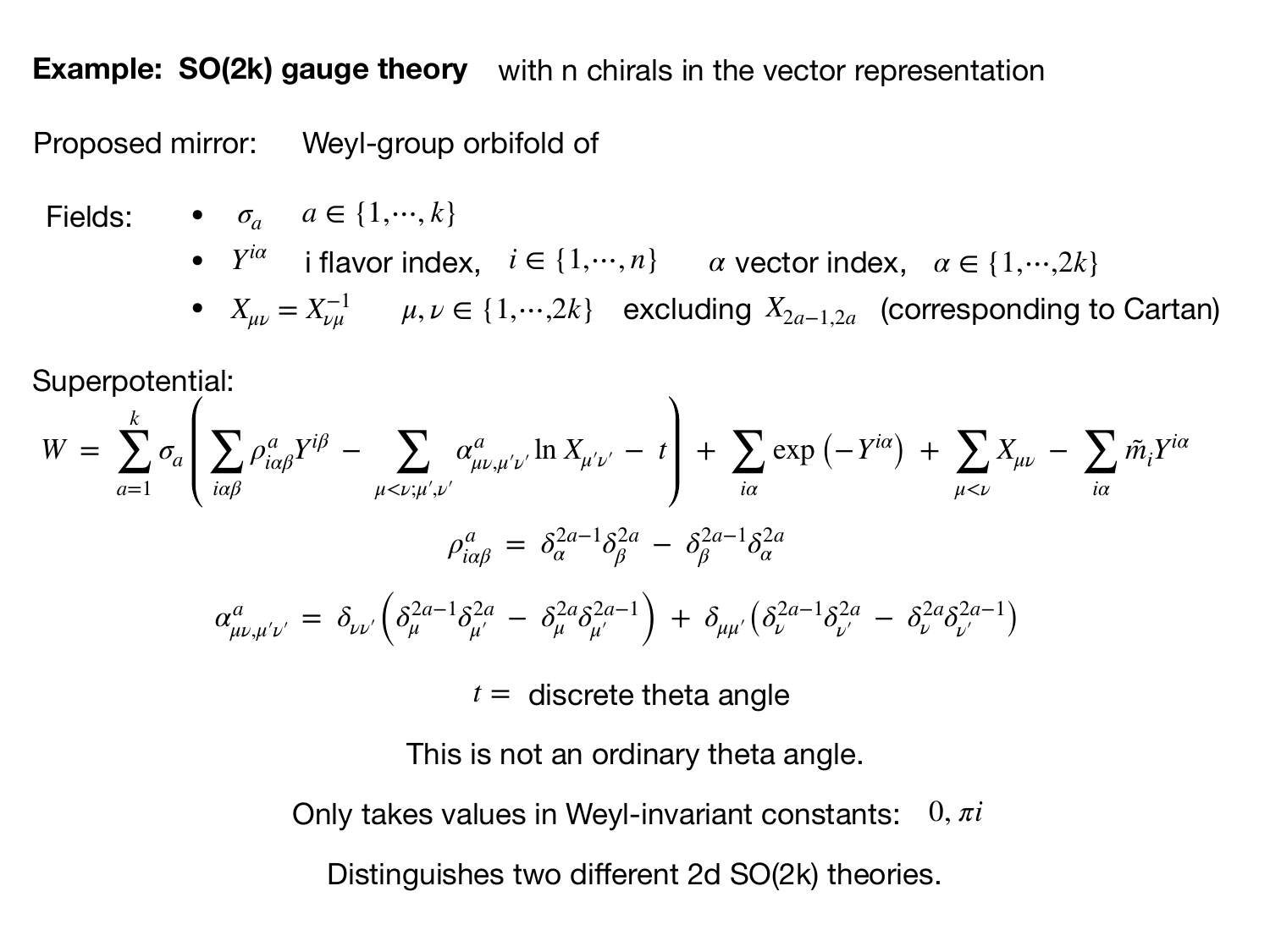Proposed mirror: Weyl-group orbifold of

$$
\text{Fields:} \qquad \bullet \quad \sigma_a \quad a \in \{1, \cdots, k\}
$$

- $Y^{i\alpha}$  i flavor index,  $i \in \{1, \dots, n\}$  *α* vector index,  $\alpha \in \{1, \dots, 2k\}$
- $X_{\mu\nu} = X_{\nu\mu}^{-1}$   $\mu, \nu \in \{1, \dots, 2k\}$  excluding  $X_{2a-1,2a}$  (corresponding to Cartan)

Superpotential:

$$
W = \sum_{a=1}^{k} \sigma_a \left( \sum_{i\alpha\beta} \rho_{i\alpha\beta}^a Y^{i\beta} - \sum_{\mu < \nu; \mu', \nu'} \alpha_{\mu\nu, \mu'\nu'}^a \ln X_{\mu'\nu'} - t \right) + \sum_{i\alpha} \exp\left( -Y^{i\alpha} \right) + \sum_{\mu < \nu} X_{\mu\nu} - \sum_{i\alpha} \tilde{m}_i Y^{i\alpha}
$$
\n
$$
\rho_{i\alpha\beta}^a = \delta_{\alpha}^{2a-1} \delta_{\beta}^{2a} - \delta_{\beta}^{2a-1} \delta_{\alpha}^{2a}
$$
\n
$$
\alpha_{\mu\nu, \mu'\nu'}^a = \delta_{\nu\nu'} \left( \delta_{\mu}^{2a-1} \delta_{\mu'}^{2a} - \delta_{\mu}^{2a} \delta_{\mu'}^{2a-1} \right) + \delta_{\mu\mu'} \left( \delta_{\nu}^{2a-1} \delta_{\nu'}^{2a} - \delta_{\nu}^{2a} \delta_{\nu'}^{2a-1} \right)
$$

Let's simplify before discussing Weyl group action.

$$
W = \sum_{a=1}^{k} \sigma_a \left( \sum_{i=1}^{n} (Y^{i,2a} - Y^{i,2a-1}) - \sum_{\mu < 2a-1} \ln \left( \frac{X_{\mu,2a}}{X_{\mu,2a-1}} \right) - \sum_{\mu > 2a} \ln \left( \frac{X_{2a,\mu}}{X_{2a-1,\mu}} \right) - t \right) + \sum_{i\alpha} \exp(-Y^{i\alpha}) + \sum_{\mu < \nu} X_{\mu\nu} - \sum_{i\alpha} \tilde{m}_i Y^{i\alpha}
$$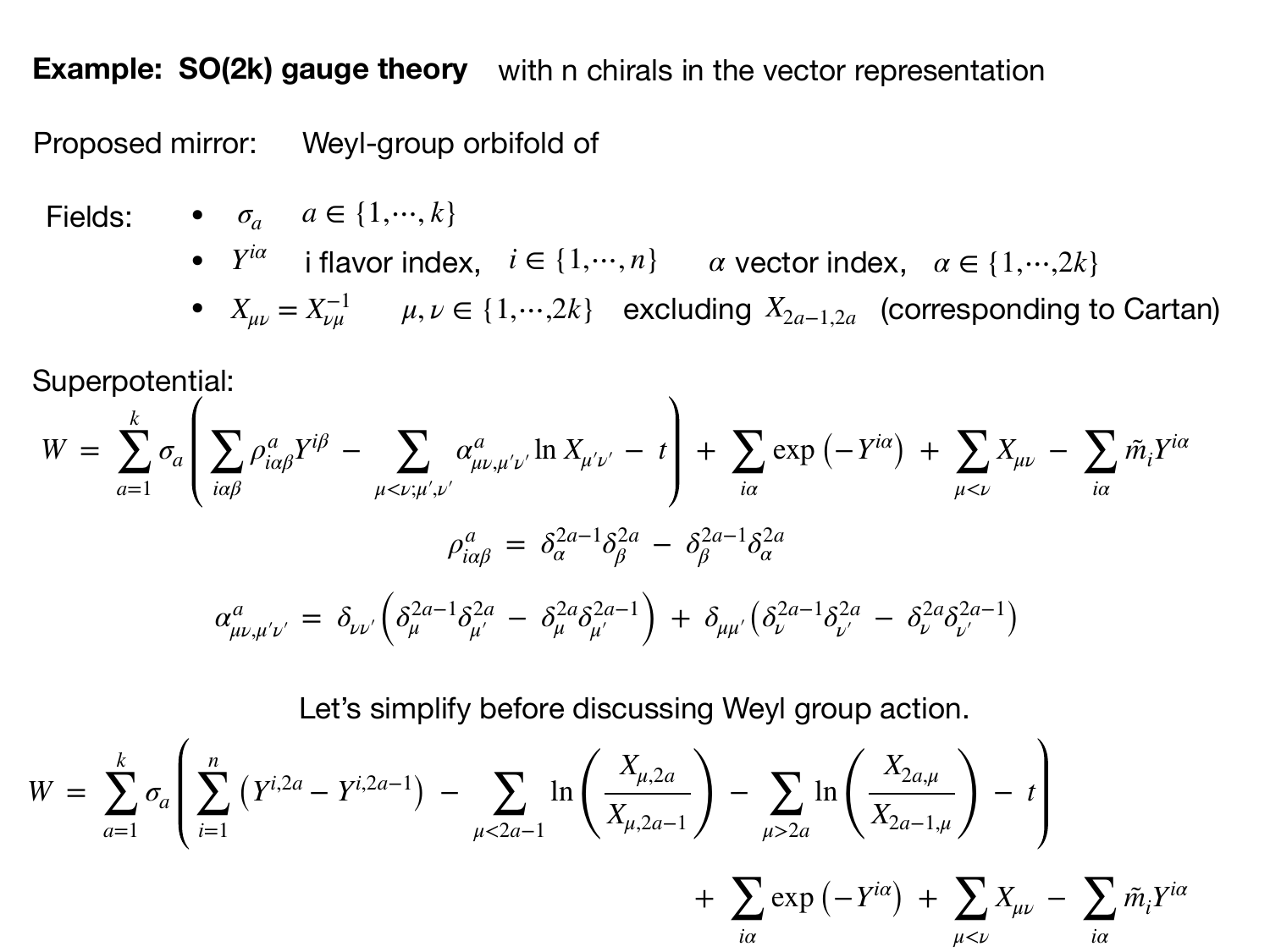Superpotential:

$$
W = \sum_{a=1}^{k} \sigma_a \left( \sum_{i=1}^{n} \left( Y^{i,2a} - Y^{i,2a-1} \right) - \sum_{\mu < 2a-1} \ln \left( \frac{X_{\mu,2a}}{X_{\mu,2a-1}} \right) - \sum_{\mu > 2a} \ln \left( \frac{X_{2a,\mu}}{X_{2a-1,\mu}} \right) - t \right) + \sum_{i\alpha} \exp \left( -Y^{i\alpha} \right) + \sum_{\mu < \nu} X_{\mu\nu} - \sum_{i\alpha} \tilde{m}_i Y^{i\alpha}
$$
\nWeyl group W:

\n
$$
1 \longrightarrow K \longrightarrow W \longrightarrow S_k \longrightarrow 1
$$

*S<sub>k</sub>* acts by interchanging  $\sigma$ s and blocks of Ys, Xs

 $K \subset (\mathbb{Z}_2)^k$  is the subgroup with an even number of nontriv' factors

Each  $\mathbb{Z}_2$  factor acts (for one index a) as

$$
\sigma_a \mapsto -\sigma_a
$$
  
\n
$$
Y^{i,2a} \leftrightarrow Y^{i,2a-1}
$$
  
\n
$$
X_{\mu,2a} \leftrightarrow X_{\mu,2a-1} \quad X_{2a,\nu} \leftrightarrow X_{2a-1,\nu}
$$

Straightforward to see that superpotential is invariant.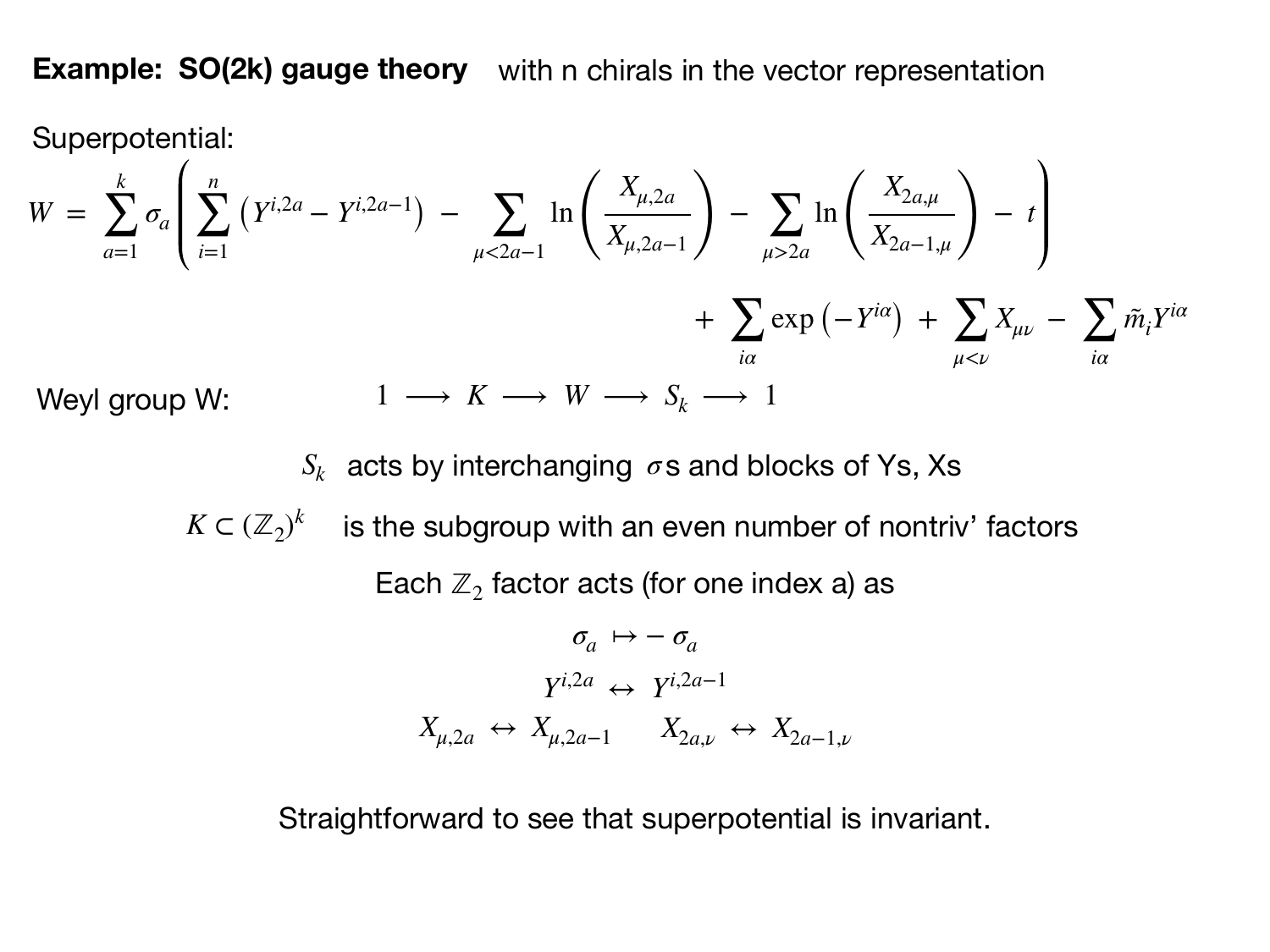Superpotential:

$$
W = \sum_{a=1}^{k} \sigma_a \left( \sum_{i=1}^{n} (Y^{i,2a} - Y^{i,2a-1}) - \sum_{\mu < 2a-1} \ln \left( \frac{X_{\mu,2a}}{X_{\mu,2a-1}} \right) - \sum_{\mu > 2a} \ln \left( \frac{X_{2a,\mu}}{X_{2a-1,\mu}} \right) - t \right) + \sum_{i\alpha} \exp(-Y^{i\alpha}) + \sum_{\mu < \nu} X_{\mu\nu} - \sum_{i\alpha} \tilde{m}_i Y^{i\alpha}
$$

Integrate out σs:

$$
\sum_{i=1}^{n} (Y^{i,2a} - Y^{i,2a-1}) - \sum_{\mu < 2a-1} \ln \left( \frac{X_{\mu,2a}}{X_{\mu,2a-1}} \right) - \sum_{\mu > 2a} \ln \left( \frac{X_{2a,\mu}}{X_{2a-1,\mu}} \right) = t
$$

Eliminate  $Y^{n,2a}$ :

$$
Y^{n,2a} = t - \sum_{i=1}^{n-1} Y^{i,2a} + \sum_{i=1}^{n} Y^{i,2a-1} + \sum_{\mu < 2a-1} \ln \left( \frac{X_{\mu,2a}}{X_{\mu,2a-1}} \right) + \sum_{\mu > 2a} \ln \left( \frac{X_{2a,\mu}}{X_{2a-1,\mu}} \right)
$$

Define 
$$
\Pi_a = \exp(-Y^{n,2a})
$$
  
=  $q \left( \prod_{i=1}^{n-1} \exp(+Y^{i,2a}) \right) \left( \prod_{i=1}^n \exp(-Y^{i,2a-1}) \right) \left( \prod_{\mu < 2a-1} \frac{X_{\mu,2a}}{X_{\mu,2a-1}} \right) \left( \prod_{\mu > 2a} \frac{X_{2a,\mu}}{X_{2a-1,\mu}} \right)$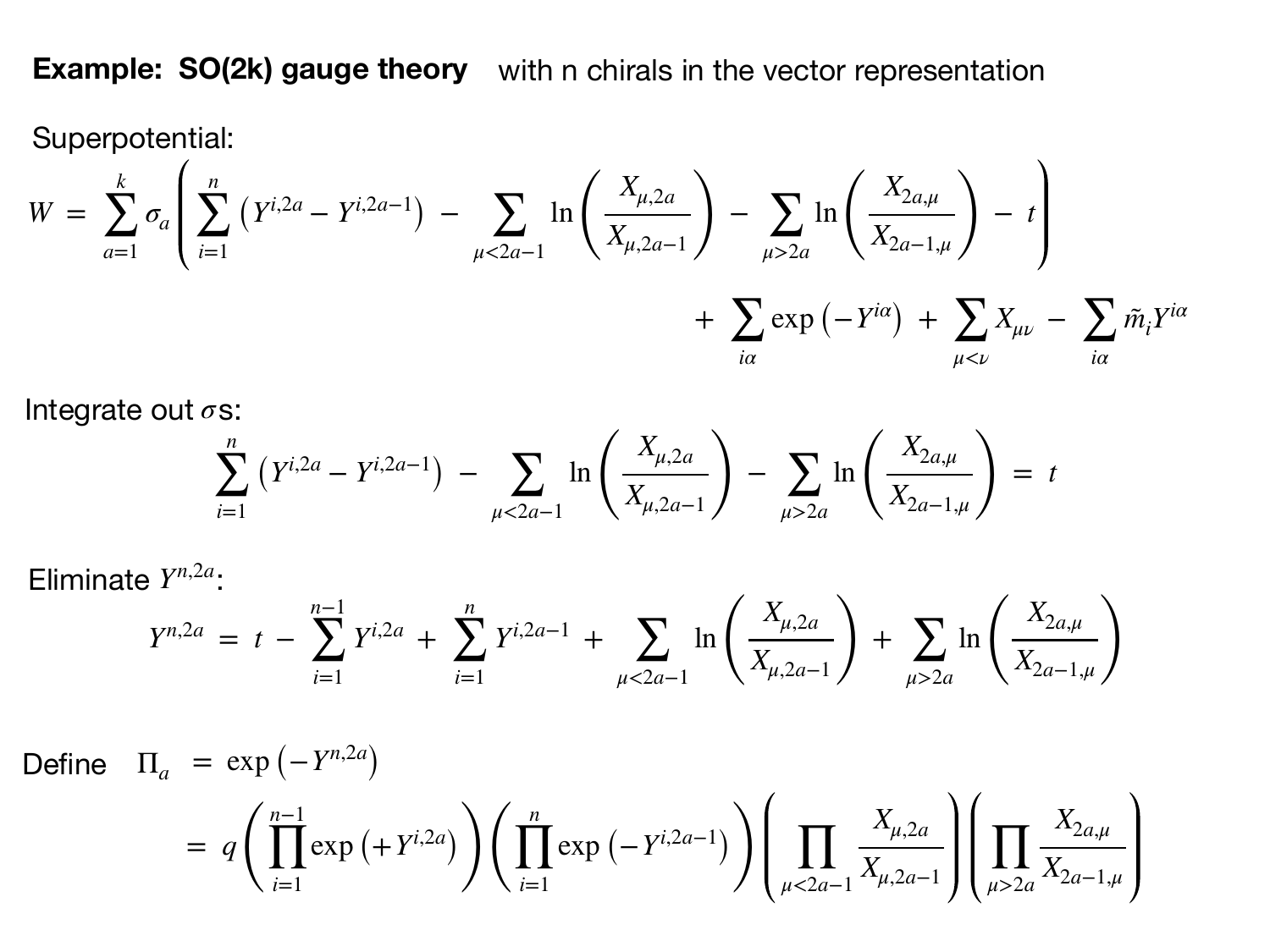$$
W = \sum_{i=1}^{n-1} \sum_{a=1}^{k} \exp(-Y^{i,2a}) + \sum_{i=1}^{n} \sum_{a=1}^{k} \exp(-Y^{i,2a-1}) + \sum_{\mu < \nu} X_{\mu\nu} + \sum_{a=1}^{k} \Pi_a
$$
  
- 
$$
\sum_{i=1}^{n-1} \sum_{a=1}^{k} \tilde{m}_i Y^{i,2a} - \sum_{i=1}^{n} \sum_{a=1}^{k} \tilde{m}_i Y^{i,2a-1}
$$
  
- 
$$
\tilde{m}_n \sum_{a=1}^{k} \left( -\sum_{i=1}^{n-1} Y^{i,2a} + \sum_{i=1}^{n} Y^{i,2a-1} + \sum_{\mu < 2a-1} \ln\left(\frac{X_{\mu,2a}}{X_{\mu,2a-1}}\right) + \sum_{\mu > 2a} \ln\left(\frac{X_{2a,\mu}}{X_{2a-1,\mu}}\right) \right)
$$

where

$$
\Pi_{a} = q \left( \prod_{i=1}^{n-1} \exp\left(+Y^{i,2a}\right) \right) \left( \prod_{i=1}^{n} \exp\left(-Y^{i,2a-1}\right) \right) \left( \prod_{\mu < 2a-1} \frac{X_{\mu,2a}}{X_{\mu,2a-1}} \right) \left( \prod_{\mu > 2a} \frac{X_{2a,\mu}}{X_{2a-1,\mu}} \right)
$$

Critical loci:

$$
\frac{\partial W}{\partial Y^{i,2a}}: \exp(-Y^{i,2a}) = \Pi_a - \tilde{m}_i + \tilde{m}_n \qquad \frac{\partial W}{\partial Y^{i,2a-1}}: \exp(-Y^{i,2a-1}) = -\Pi_a - \tilde{m}_i - \tilde{m}_n
$$
\n
$$
\frac{\partial W}{\partial X_{\mu\nu}}: X_{2a,2b} = \Pi_a + \Pi_b + 2\tilde{m}_n \qquad X_{2a,2b-1} = \Pi_a - \Pi_b \qquad \text{for } a < b
$$
\n
$$
X_{2a-1,2b-1} = -\Pi_a - \Pi_b - 2\tilde{m}_n \qquad X_{2a-1,2b} = -\Pi_a + \Pi_b
$$
\n
$$
\text{or more simply, } X_{\mu\nu} = \sum_a \left(\Pi_a + \tilde{m}_n\right) \left(\delta_{\mu}^{2a} - \delta_{\mu}^{2a-1} + \delta_{\nu}^{2a} - \delta_{\nu}^{2a-1}\right) \quad \text{for } \mu < \nu
$$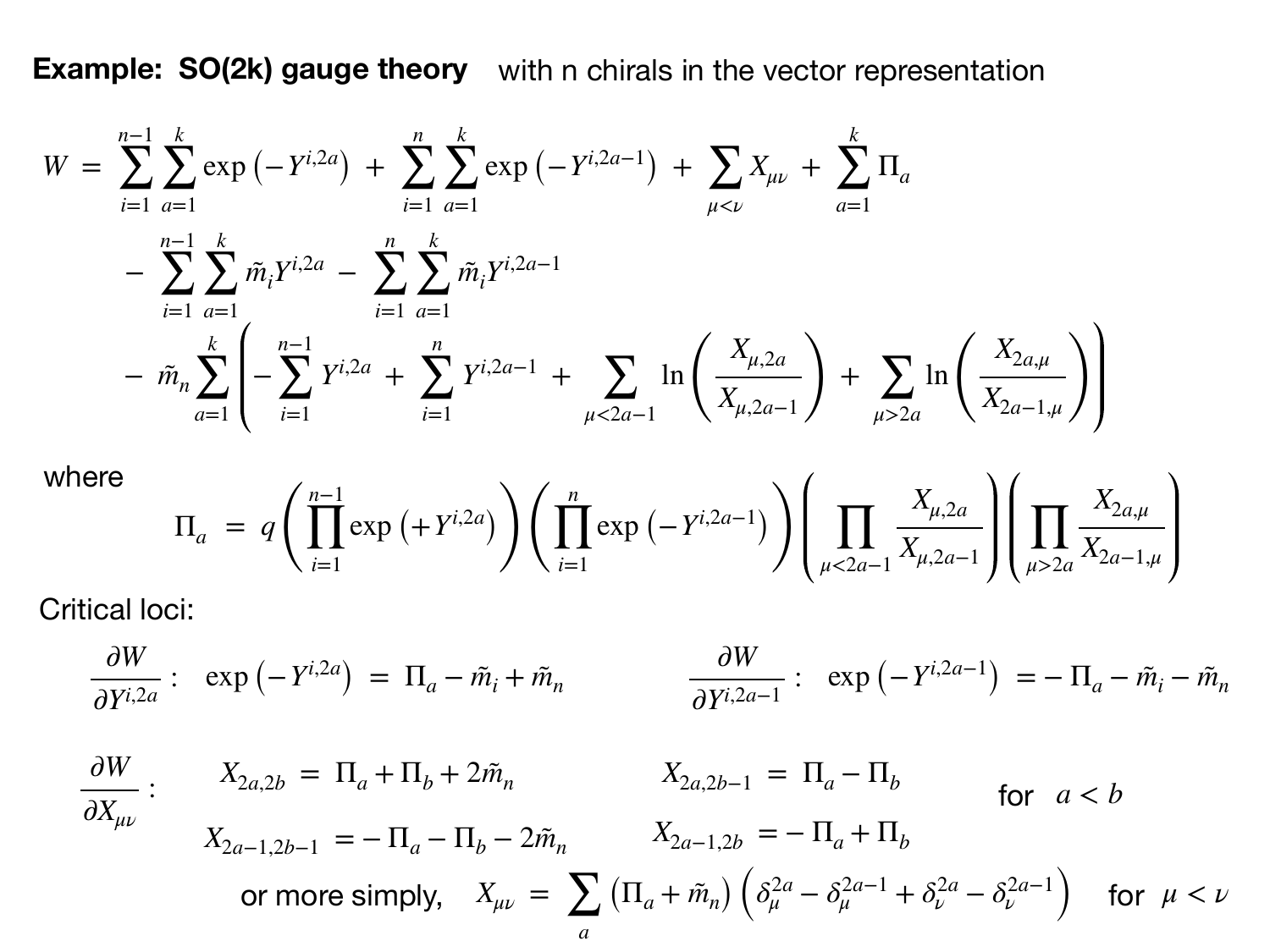Critical loci:

Excluded locus:

$$
\exp(-Y^{i,2a}) = \Pi_a - \tilde{m}_i + \tilde{m}_n
$$
\n
$$
\exp(-Y^{i,2a-1}) = -\Pi_a - \tilde{m}_i - \tilde{m}_n
$$
\n
$$
X_{2a,2b} = \Pi_a + \Pi_b + 2\tilde{m}_n
$$
\n
$$
X_{2a-1,2b-1} = -\Pi_a - \Pi_b - 2\tilde{m}_n
$$
\n
$$
X_{2a-1,2b-1} = \Pi_a - \Pi_b
$$
\n
$$
X_{2a-1,2b} = -\Pi_a + \Pi_b
$$
\n
$$
X_{2a-1,2b} = -\Pi_a + \Pi_b
$$

Coulomb branch relation:

$$
\Pi_{a} = q \left( \prod_{i=1}^{n-1} \exp \left( + Y^{i,2a} \right) \right) \left( \prod_{i=1}^{n} \exp \left( - Y^{i,2a-1} \right) \right) \left( \prod_{\mu < 2a-1} \frac{X_{\mu,2a}}{X_{\mu,2a-1}} \right) \left( \prod_{\mu > 2a} \frac{X_{2a,\mu}}{X_{2a-1,\mu}} \right)
$$

On critical locus,

$$
= q\left(\prod_{i=1}^{n-1} \frac{1}{\prod_a - \tilde{m}_i + \tilde{m}_n}\right) \left(\prod_{i=1}^n \left(-\prod_a - \tilde{m}_i - \tilde{m}_n\right)\right) \left(1 - e^{2(k-1)}\right)
$$

hence

$$
\prod_{i=1}^{n} \left( \Pi_a - \tilde{m}_i + \tilde{m}_n \right) = q \prod_{i=1}^{n} \left( -\Pi_a - \tilde{m}_i - \tilde{m}_n \right)
$$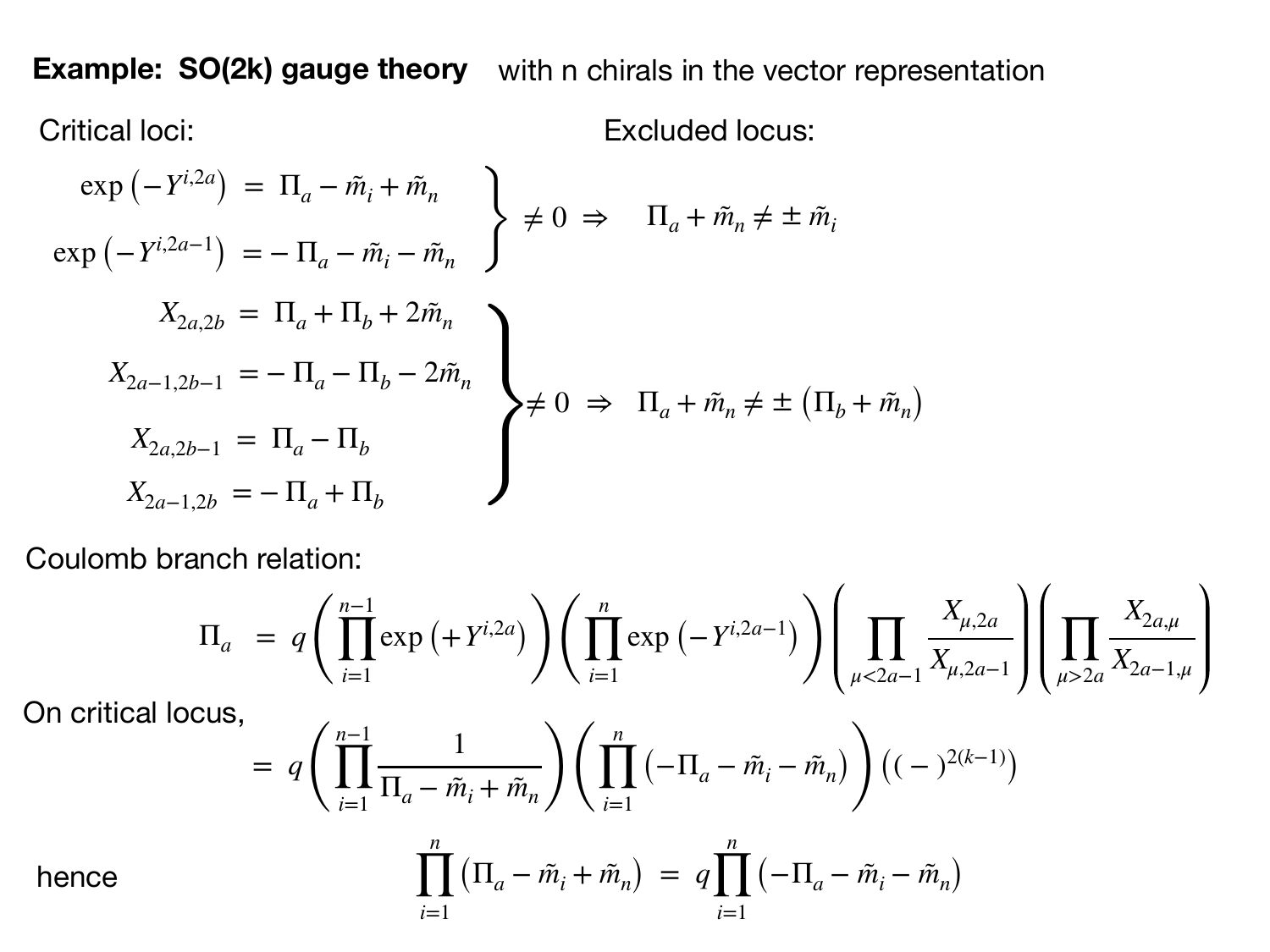Excluded locus:  $\Pi_a + \tilde{m}_n \neq \pm \tilde{m}_i$   $\Pi_a + \tilde{m}_n \neq \pm (\Pi_b + \tilde{m}_n)$ Coulomb branch relation: *n*  $\prod (\Pi_a - \tilde{m}_i + \tilde{m}_n) = q$ *i*=1 *n*  $\prod$   $\left(-\Pi_a - \tilde{m}_i - \tilde{m}_n\right)$  $i=1$ 

Operator mirror map:

$$
\exp(-Y^{i\alpha}) = -\tilde{m}_i + \sum_{a=1}^k \sum_{i\beta} \rho_{i\beta\alpha}^a
$$
  
=  $-\tilde{m}_i + \sum_a \sigma_a (\delta_{\alpha}^{2a} - \delta_{\alpha}^{2a-1})$   
=  $-\tilde{m}_i + \begin{cases} \sigma_a, & \alpha = 2a \\ -\sigma_a, & \alpha = 2a-1 \end{cases}$ 

**Compare:**

$$
\exp(-Y^{i,2a}) = \Pi_a - \tilde{m}_i + \tilde{m}_n
$$

$$
\exp(-Y^{i,2a-1}) = -\Pi_a - \tilde{m}_i - \tilde{m}_n
$$

$$
X_{\mu\nu} = \sum_{a=1}^{k} \sum_{\mu' < \nu'} \sigma_a \alpha_{\mu' \nu', \mu\nu}^a \quad \text{for} \quad \mu < \nu
$$
  
= 
$$
\sum_{a=1}^{k} \left( \delta_{\mu}^{2a} - \delta_{\mu}^{2a-1} + \delta_{\nu}^{2a} - \delta_{\nu}^{2a-1} \right) \sigma_a \qquad X_{\mu\nu} = \sum_{a} \left( \delta_{\mu}^{2a} - \delta_{\mu}^{2a-1} + \delta_{\nu}^{2a} - \delta_{\nu}^{2a-1} \right) \left( \Pi_a + \tilde{m}_n \right)
$$

$$
\Rightarrow \quad \sigma_a = \Pi_a + \tilde{m}_n
$$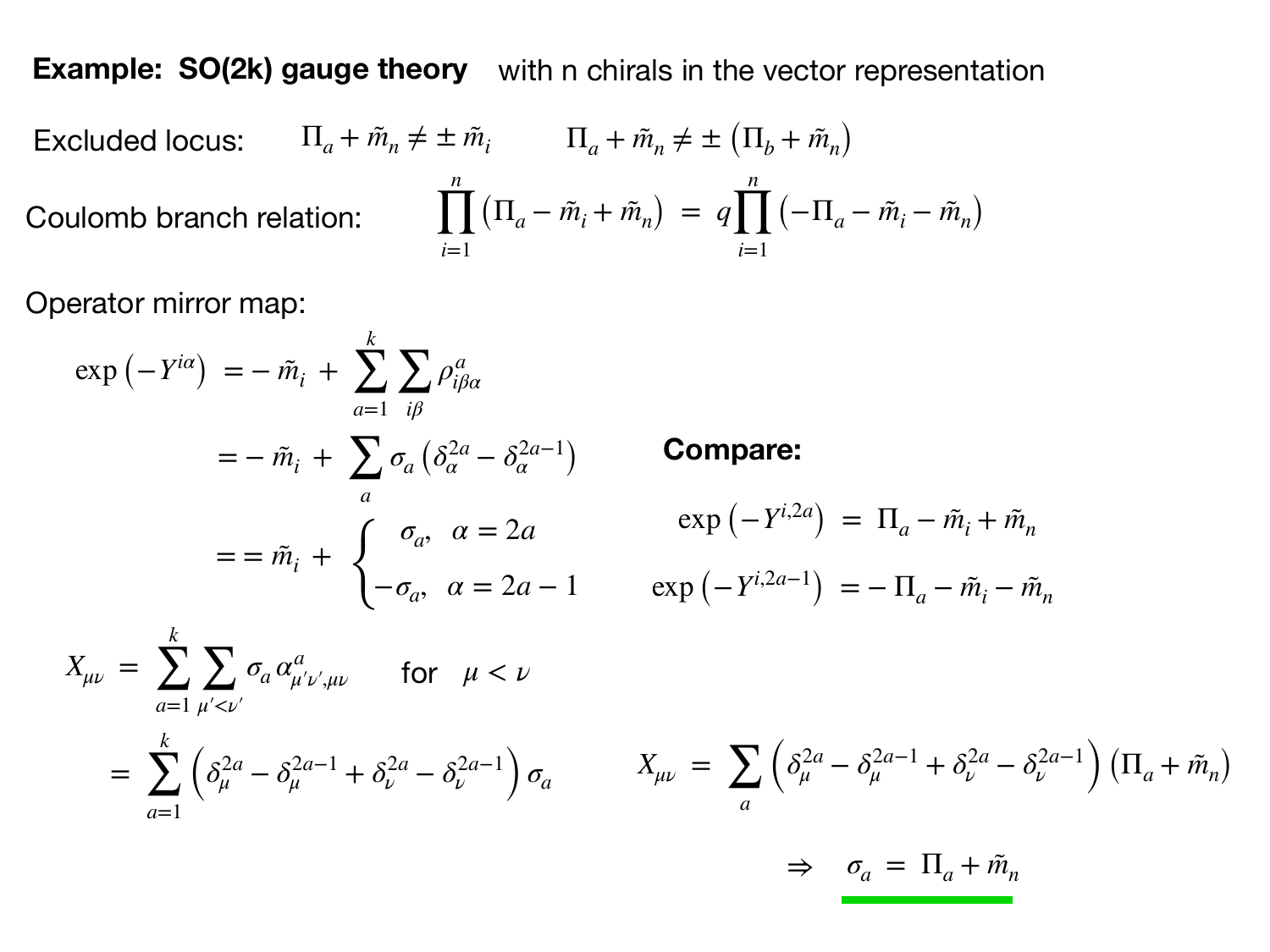Excluded locus:  $\Pi_a + \tilde{m}_n \neq \pm \tilde{m}_i$   $\Pi_a + \tilde{m}_n \neq \pm (\Pi_b + \tilde{m}_n)$ Coulomb branch relation: *n*  $\prod (\Pi_a - \tilde{m}_i + \tilde{m}_n) = q$ *i*=1 *n*  $\prod$   $\left(-\Pi_a - \tilde{m}_i - \tilde{m}_n\right)$ *i*=1

Operator mirror map:  $\sigma_a = \Pi_a + \tilde{m}_n$ 

Predicts A model excluded locus  $\sigma_a \neq \pm \tilde{m}_i$   $\sigma_a \neq \pm \sigma_b$ 

& Coulomb branch relation

$$
\prod_{i=1}^{n} (\sigma_a - \tilde{m}_i) = q \prod_{i=1}^{n} (-\sigma_a - \tilde{m}_i)
$$

which match known results for this theory. (Hori, 1104.2853)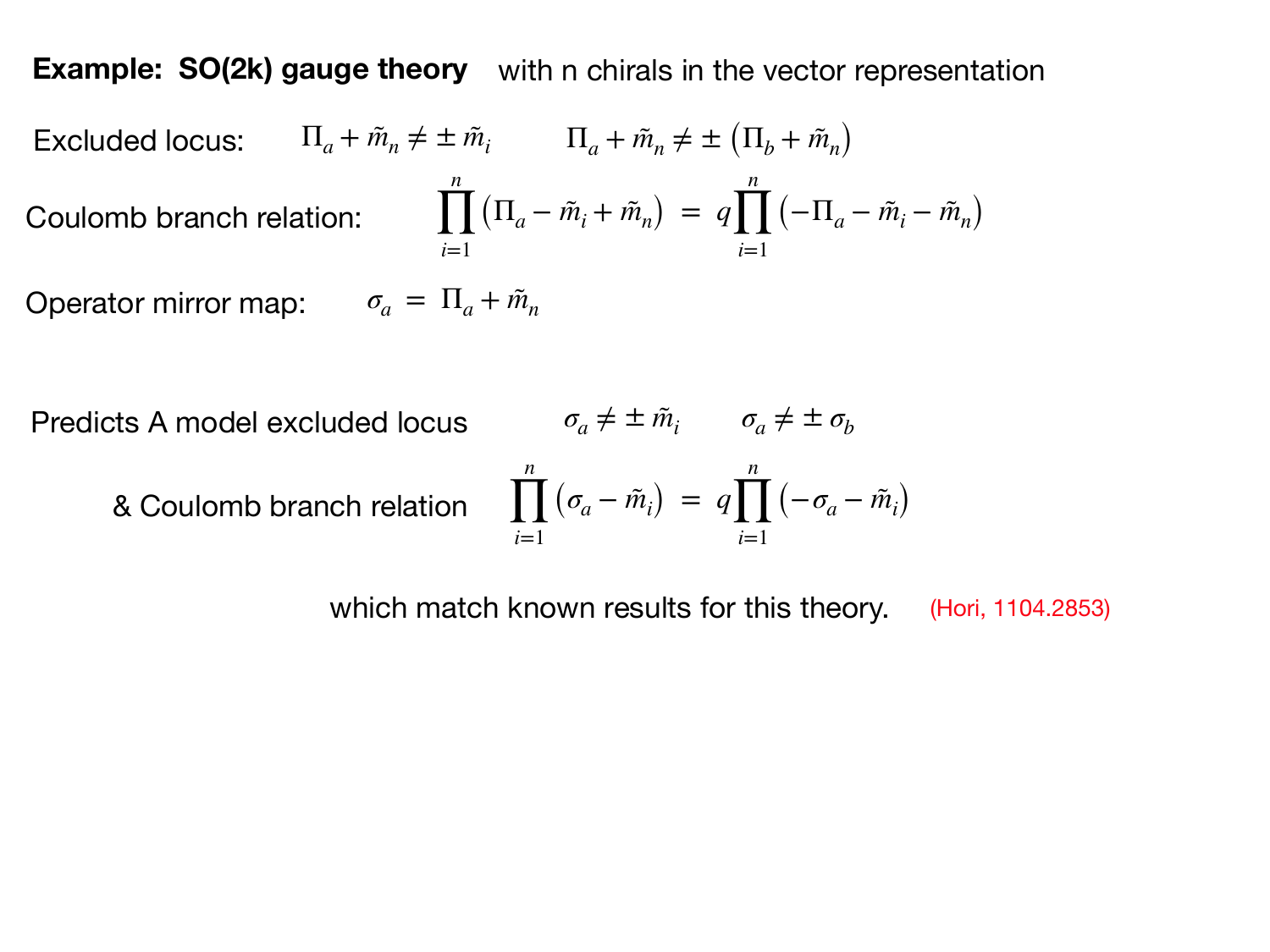It has been argued (Aharony et al 1611.02763) that 2d (2,2) susy pure SU(k) gauge theories flow in the IR to a theory of k-1 free twisted chiral multiplets.

We can see this in the mirror, at least at the level of TFT computations.

Example: pure SU(2) theory

Mirror LG model:

$$
W = 2\sigma_1 \ln\left(\frac{X_{12}}{X_{21}}\right) + X_{12} + X_{21}
$$

Critical loci:

$$
\frac{\partial W}{\partial \sigma_1} : \left(\frac{X_{12}}{X_{21}}\right)^2 = 1 \qquad \frac{\partial W}{\partial X_{12}} : X_{12} = -2\sigma_1 \qquad \frac{\partial W}{\partial X_{21}} : X_{21} = +2\sigma_1
$$
  
Solved by  $X_{12} = -X_{21}$   $\sigma_1$  unconstrained

& W=0 along this locus.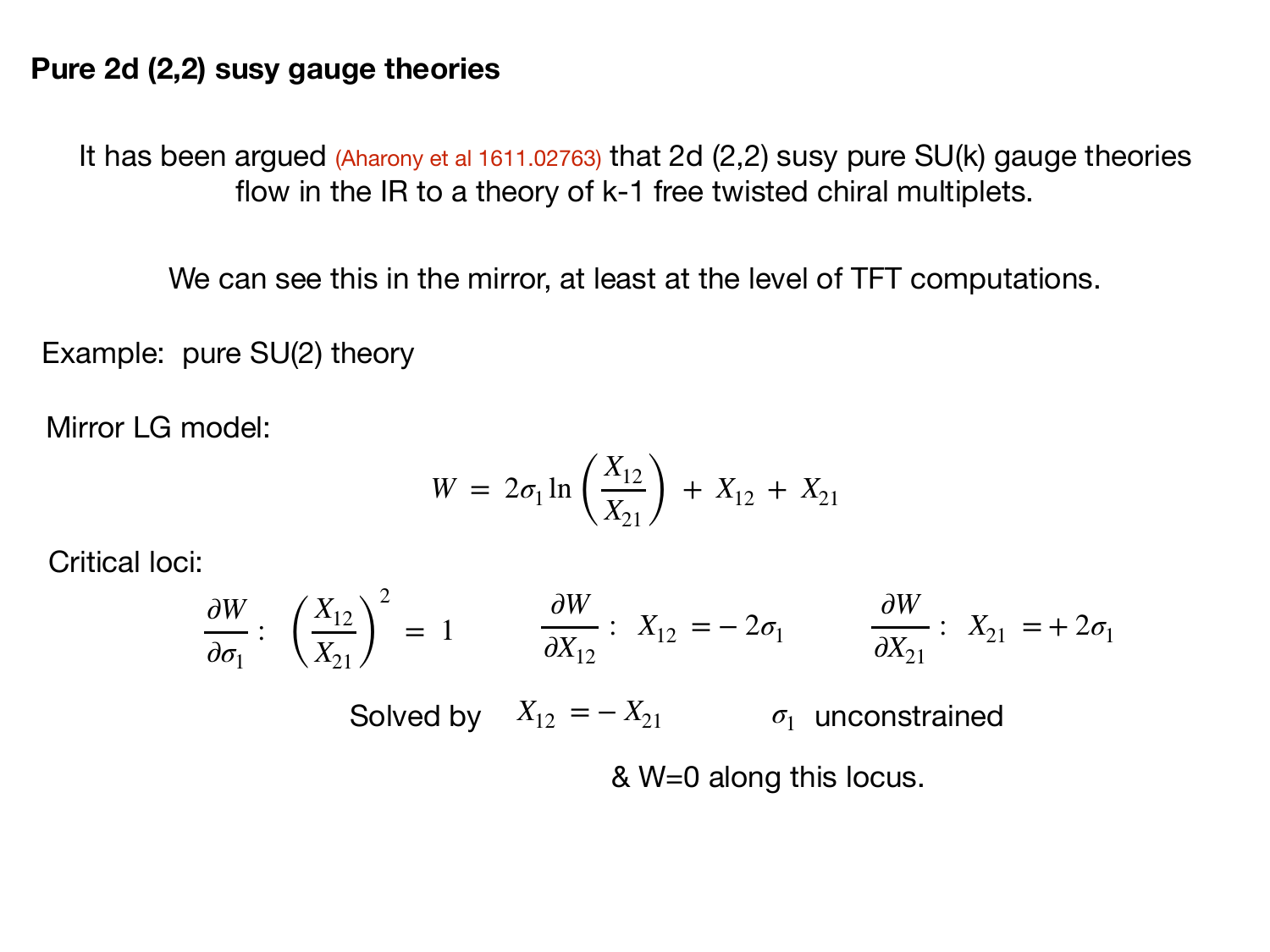Example: pure SU(2) theory

Example: pure SO(3) theory

$$
W = 2\sigma_1 \ln\left(\frac{X_{12}}{X_{21}}\right) + X_{12} + X_{21}
$$
  

$$
W = \sigma_1 \ln\left(\frac{X_{12}}{X_{21}}\right) + X_{12} + X_{21} + t\sigma_1
$$

(distinguishes  $SO(3)_+$ ,  $SO(3)_-$  theories)  $t \in \{0,\pi i\}$  encodes discrete theta angle

Critical loci:

$$
\frac{\partial W}{\partial \sigma_1} : \frac{X_{12}}{X_{21}} = \exp(-t) \qquad \frac{\partial W}{\partial X_{12}} : X_{12} = -\sigma_1 \qquad \frac{\partial W}{\partial X_{21}} : X_{21} = +\sigma_1
$$

Cases:

 $t=0:$ *X*<sup>12</sup> *X*<sup>21</sup> SO(3)<sub>+</sub>:  $t = 0$  :  $\frac{12}{Y} = +1$  &  $X_{12} = -X_{21}$  — inconsistent, no sol'ns, no vacua

susy broken

SO(3): 
$$
t = \pi i
$$
:  $\frac{X_{12}}{X_{21}} = -1$  &  $X_{12} = -X_{21}$ 

 $-$  consistent,  $σ₁$  unconstrained one free twisted chiral superfield in IR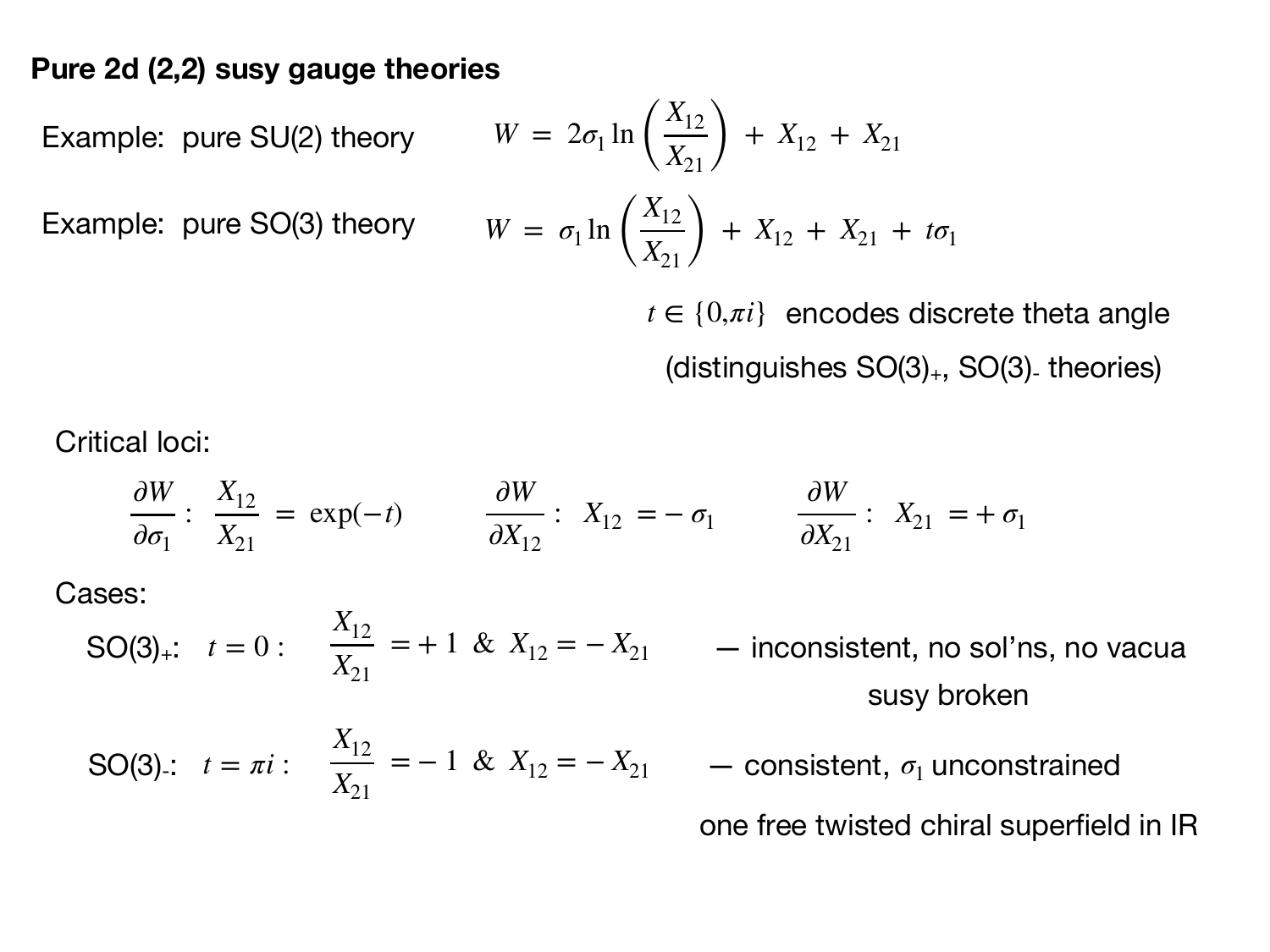Example: pure SU(2) theory

Example: pure SU(2) theory 
$$
W = 2\sigma_1 \ln\left(\frac{X_{12}}{X_{21}}\right) + X_{12} + X_{21}
$$
  
Example: pure SO(3) theory 
$$
W = \sigma_1 \ln\left(\frac{X_{12}}{X_{21}}\right) + X_{12} + X_{21} + t\sigma_1
$$

Summary:

SU(2), SO(3)- consistent w/ flow in IR to one free twisted chiral superfield

SO(3)+ breaks susy

There's a relationship between these three….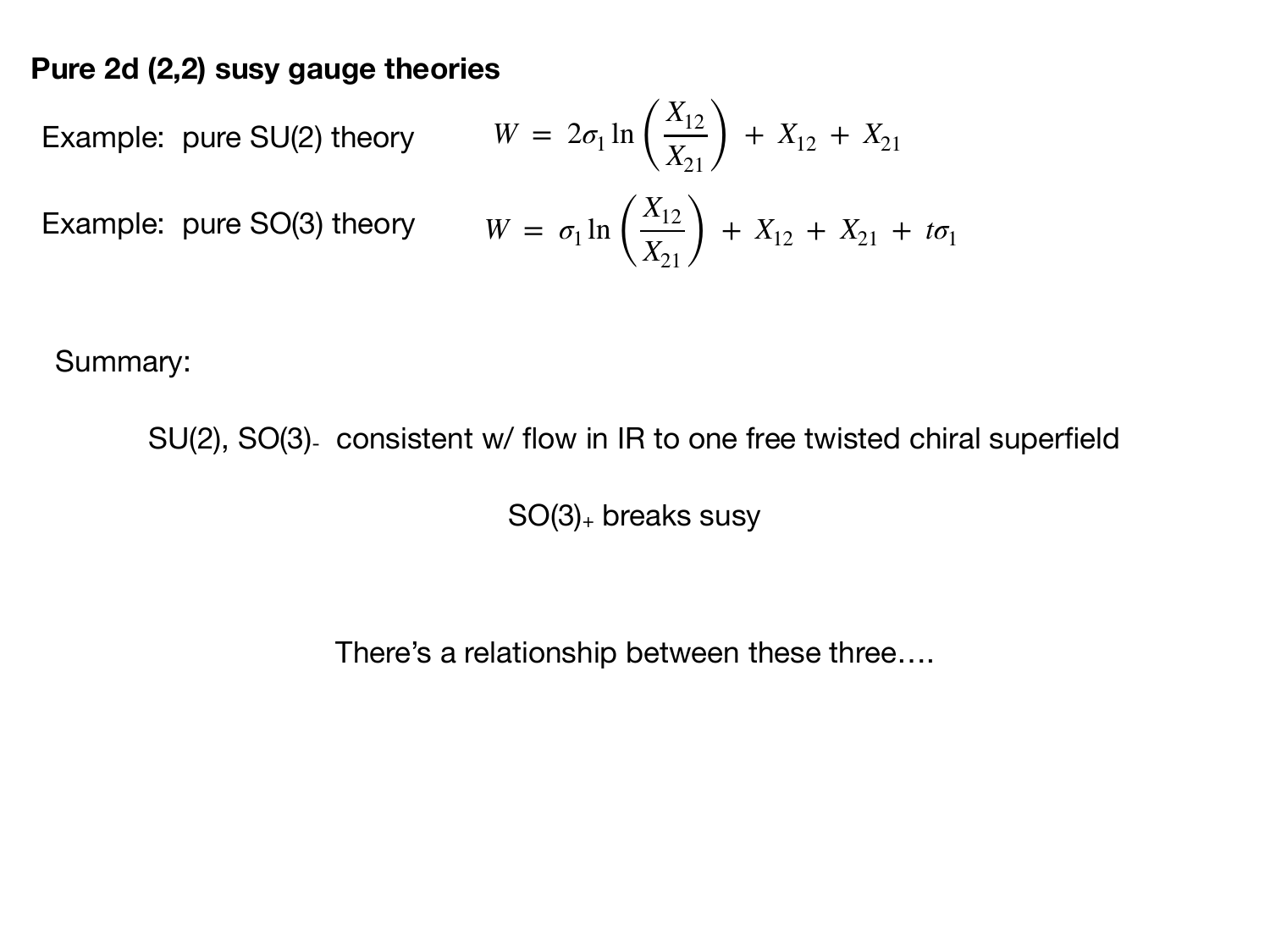SU(2), SO(3)- consistent w/ flow in IR to one free twisted chiral superfield

SO(3)+ breaks susy

#### **Decomposition:**

If a 2d G-gauge theory has massless matter invariant under a finite subgp H of G, or if there is no massless matter, then in IR,

> G-gauge theory  $=$  disjoint union of G/H gauge theories w/ various discrete theta angles

> > (Hellerman et al, hepth/0606034)

(Equivalent to theories w/ restriction on topological sectors; also, to theories `coupled to TFTs')

Here, schematically:  $SU(2) = SO(3)_+ + SO(3)$ .

So if SU(2) flows in IR to free theory w/ one superfield, exactly one of  $SO(3)_+$ ,  $SO(3)_-$  will flow in IR to free theory, & other cannot have susy vacua.

— consistent!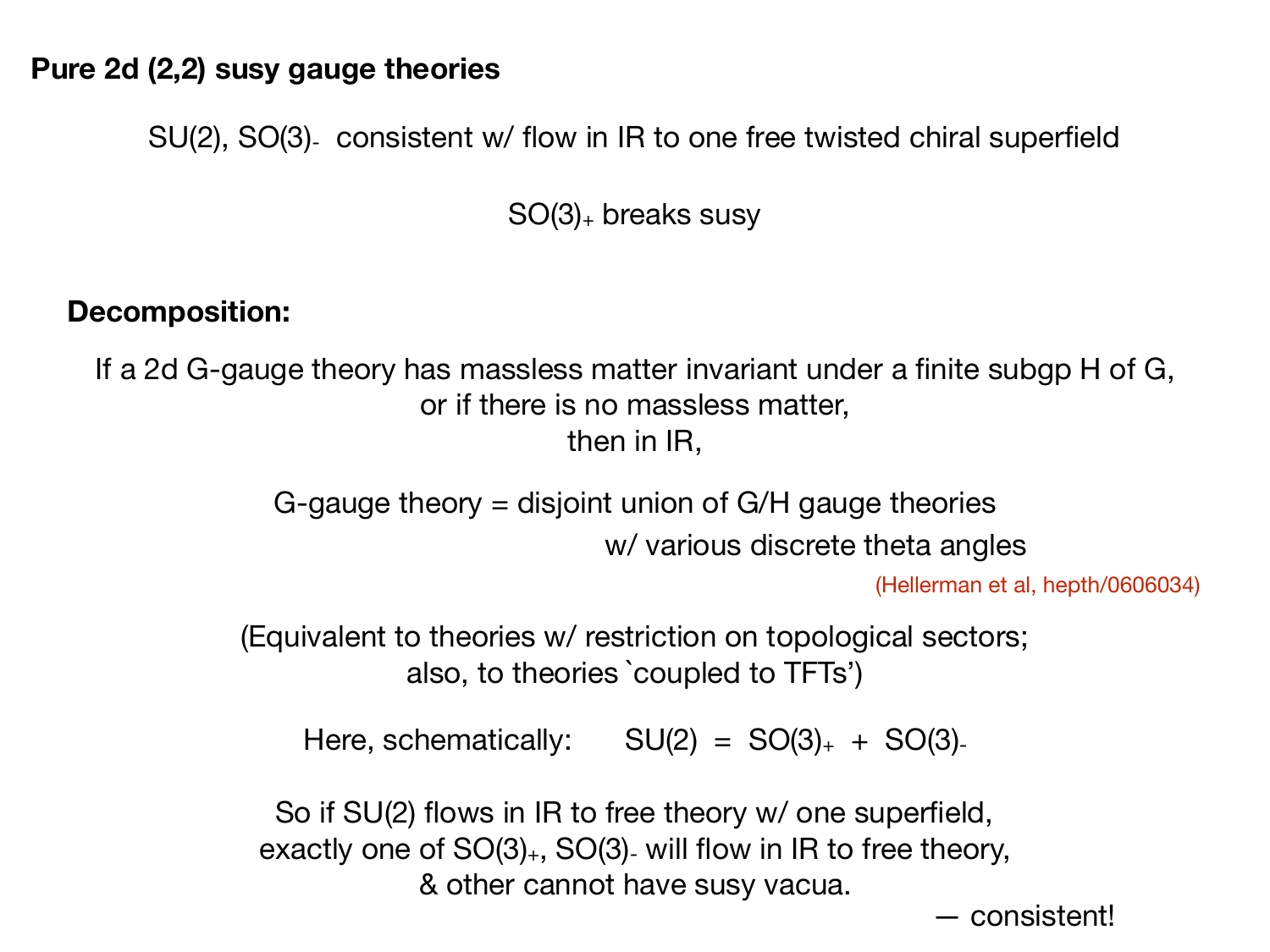SU(2), SO(3)- consistent w/ flow in IR to one free twisted chiral superfield SO(3)+ breaks susy  $SU(2) = SO(3)_+ + SO(3)_-$ 

More generally, we find (TFT-level) evidence for:

SU(k) flows in IR to k-1 free twisted chiral superfields

 $SO(2k)$ <sub>+</sub> flows in IR to k free twisted chiral superfields

SO(2k)- breaks susy

 $SO(2k+1)$ <sup>+</sup> breaks susy

SO(2k+1)- flows in IR to k free twisted chiral superfields

Sp(2k) flows in IR to k free twisted chiral superfields

Another decomposition example:  $SU(4) = SO(6)_+ + SO(6)_-$ 3 free tw' chirals breaks susy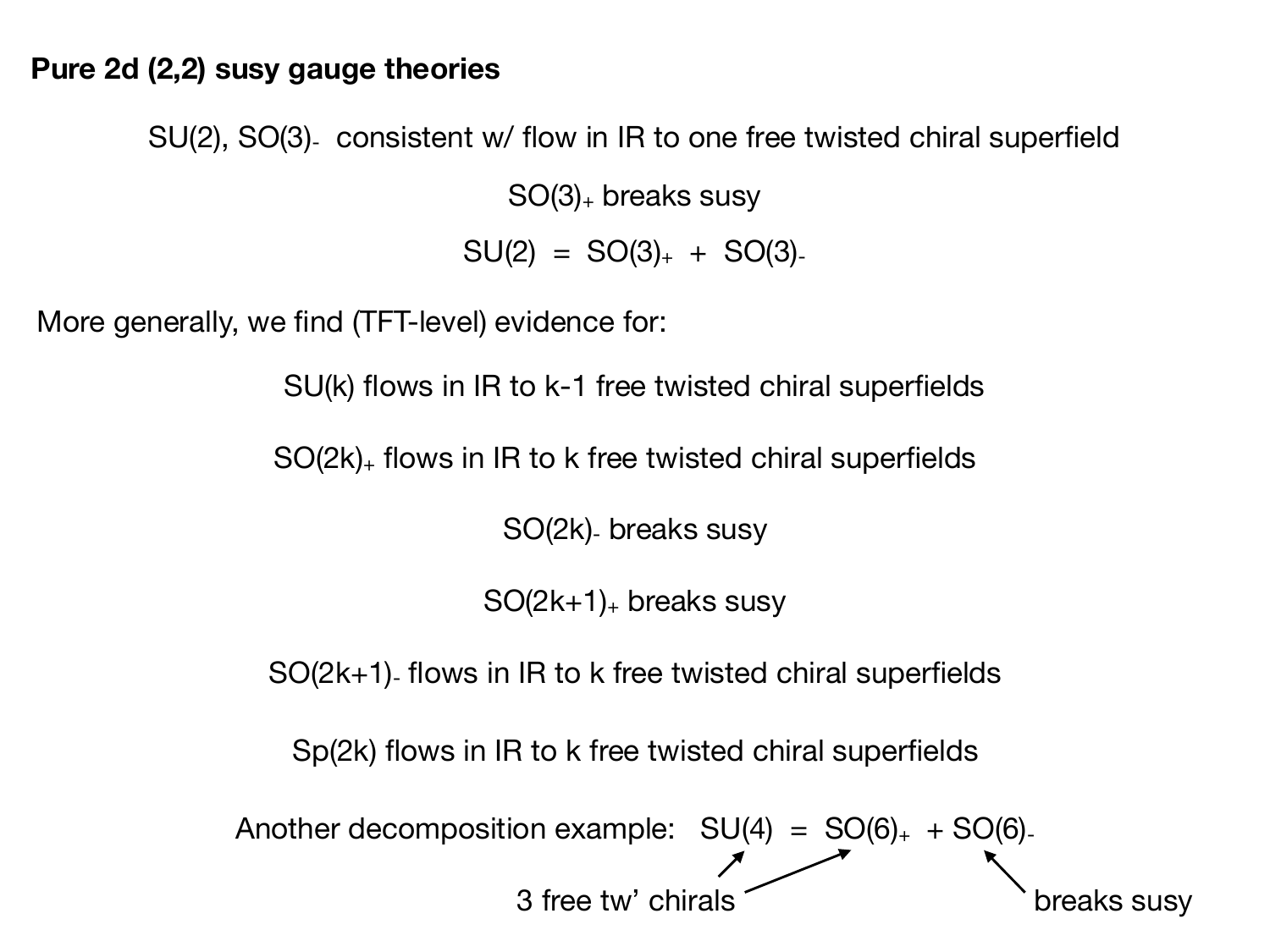SO(2k)+ flows in IR to k free twisted chiral superfields

SO(2k)- breaks susy

 $SO(2k+1)$ <sup>+</sup> breaks susy

SO(2k+1)- flows in IR to k free twisted chiral superfields

Another application of decomposition:

For pure gauge theories, Spin =  $SO_+$  + SO.

(In fact, since the center of Spin is either  $\mathbb{Z}_4$  or  $\mathbb{Z}_2 \times \mathbb{Z}_2$ , a finer decomposition exists, but is not relevant here.)

> Given the results for SO theories, we conjecture that a pure Spin theory flows in the IR to free twisted chiral multiplets (as many as the rank)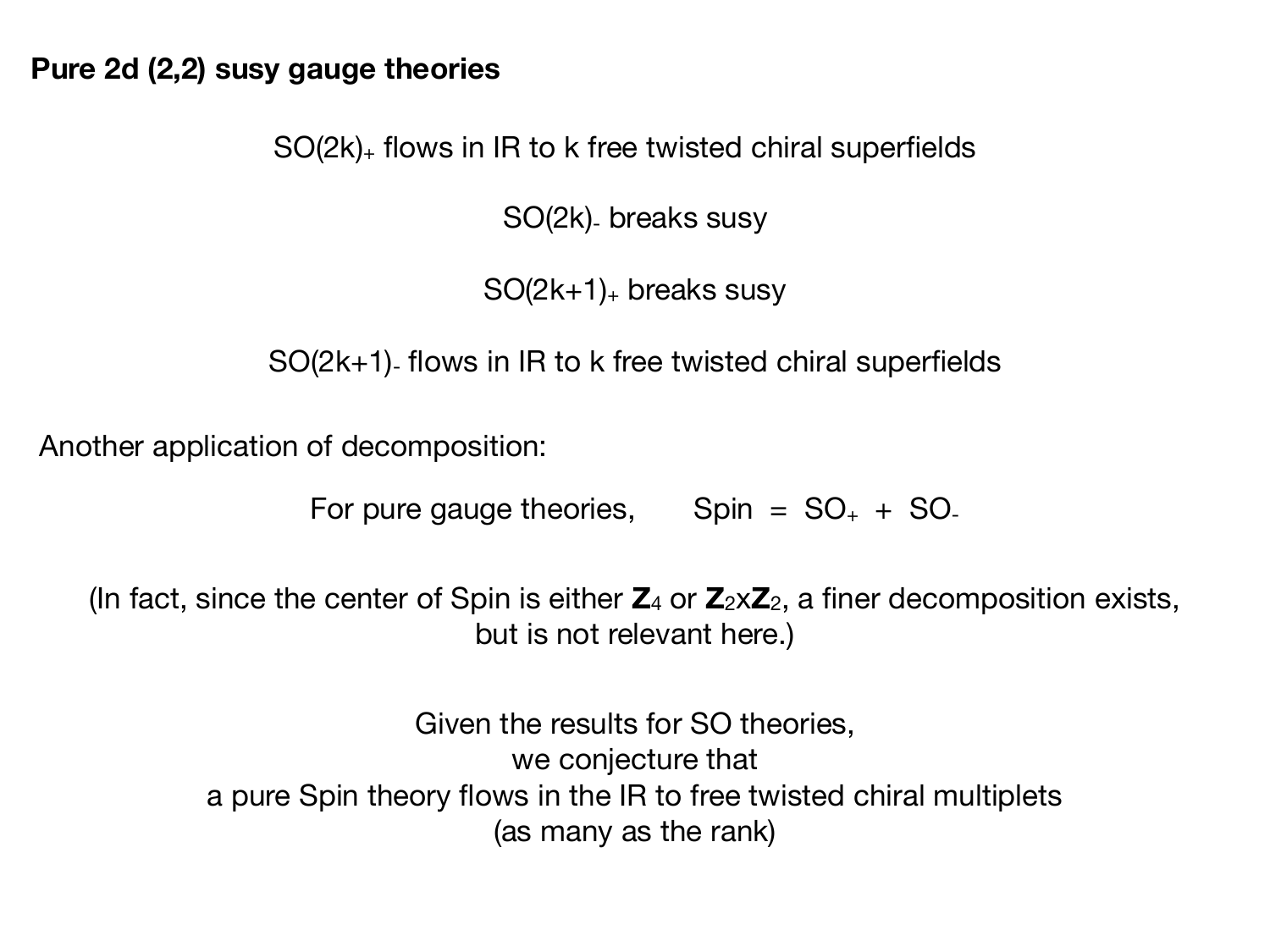SU(k) flows in IR to k-1 free twisted chiral superfields

Spin(2k) flows in IR to k free twisted chiral superfields

Spin(2k+1) flows in IR to k free twisted chiral superfields

Sp(2k) flows in IR to k free twisted chiral superfields

In other work, (Chen, Parsian, ES, to appear), we'll check — at same level of TFTs that pure  $G_2$ ,  $F_4$ ,  $E_6$ ,  $E_7$ ,  $E_8$  theories flow to free twisted chiral superfields.

*Conjecture*: a pure 2d (2,2) susy G-gauge theory (G connected, simply-connected, semisimple) flows in the IR to a theory of free twisted chiral superfields, as many as the rank.

*Conjecture*: a pure 2d (2,2) susy G/H -gauge theory, for H a subgp of center of G, for one discrete theta angle flows to free theory, and for other discrete theta angles, has no susy vacua.